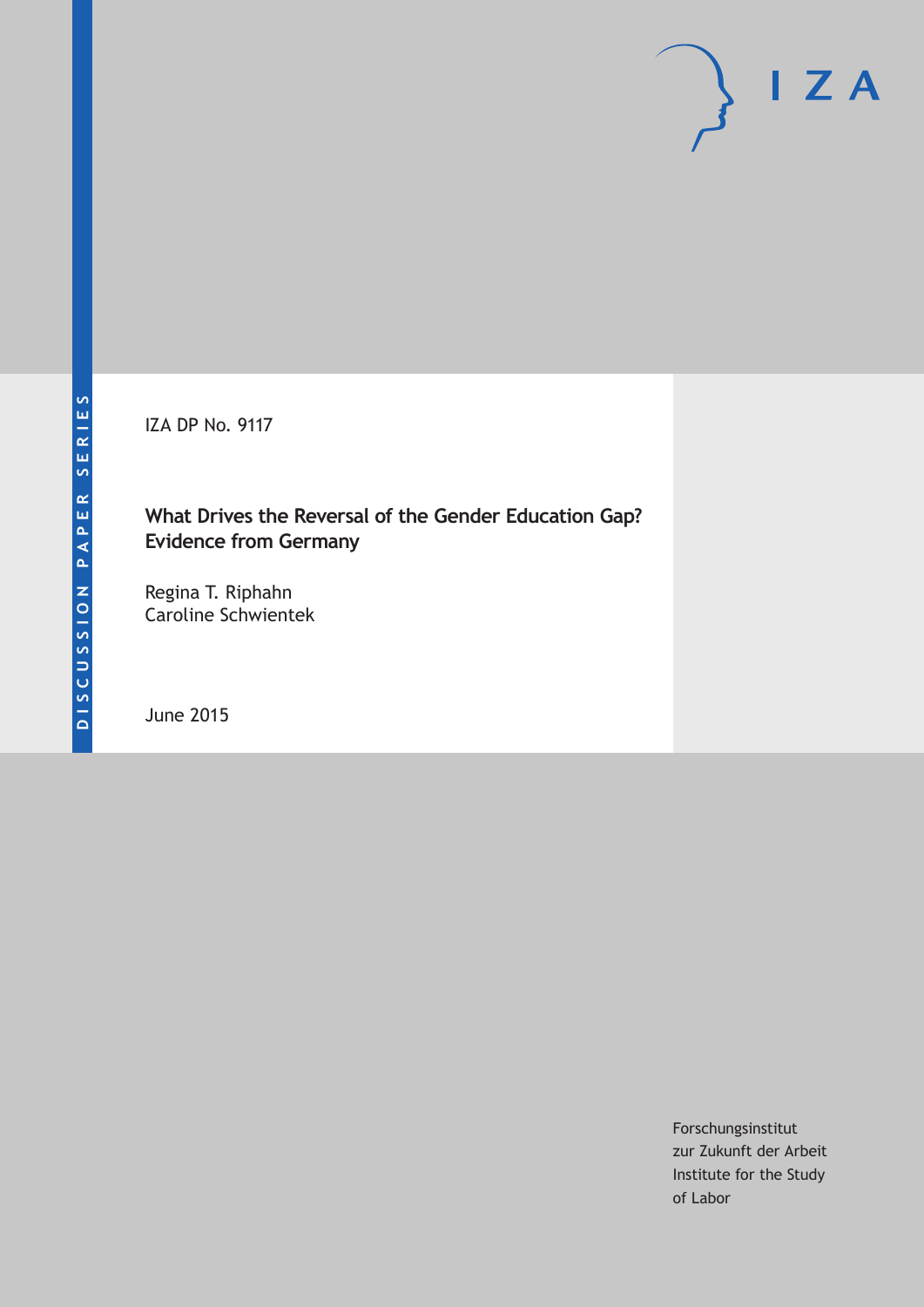# **What Drives the Reversal of the Gender Education Gap? Evidence from Germany**

## **Regina T. Riphahn**

*University of Erlangen-Nuremberg and IZA*

## **Caroline Schwientek**

*University of Erlangen-Nuremberg*

## Discussion Paper No. 9117 June 2015

IZA

P.O. Box 7240 53072 Bonn Germany

Phone: +49-228-3894-0 Fax: +49-228-3894-180 E-mail: iza@iza.org

Any opinions expressed here are those of the author(s) and not those of IZA. Research published in this series may include views on policy, but the institute itself takes no institutional policy positions. The IZA research network is committed to the IZA Guiding Principles of Research Integrity.

The Institute for the Study of Labor (IZA) in Bonn is a local and virtual international research center and a place of communication between science, politics and business. IZA is an independent nonprofit organization supported by Deutsche Post Foundation. The center is associated with the University of Bonn and offers a stimulating research environment through its international network, workshops and conferences, data service, project support, research visits and doctoral program. IZA engages in (i) original and internationally competitive research in all fields of labor economics, (ii) development of policy concepts, and (iii) dissemination of research results and concepts to the interested public.

<span id="page-1-0"></span>IZA Discussion Papers often represent preliminary work and are circulated to encourage discussion. Citation of such a paper should account for its provisional character. A revised version may be available directly from the author.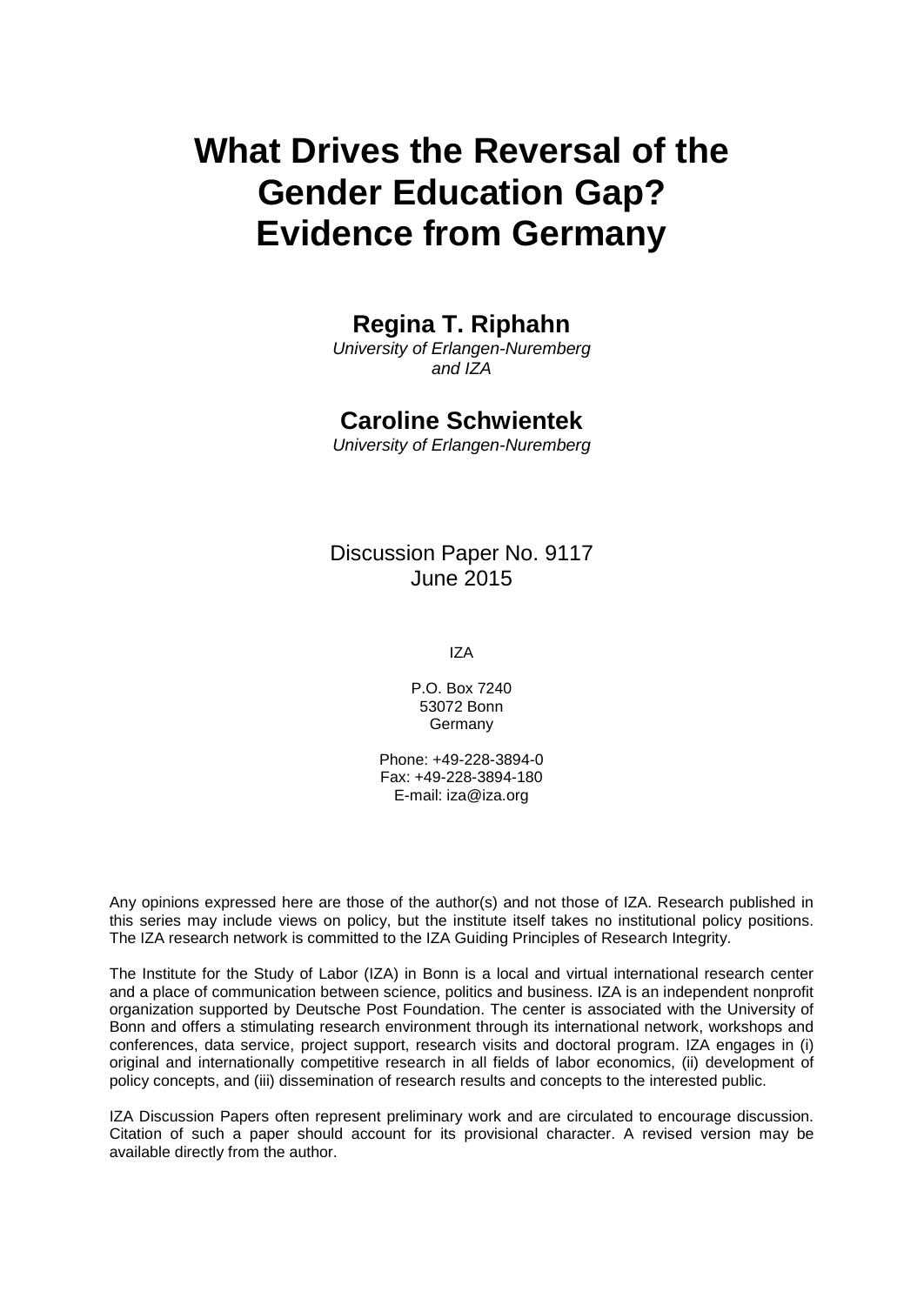IZA Discussion Paper No. 9117 June 2015

## **ABSTRACT**

## **What Drives the Reversal of the Gender Education Gap? Evidence from Germany[\\*](#page-1-0)**

We study the mechanisms that are associated with the gender education gap and its reversal in Germany. We focus on three outcomes, graduation from upper secondary school, any tertiary education, and tertiary degree. Neither individual and family background nor labor market characteristics appear to be strongly associated with the gender education gap. There is some evidence that the gender gap in upper secondary education reflects the rising share of single parent households which impacts boys' attainment more than girls'. The gender education gap in tertiary education is correlated with the development of class sizes and social norms.

JEL Classification: educational attainment, wage premium, gender gap

Keywords: I21, J16

Corresponding author:

Regina T. Riphahn Economics Department University of Erlangen-Nuremberg Lange Gasse 20 90403 Nuremberg Germany E-mail: [regina.riphahn@fau.de](mailto:regina.riphahn@fau.de)

We gratefully acknowledge helpful comments from the cesifo Economics of Education conference 2013 and from our discussant Flavio Cunha.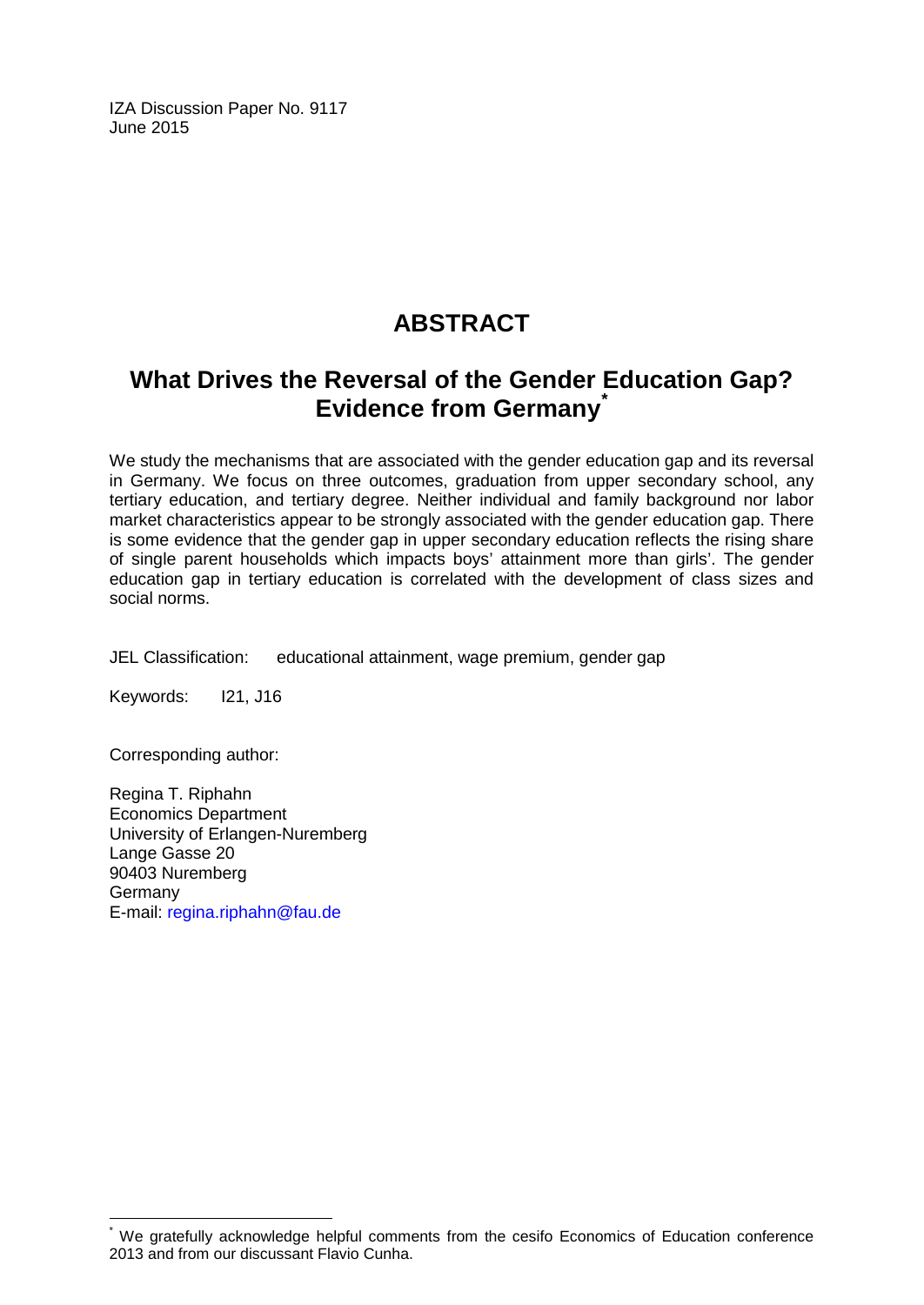#### **1. Introduction**

In many industrialized countries the gender education gap recently changed direction such that the educational attainment of females now often exceeds that of males. In advanced economies the gender difference in the share of 30-34 years olds with a tertiary degree shifted from 5.6 percentage points in favor of men in 1980 to 6.6 points in favor of women in 2005 (Parro 2012). It is intriguing to explore the determinants of this development and it is important: the rising female advantage in higher education may affect societies in many ways, among them, e.g., shifting labor market structures and family formation patterns.

We investigate the mechanisms behind the reversal of the gender education gap in secondary and tertiary education in Germany. The German case is of special interest for various reasons: being a federal state Germany offers the opportunity to study the role of educational institutions that vary at the state level. At the same time, the education system itself has been reasonably stable over time such that there are no independent reforms confounding the development of educational choices (cf., Pekkarinen 2008). Also, a reversal of gender differences is particularly remarkable in Germany where until today the male breadwinner model dominates welfare state institutions and the income tax system.

 So far, the international literature focuses on changing gender patterns in tertiary education, only. Goldin et al. (2006) look at college completion rates in the U.S. and discuss various mechanisms behind the relative progress of females: the rising expectation of permanent labor force attachment encouraged higher investments in human capital particularly for the female birth cohorts since 1960. For these birth cohorts contraceptives became available, the age at first marriage increased, and rising divorce rates further incentivized female economic independence. Some authors argue that women benefited from the shift in labor demand to college educated workers and from a college wage premium that was higher for females than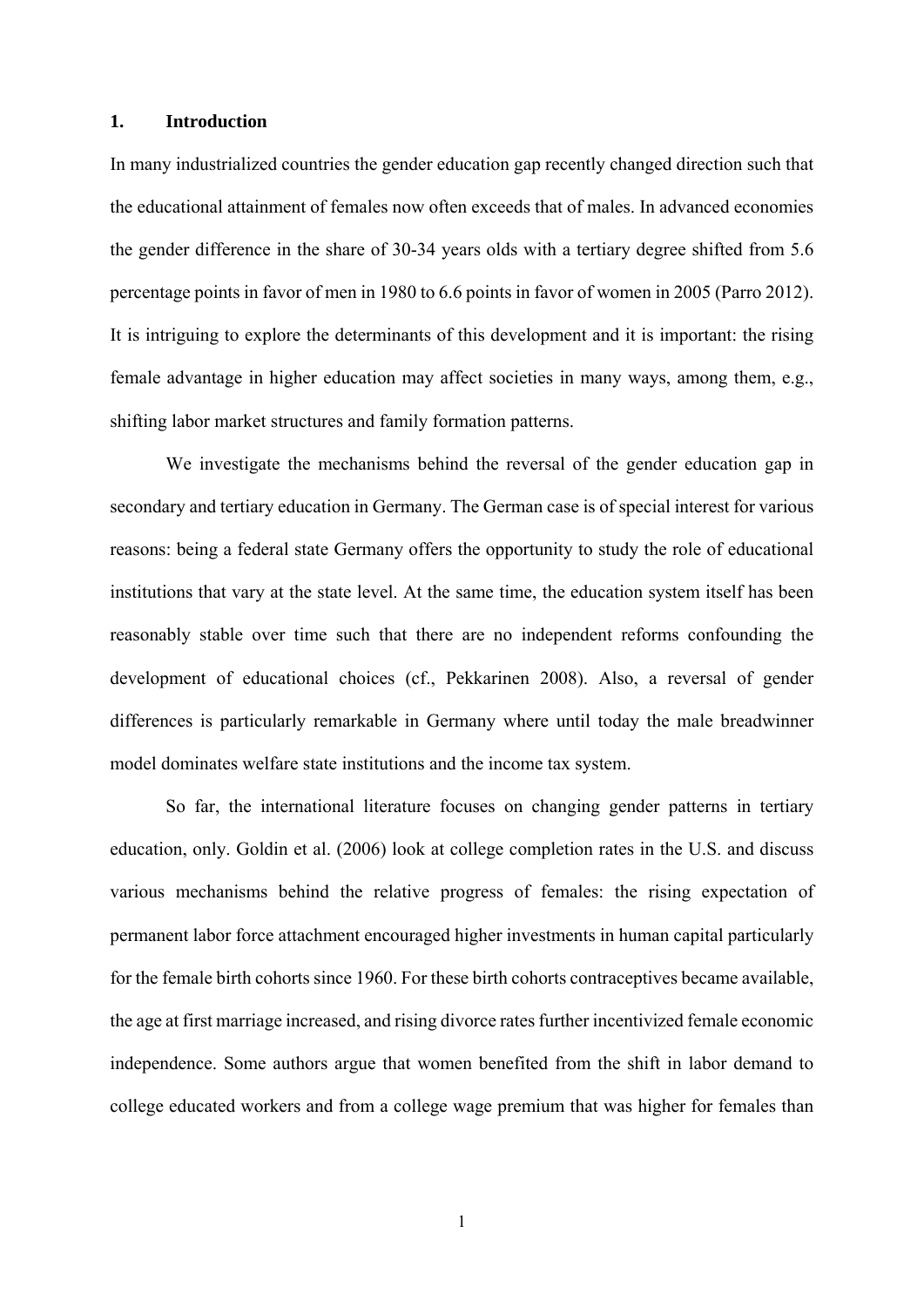for males (e.g., Charles and Luoh 2003, DiPrete and Buchmann 2006).<sup>1</sup> Also, gender differences in non-cognitive abilities are considered to render females' effort cost of higher education lower than that of males.

Becker et al. (2010) study gender-specific changes in the costs and benefits of higher education. The authors consider the female advantage in the total cost of education to be central to the reversal of the gender education gap. In particular, higher non-cognitive skills of females, a lower incidence of behavioral problems, and the smaller variance in the distribution of noncognitive skills render the female supply of college educated labor more elastic than that of males. The authors argue that the rising demand for college educated workers generated a larger supply response among females rather than males.

The literature on the gender education gap outside of the U.S. is slim. Christofides et al. (2010) confirm much of the U.S. evidence for Canadian university attendance. They find that the university wage premium explains most of the changes over time with smaller roles for changes in tuition and real incomes.<sup>2</sup>

For the case of Germany only Legewie and DiPrete (2009) address the gender education gap.<sup>3</sup> They focus on the role of parental education and point out that in terms of college completion U.S. females have overtaken U.S. males while German females only narrowed the gap. The authors argue that in the U.S. − but not in Germany − a cultural transformation lifted prior constraints on female tertiary education. We extend this study by considering a much broader set of mechanisms potentially affecting the gender education gap and by including more recent birth cohorts.

<sup>1</sup> In contrast, Hubbard (2011) points out that the college wage premium for women does not exceed that of men, once unbiased estimations are used.

<sup>2</sup> Further important contributions to this literature are, e.g., DiPrete and Buchmann (2006), Hubbard (2011), Bailey and Dynarski (2011), Parro (2012), and Cho (2007).

<sup>3</sup> Beyond that the relevant German literature mainly comprises studies on the development of male and female returns to education over time; see, e.g., Ammermüller and Weber (2005), Schnabel and Schnabel (2002), Boockmann and Steiner (2006), Fitzenberger and Kohn (2006), or Gebel and Pfeiffer (2010).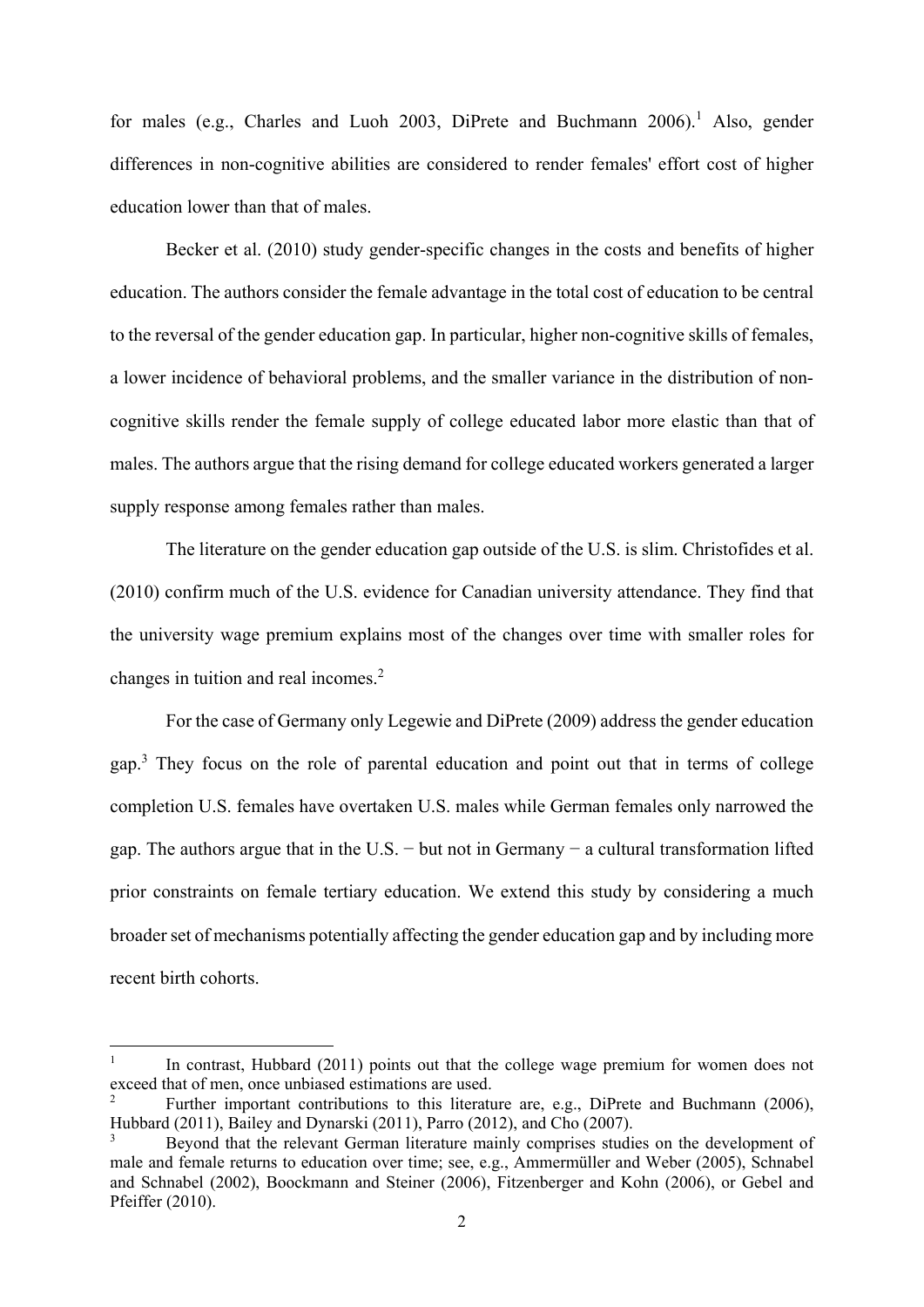We study determinants of the German gender education gap and its reversal for the birth cohorts 1965 through 1989. In contrast to most of the literature we consider education outcomes at different stages of the life cycle, i.e., secondary as well as tertiary education outcomes.<sup>4</sup> We describe recent developments and evaluate the relevance of potential determinants of the gender education gap and its reversal including a rich set of indicators of wage and employment premiums, shifts in occupation-specific skill requirements, characteristics of the education system, and demographic developments.

 Using individual level data we find that neither individual and family background nor labor market characteristics appear to be strongly associated with the gender education gap. Based on analyses of pooled data there is some evidence that the gender gap in upper secondary education is associated with the rising share of single parent households which impacts boys' attainment more than girls'. The gender education gap in tertiary education and its reversal are correlated with the development of class sizes and social norms.

 The next section sketches the German education system and section 3 surveys the developments in secondary and tertiary educational attainment. Then we describe our data and empirical approach. Our analysis and a detailed discussion of the considered mechanisms follow in section 5. Next, we discuss robustness tests and section 7 concludes.

#### **2. Institutional Background**

 We briefly summarize some key features of the German education system. Starting at age three children can attend Kindergarten, which traditionally provides instruction for half a day until midday. At about age six children enter elementary school, which generally lasts four years. At age ten, pupils move on to secondary school which - generally - offers three tracks: lower secondary school (*Hauptschule*) lasts another six years and prepares for vocational

For a related approach see Bertocchi and Bozzano (2014).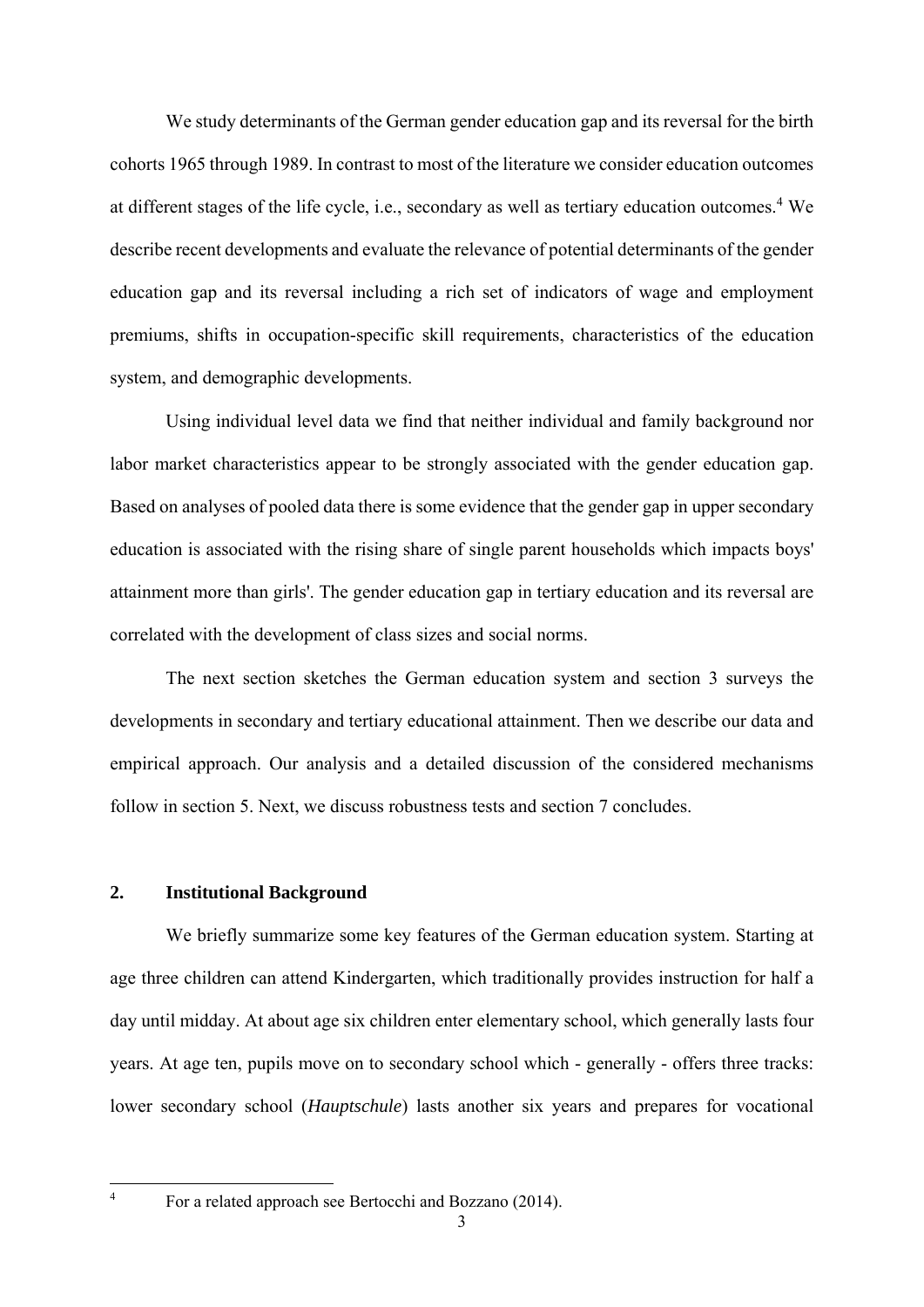training in blue collar occupations and crafts. Intermediate secondary school (*Realschule/Mittelschule*) also provides six years of instruction and typically prepares for vocational training in white collar occupations. At upper secondary schools (*Gymnasium*) eight or nine years of education lead to the upper secondary school degree (*Abitur*), which is required for admission to tertiary education. In principle, an initial track choice can be reversed later on, but this happens only rarely. Since the 1960s the "education expansion" yielded a steady improvement in secondary education outcomes over subsequent birth cohorts (see **Figure 1**).5

Once pupils leave secondary school different pathways are available: those with an upper secondary school degree can start tertiary education. Generally, however, a transition into vocational training is most common and possible for graduates from all tracks. Instead of pursuing tertiary education, vocational training, or military or substitute service, secondary school graduates may work as unqualified workers, leave the labor force, or become unemployed.<sup>6</sup> As of 2011, about 67 percent of the German adult working age (age 25-65) population held a degree from the vocational training system, mostly from an apprenticeship, 15 percent held a tertiary degree, and 17 percent held no vocational degree (STBA 2012).

The German education system is administered at the level of federal states. The states regulate the transition from elementary to secondary school, educational curricula, the number and size of secondary schools, teacher training and hiring, and budgets.<sup>7</sup> Some states are more restrictive than others in allowing access to upper secondary schools, however, most features of the educational system such as curricula, teacher training, employment conditions, and

<sup>5</sup> Jürges and Schneider (2011) discuss biases in track assignment that result from developmental differences by gender and relative age at the disadvantage of boys (Pekkarinen (2008) also shows evidence on this issue). However, as the German track system existed for many decades, a permanent gender bias can hardly explain recent changes in the gender education gap.

<sup>6</sup> For details on the German vocational training system, see, e.g., Riphahn and Zibrowius (2015).

<sup>7</sup> In contrast to the local property tax based funding of schools in the U.S., in there is no direct or formal connection between school budgets and local wealth in Germany as all schools are paid by the state government.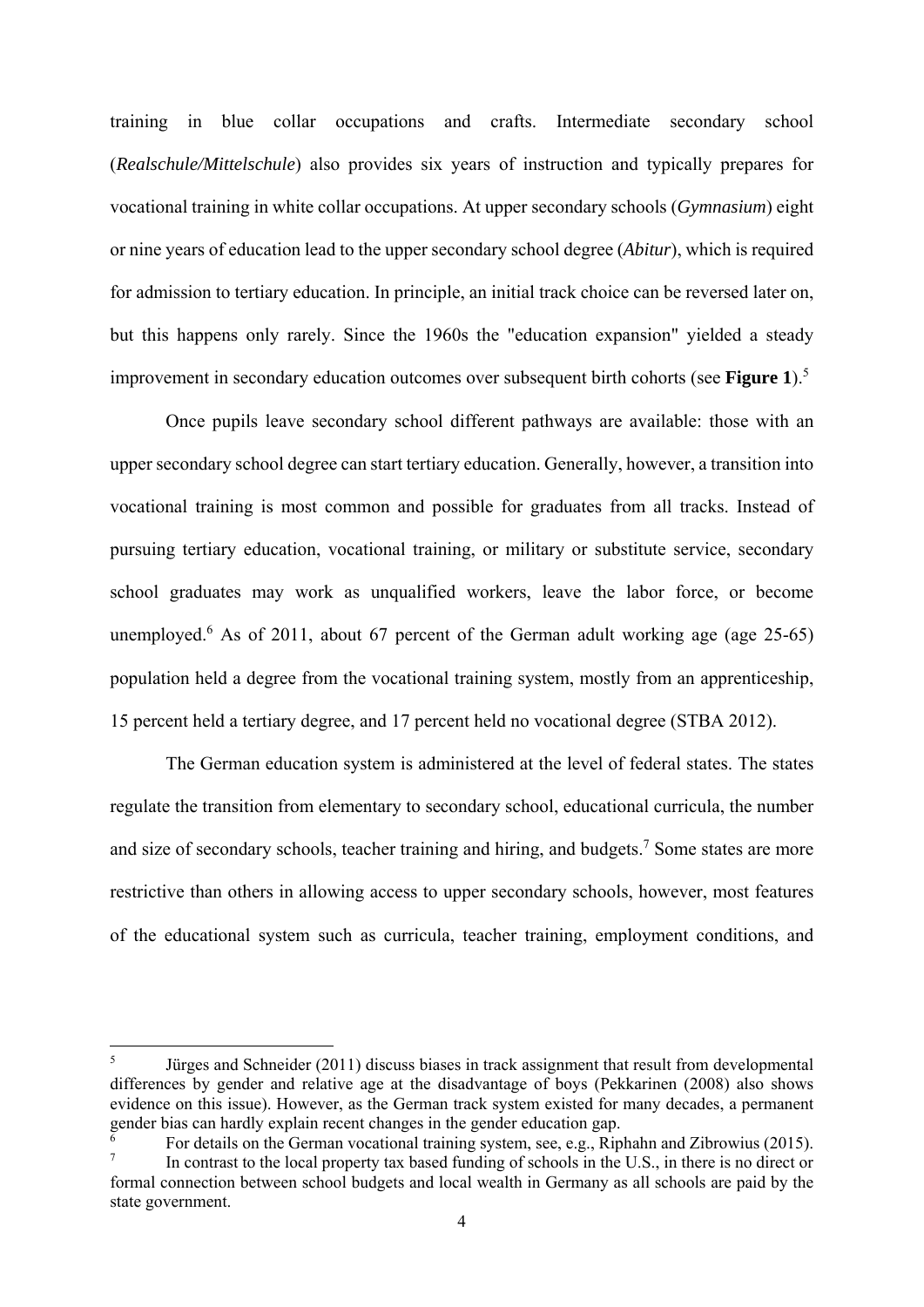salaries are similar across states (KMK 2013). Also, the tertiary education system is similar across states.

#### **3. Development of the gender education gap**

As in other countries, men in Germany traditionally received more education than women (Parro 2012). Early in the twentieth century about 10 percent of male and five percent of female birth cohorts graduated from upper secondary school (Riphahn 2011). These shares increased starting with the birth cohorts of the late 1930s (see **Figure 1**). **Figure 2** presents gender-specific cohort shares attaining upper secondary school and academic degrees beginning with the 1950 birth cohort. In the 1950 birth cohort about 30 percent of males and 15 percent of females attained the upper secondary school degree: these cohort shares increased for both sexes but with a steeper slope for females (see **Figure 2.1**). Starting with the 1980 birth cohort a larger female than male cohort share attained the upper secondary degree. Today, more than half of male and female birth cohorts attain the degree. **Figure 2.2** shows the male and female cohort shares completing tertiary education: the shares were about constant at 15 percent for females and 25 percent for males through the mid 1960s birth cohorts. Then they increased, again with a steeper slope for females. The 1979 birth cohort reached male-female parity at a cohort share of about 30 percent for both sexes.<sup>8</sup>

 We depict the relative and absolute gender differences in educational attainment in **Figures 3.1** and 3.2. In contrast to evidence for the U.S. (Goldin et al. 2006) the two patterns look similar: for the birth cohorts of the early 1950s the gender difference in secondary school attainment exceeded that in academic degrees indicating a higher propensity for females than males to study conditional on holding the upper secondary school degree. The patterns reversed by the late 1950s when the difference in secondary school attainment declined rapidly. The

<sup>8</sup> We do not show developments for the birth cohorts after 1981 because we conservatively measure tertiary attainment only at age 30 and do not have access to more recent Mikrozensus data.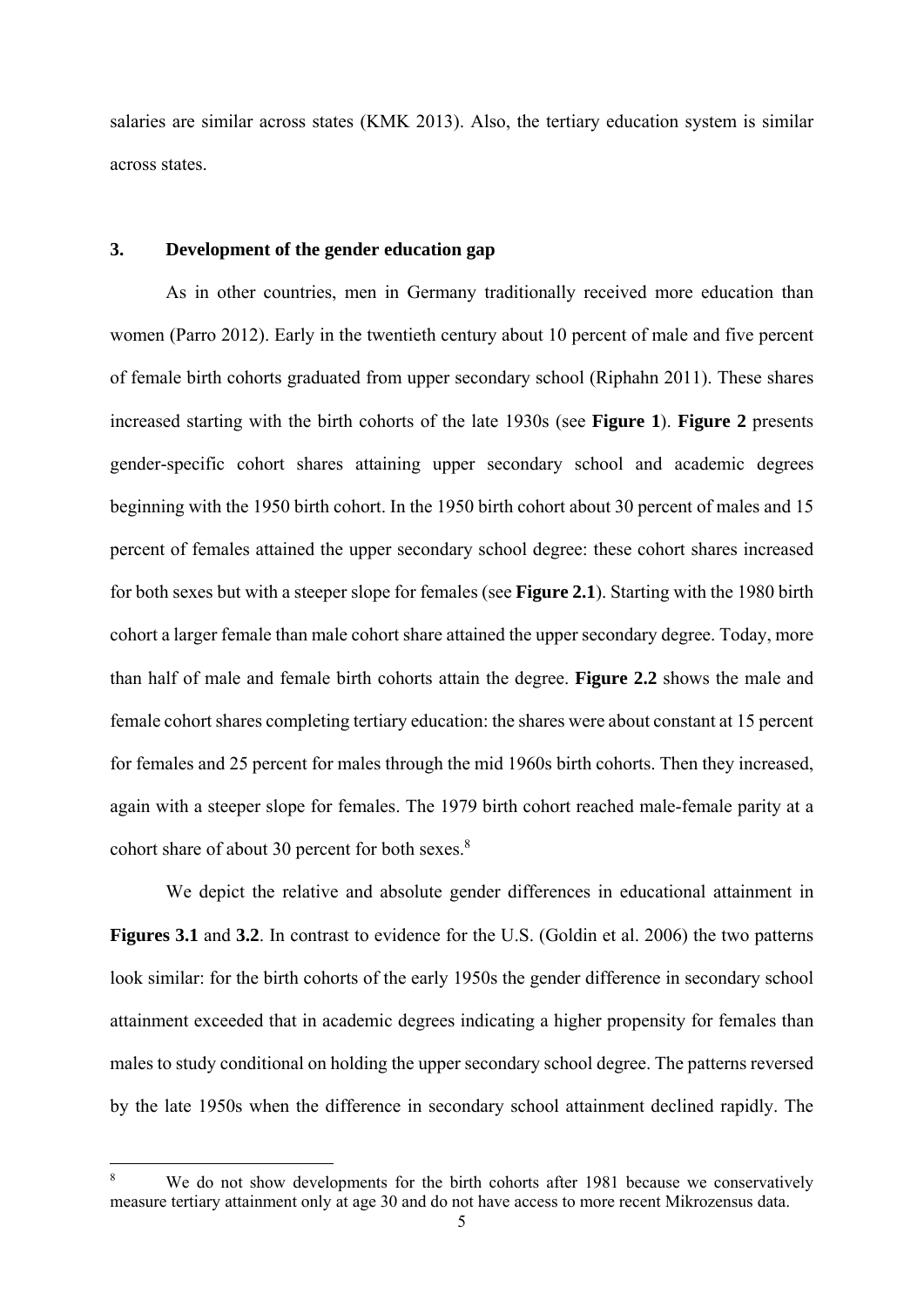difference in the cohort shares holding academic degrees stayed higher, at an absolute value of about 7 percentage points throughout the birth cohorts of the 1960s (see **Figure 3.2**). Our analysis focuses on this absolute difference.

 Before we investigate the mechanisms behind the shift in gender patterns we examine whether the rise in female educational attainment was equally spread across population groups. **Table 1** presents evidence based on survey data from the German Socio-Economic Panel (SOEP) which provides individual background information. We evaluate secondary and tertiary attainment for birth cohorts who have reached age 22 and age 30, respectively. The first rows show the cohort shares with secondary and tertiary educational attainment by gender and year of birth. For the full sample we observe an increase of female cohort shares with the upper secondary school degree over time from 34.9 (column A) to 58.9 percent (column D), whereas male cohort shares increased from 36.8 to 46.6 percent (again, columns A and D). Column E summarizes the change over time. The rightmost columns show the development of cohort shares with tertiary degrees. Again, the female share increased more than male cohort share (see rows 1 and 2 for columns F, H, and I). The entries in rows 3 and 4 indicate relative and absolute differences for the two sexes in the respective birth cohort groups. Columns E and I show that females advanced faster than males for both educational attainments. The relative 'female over male' differences (row 3) rose by 31.5 and 16.8 percentage points, and the absolute 'female minus male' differences (row 4) increased by 14.2 and 4.1 points between the first and the last cohort group for secondary and tertiary education, respectively.

 The next panels describe specific subsamples. We find that the gender difference in secondary attainment declined more in families with low parental education (i.e., where parents have neither upper secondary nor tertiary degrees) compared to parents with academic background. The level differences in educational attainment by parental educational background are still substantial for both genders in the last cohort group (see columns D and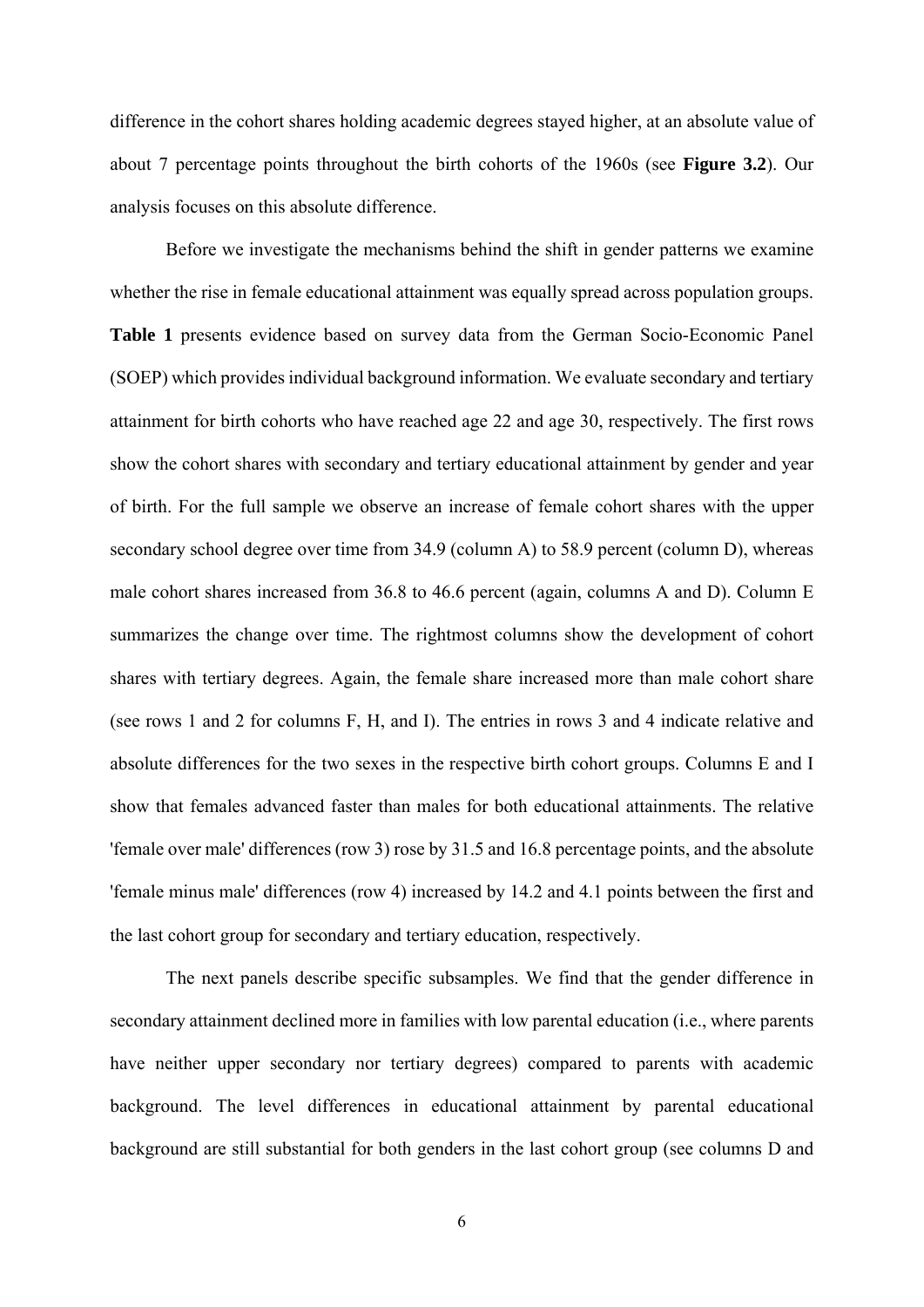H). More than 75 percent of children of highly educated parents attain upper secondary education compared to fewer than half of the children of parents with lower education.

 Particularly girls in catholic families improved their educational attainment relative to boys: among Catholics, the female-to-male ratio increased by more than 40 percentage points for secondary and tertiary attainment. The decline in the gender education gap also varies depending on whether there are additional siblings in the household; the largest advance in both secondary and tertiary educational attainment occurred for those with more than two siblings. Girls growing up in single parent families and those with fathers of low occupational status advanced the most relative to boys.

Overall, we observe an improvement for females across all population groups; in contrast, the educational attainment of males did not increase and even declined over time in some population groups.<sup>9</sup> The gender education gap reversed most clearly in favor of females in disadvantaged circumstances, e.g., with many siblings, in single parent households, with fathers of low occupational status, and with parents of low educational attainment or catholic belief. This matches the findings for the U.S. presented by Goldin et al. (2006). In contrast, Bailey and Dynarski (2011) find that educational advancement and female educational advantage over males was stronger for those from high-income families. Most of the patterns that we find are similar for both secondary and tertiary educational attainment.<sup>10</sup>

<sup>9</sup> Our evidence matches the observation of Buchmann and DiPrete (2006) who point to the decline of male educational attainment in situations of absent fathers or of fathers with little education or low occupational status. These authors view the declining rate of male college completion in the U.S. as an important determinant of the educational gender gap reversal.<br><sup>10</sup> Teble 1 leglis at different birth eghapts for the englysis

<sup>10</sup> **Table 1** looks at different birth cohorts for the analysis of the secondary attainment (1969-1989) and tertiary attainment (1965-1981) for two reasons. First, we assume that completed secondary school attainment can be observed at age 22 and completed tertiary education attainment at age 30. Therefore, the SOEP data of 2011 allow us to study birth cohorts up until 1989 and 1981. Second, we describe only those birth cohorts which we will use in our analysis, where data is available starting in 1984; we assume that the key determinants for secondary school outcomes are observed by age 15 and the factors behind tertiary attainment happen by age 19. Since we can only measure these features starting in 1984, we can go back to birth cohort 1969 in the case of secondary school degrees and to birth cohort 1965 in the case of tertiary education.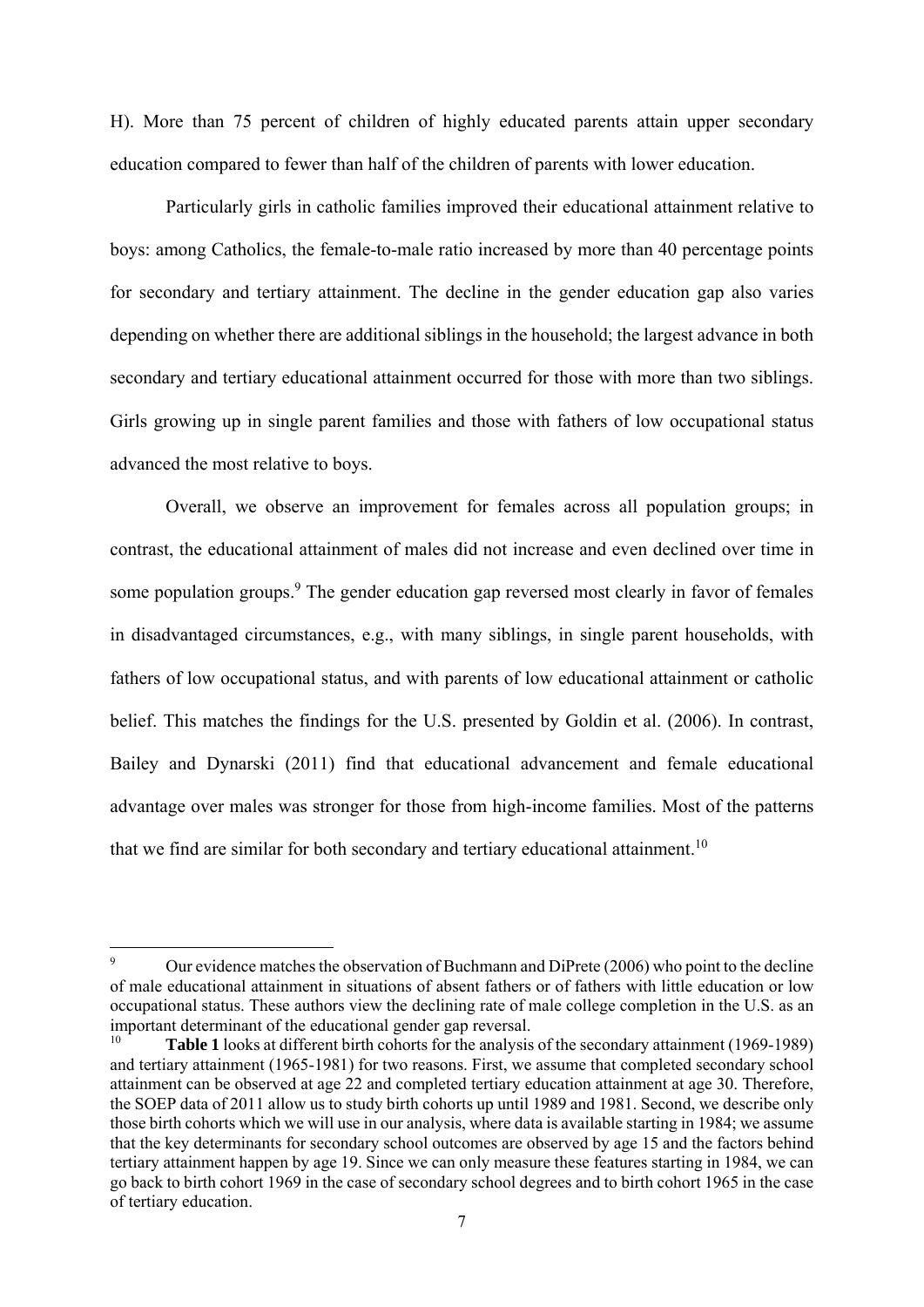#### **4. Empirical approach and data**

#### **4.1 Empirical approach**

We are interested in the sets of factors that are correlated with and potentially explain the gender education gap and its reversal. Our baseline model for the linear regression of educational outcomes (Y) is

**(1)**  $Y_i = B_0 + B_1$  female<sub>i</sub> +  $B_2$  cohort<sub>i</sub> +  $B_3$  (female<sub>i</sub> \* cohort<sub>i</sub>) +  $\delta$  State FE<sub>i</sub> + e<sub>0i</sub>.

Here, β2 describes the mean change in male educational attainment with every new birth cohort and β3 yields a linear approximation of the gender difference in cohort trends in educational attainment. If  $\beta_3$  is significant and positive, females' attainment increases faster over time than males'.<sup>11</sup> Since unobserved heterogeneities at the state-level might affect outcomes, we condition on a set of state fixed effects. Our strategy is to add explanatory variables (X) to the model that might be associated with the difference in trends for males and females and thus may reduce the magnitude and statistical significance of the estimate of  $\beta_3$ :

**(2)**  $Y_i = \beta_0 + \beta_1$  female<sub>i</sub> +  $\beta_2$  cohort<sub>i</sub> +  $\beta_3$  (female<sub>i</sub> \* cohort<sub>i</sub>) +  $\beta_4$   $X'_i$  +  $\delta$  State FE<sub>i</sub> + e<sub>1i</sub>.

Following the literature, we focus on four groups of indicators for X: (a) individual characteristics, (b) labor market characteristics, (c) characteristics of state education systems, and (d) other characteristics such as state-level demographics and social norms (for a detailed list of the considered indicators, please see Appendix A). Also, we consider interactions of the characteristics X with the 'female' indicator to allow for gender-specific differences in the correlations of X with educational attainment:

**(3)**  $Y_i = \beta_0 + \beta_1$  female<sub>i</sub> +  $\beta_2$  cohort<sub>i</sub> +  $\beta_3$  (female<sub>i</sub> \* cohort<sub>i</sub>)

+  $\beta$ <sub>4</sub> X'<sub>i</sub> +  $\beta$ <sub>5</sub> (female<sub>i</sub> \* X'<sub>i</sub>) +  $\delta$  State FE<sub>i</sub> + e<sub>2i</sub>.

 $11$  In principle, the time trend could be specified in a more flexible way. However, as Figure 2 suggests that the developments are almost linear and because the interpretation of linear trends is much clearer we prefer the simple linear specification.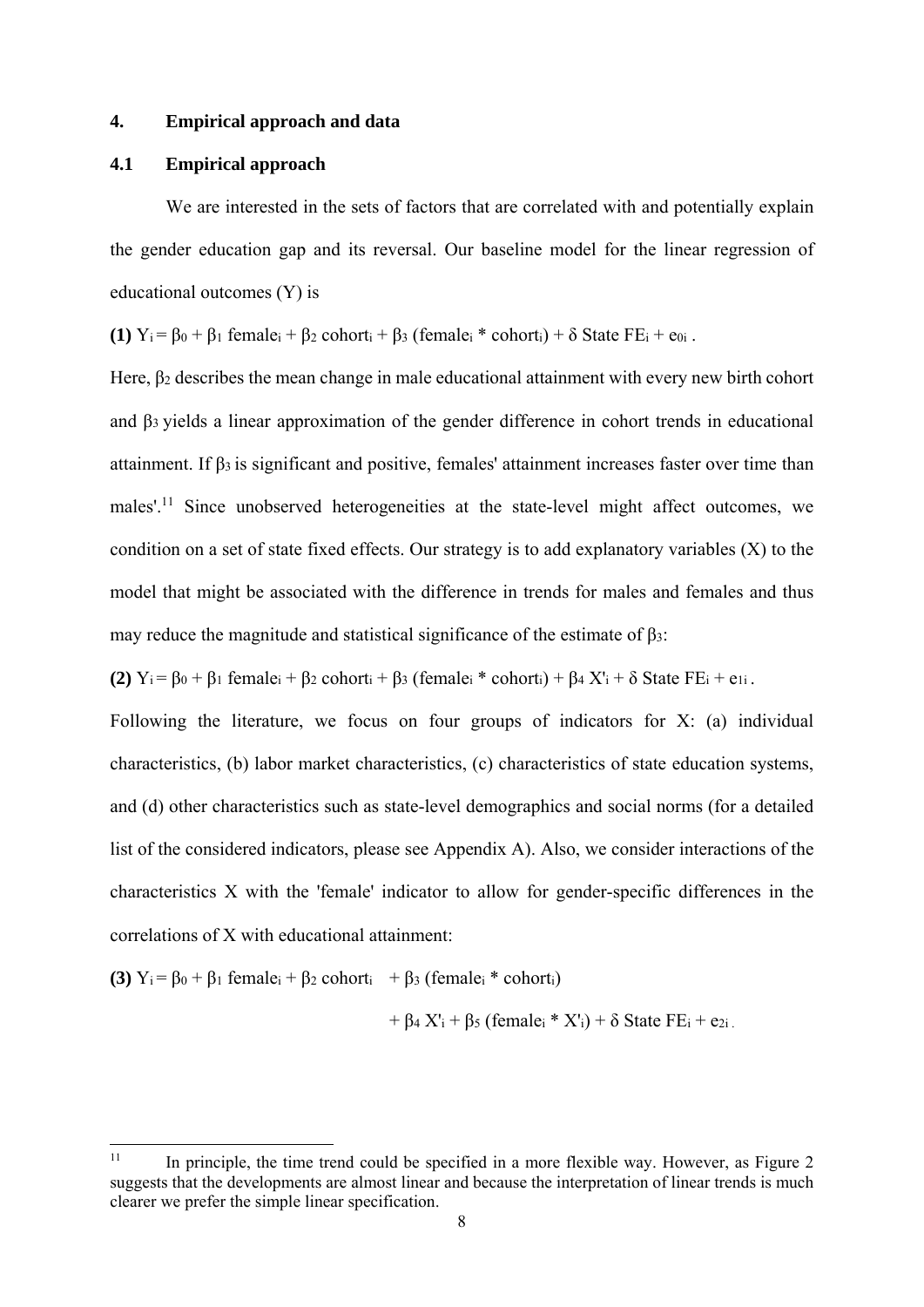We investigate whether the consideration of control variables and their gender-interaction effects affects the estimates of  $\beta_3$ : if we obtain a statistically significant estimate of  $\beta_3$  based on equation (1) and if adding a control variable X renders the estimate of  $β_3$  small and/or insignificant then we consider the control variable X to be correlated with the gender education gap and therefore with its development over time and reversal.<sup>12</sup> Generally, we use heteroscedasticity-robust standard errors.<sup>13</sup> In robustness tests we extend the specification by adding controls for X-by-cohort interactions, for state fixed effects by cohort interactions, and for both additional controls jointly. Also, we estimate our models on grouped data at the stateby-gender-by-cohort level.

#### **4.2 Sample and covariates**

We use data from the German Socio-Economic Panel (SOEP) (Wagner et al. 2007). The SOEP offers rich individual and parental background data, which we supplement with information from official statistics. Our sample considers West German natives and second generation immigrants who grew up in West Germany. We use the cross-section of individuals interviewed in 2011 which allows us to also consider recent birth cohorts.

We analyze three binary outcome variables: graduation from upper secondary school, entry to tertiary education ("any tertiary"), and completion of a tertiary degree.<sup>14</sup> These measures describe separate education outcomes that are determined at different stages in the life cycle; clearly, not all upper secondary school graduates start tertiary education, and not all who start successfully complete it. **Table 2** describes the dependent variables and their respective samples. We measure each outcome imposing age limitations on the sample; in

<sup>&</sup>lt;sup>12</sup> Strictly speaking, X would only be correlated with the gender difference in time trends, however, eventually that determines the reversal of the gender gap.

<sup>13</sup> Considering random effects at the family level does not affect our results. We prefer robust standard errors because they allow for more general error term correlation patterns.

<sup>14</sup> Goldin et al. (2006) and Bailey and Dynarski (2011) similarly study college entry and college completion. In the German educational system, upper secondary school attainment is more relevant than in the U.S. because it can present an entry barrier to tertiary education.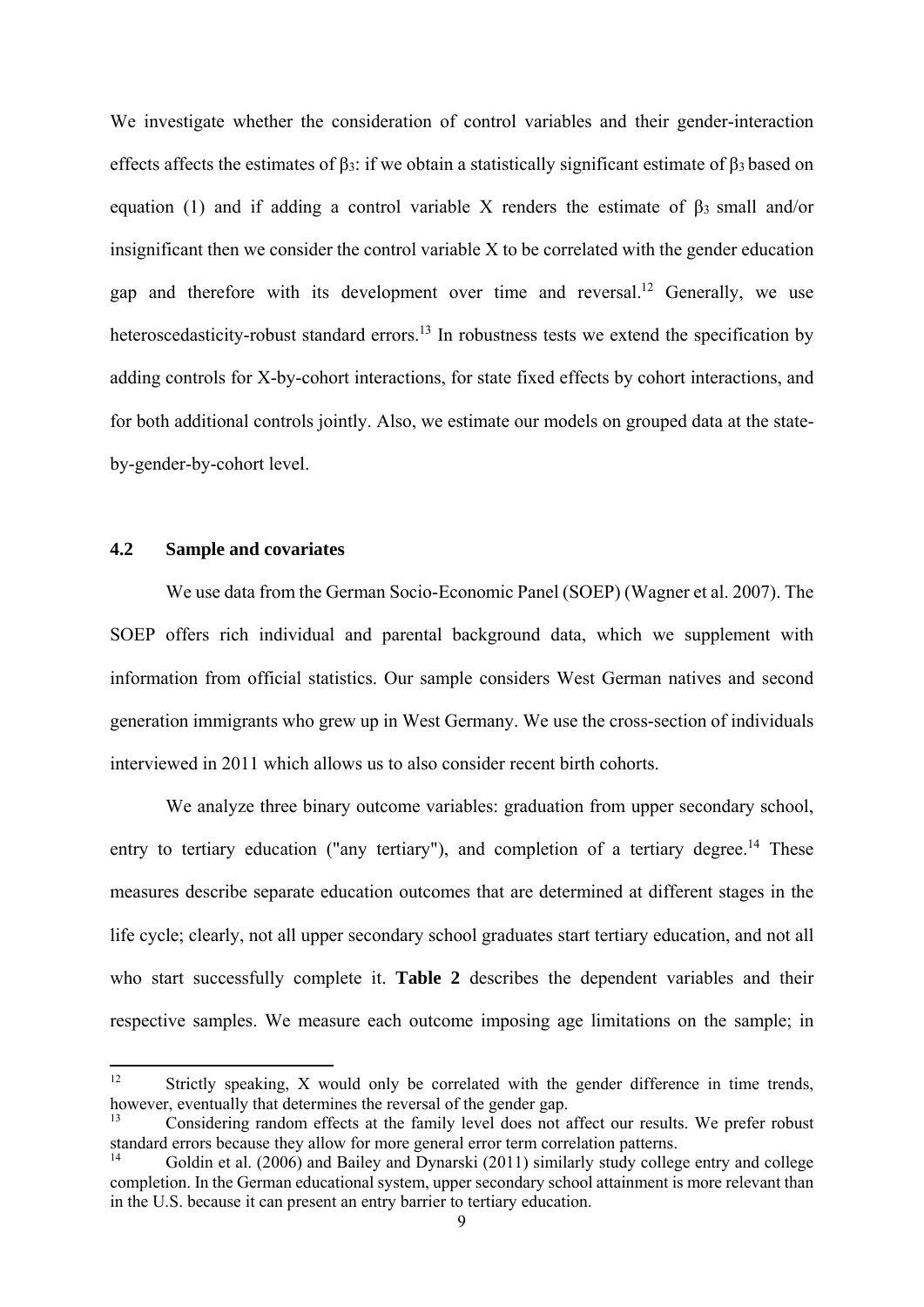particular, we check among those who are at least 22 years old whether they hold the upper secondary school degree, among those aged at least 25 whether they ever started tertiary education, and among those aged at least 30 whether they hold a tertiary degree. Given that our data were gathered in 2011 this defines the youngest considered birth cohorts available for each outcome as 1989, 1986, and 1981, respectively.

To explain educational choices we match information that was available when the person decided to pursue a degree: we pick age 15, i.e., about grade ten, to match information that may have been relevant for the decision to attend upper secondary school, and age 19 to match information that may have been relevant for the decision to pursue tertiary education. The SOEP provides data since 1984. Given the matching ages 15 and 19, this determines as the oldest birth cohorts considered in our analyses, 1969 and 1965 for the secondary and tertiary outcomes, respectively. In all cases our samples comprise more than 3,000 observations. **Table 2** shows the overall means, the means by gender, and for early and late birth cohorts. In our sample, the share of females holding the upper secondary school degree exceeds the share of males while males on average still predominate with respect to tertiary education. The two rightmost columns confirm increases in educational attainment over time.

#### **5. Results**

#### **5.1 Approach and baseline results**

We present our results in two steps. First, we discuss the baseline results of model (1) for the three outcomes. In step two, we separately consider the association of four sets of characteristics  $(X)$  with the development of the gender education gap using models  $(2)$  and  $(3)$ ; we differentiate the role of (i) individual characteristics (e.g., family background or religion), (ii) regional labor market characteristics (e.g., wage returns to education or state unemployment), (iii) state education systems (e.g., class size and share of female teachers) and, finally, (iv regional demographics (e.g., divorce, marriage, and fertility rates) and social norms.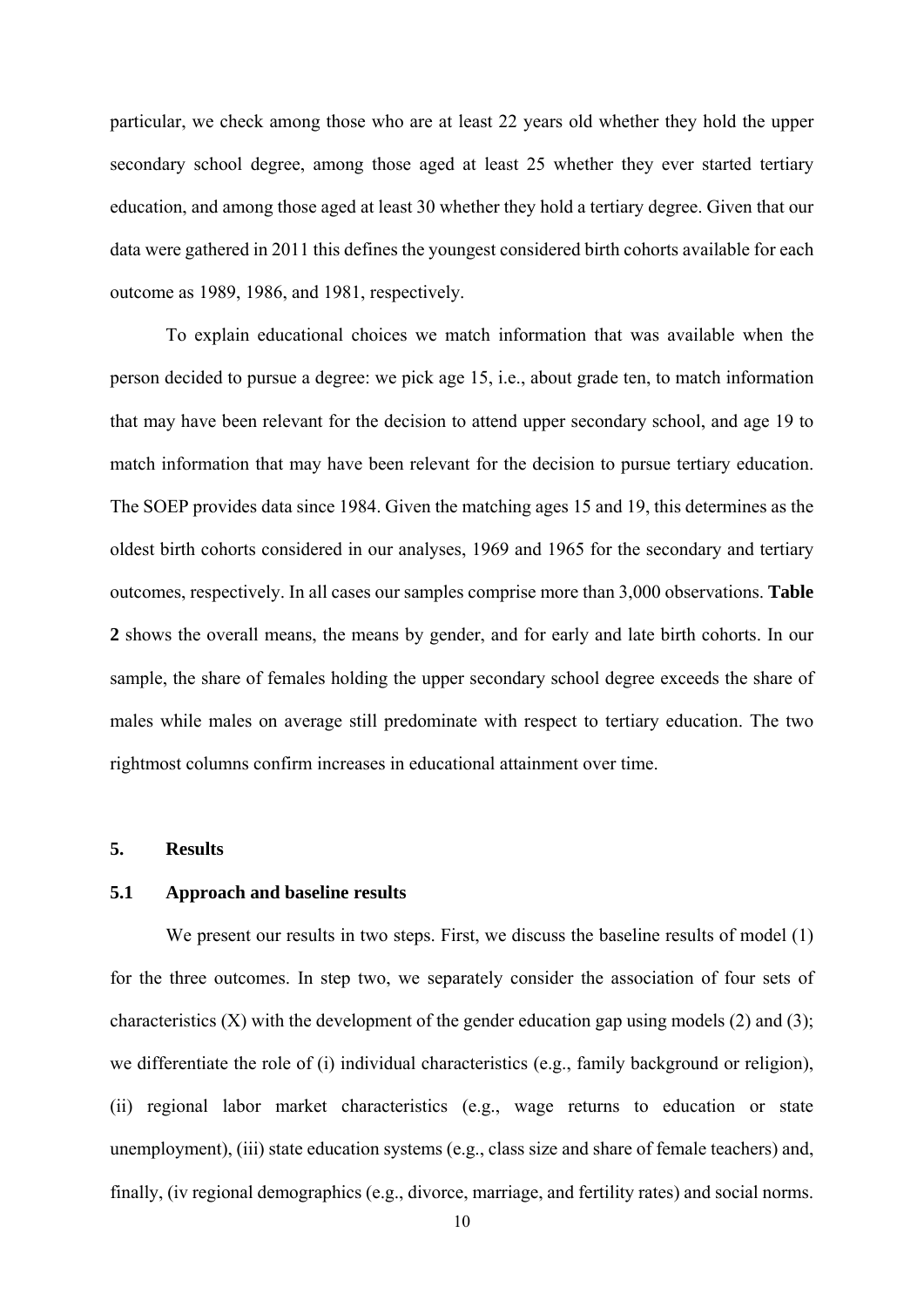Table 3 shows the estimation results of the baseline model (1) for the three outcomes with and without controls for federal state fixed effects. We present robust standard errors and standard errors clustered at the state level and find no substantive difference. Generally, the estimations yield precise coefficient estimates and the state fixed effects significantly improve the model fit. Based on the models with state fixed effects (see columns 2, 4, and 6) where the variable cohort describes birth year/1000 the share of individuals holding the educational outcome increases by 6.95, 6.62, and 2.07 percentage points within ten years for males and much more rapidly by 14.5, 13.7, and 7.9 percentage points for females. In all cases we obtain significant estimates for  $\beta_3$  confirming that male and female time trends differ substantially.

We then estimate model  $(2)$  which adds the four groups of characteristics  $(X)$  to the specification. As almost none of the controls affects the β3 estimates we proceeded to estimate model (3) which additionally considers female-by-X interaction terms. We now discuss each of the four groups of characteristics and present the estimates in turn.

#### **5.2 Individual characteristics**

 Based on the literature, we start by considering individual and parental background characteristics as potential determinants of the gender education gap and its reversal. A first candidate is the improvement in parental education over time which resulted from the general education expansion. Buchmann and DiPrete (2006) discuss different mechanisms that establish an association between parental education and gender-specific child educational attainment: first, higher educated parents may hold more egalitarian attitudes to the education of their male and female children than parents with less education. Thus, rising parental education may contribute to balance prior female disadvantages. Second, rising maternal education may generate daughter-friendly instead of egalitarian parental attitudes. Finally, the presence of a highly educated father may have gender-distinctive effects on child educational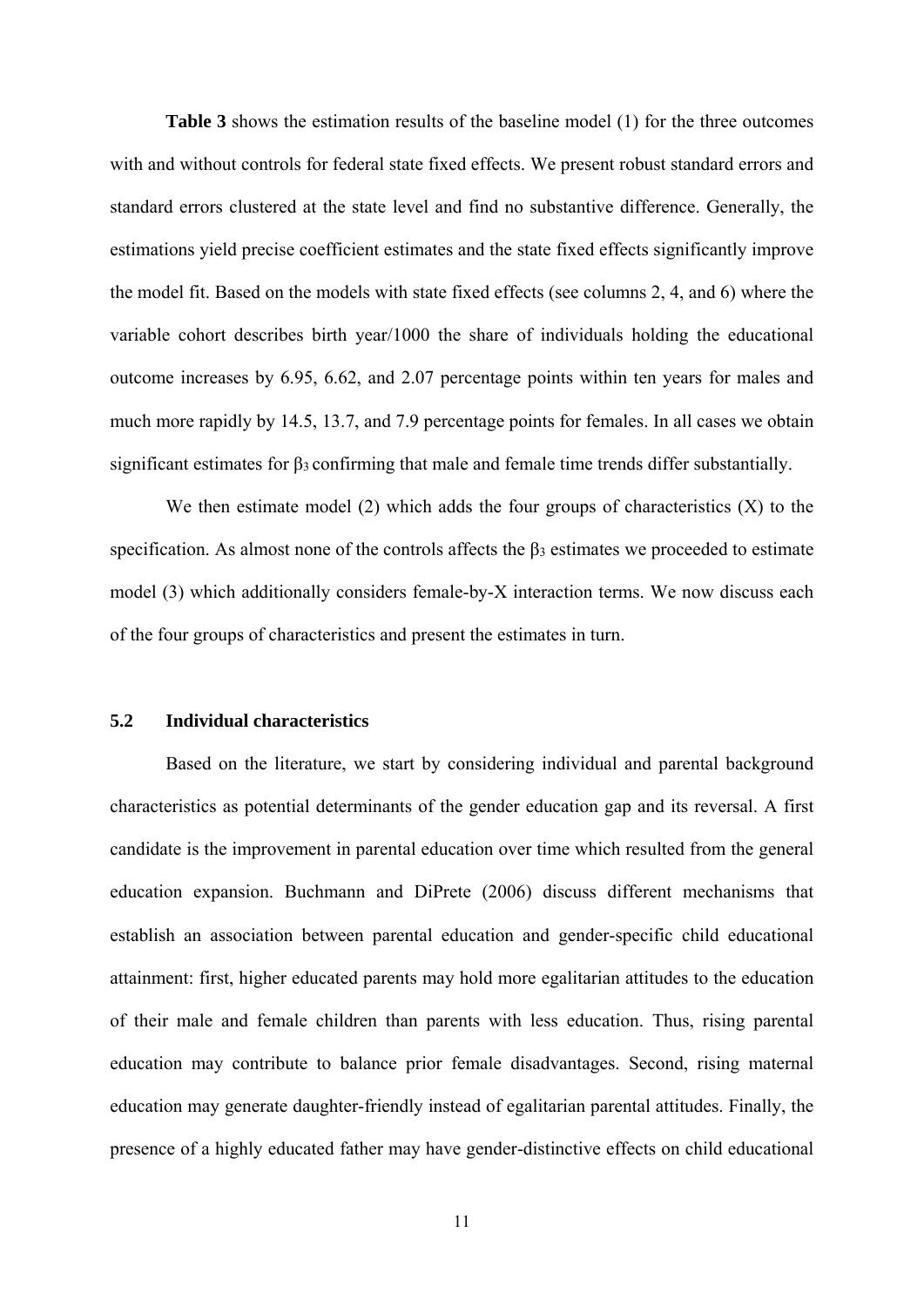attainment; typically, the attainment of sons responds more strongly to the absence of a father than the attainment of girls (see also **Table 1** on single parent households).15

 Various authors point to heterogeneities in educational outcomes based on the availability of parental resources. We know that firstborn children are at an advantage compared to later born siblings and we know that children in large families have to share parental resources with more competitors than children without siblings (e.g., de Haan 2010, Eschelbach 2014). Similarly, the income situation is on average better in households with two income earning parents than in single parent households.<sup>16</sup> Therefore we investigate whether changes in household size and structure are associated with the gender education gap and its reversal.<sup>17</sup>

 Also, we consider the relevance of parental migration experience. There is evidence that intergenerational mobility differs by immigrant status (Bauer and Riphahn 2007) and that attitudes to educational advancement differ between natives and immigrants (Buchmann and DiPrete 2006). Both mechanisms may affect the gender education gap, given rising population shares of immigrants in Germany.

 Finally, we consider a set of controls for religious affiliation and church attendance. The heterogeneity between Christian and non-Christian beliefs may approximate the nativeimmigrant divide, as the majority of West German natives are of Christian belief. Also, **Table 1** shows considerable differences in child educational attainment, its development over time, and the gender education gap between Catholics and Protestants.18 Traditionally, female

<sup>&</sup>lt;sup>15</sup> Legewie and DiPrete (2009) discuss differences in the role of parental education for the gender education gap in the United States and Germany. Christofides et al. (2010) show that changes in parental education yield different effects for males and females in Canadian higher education.

Autor et al. (2014) show a clear connection between single parent households and the gender education gap in the U.S..

<sup>17</sup> In addition to the estimates presented in Table 4.1 we considered alternative specifications with various interaction terms of birth order and sibship size. However, the key results are highly robust to variations in these controls.

Based on the 2011 census roughly 30 percent of the German population are catholic, 30 percent are protestant, and 40 percent "nothing or other". In West Germany a population share of about 40 percent is catholic and protestant, each.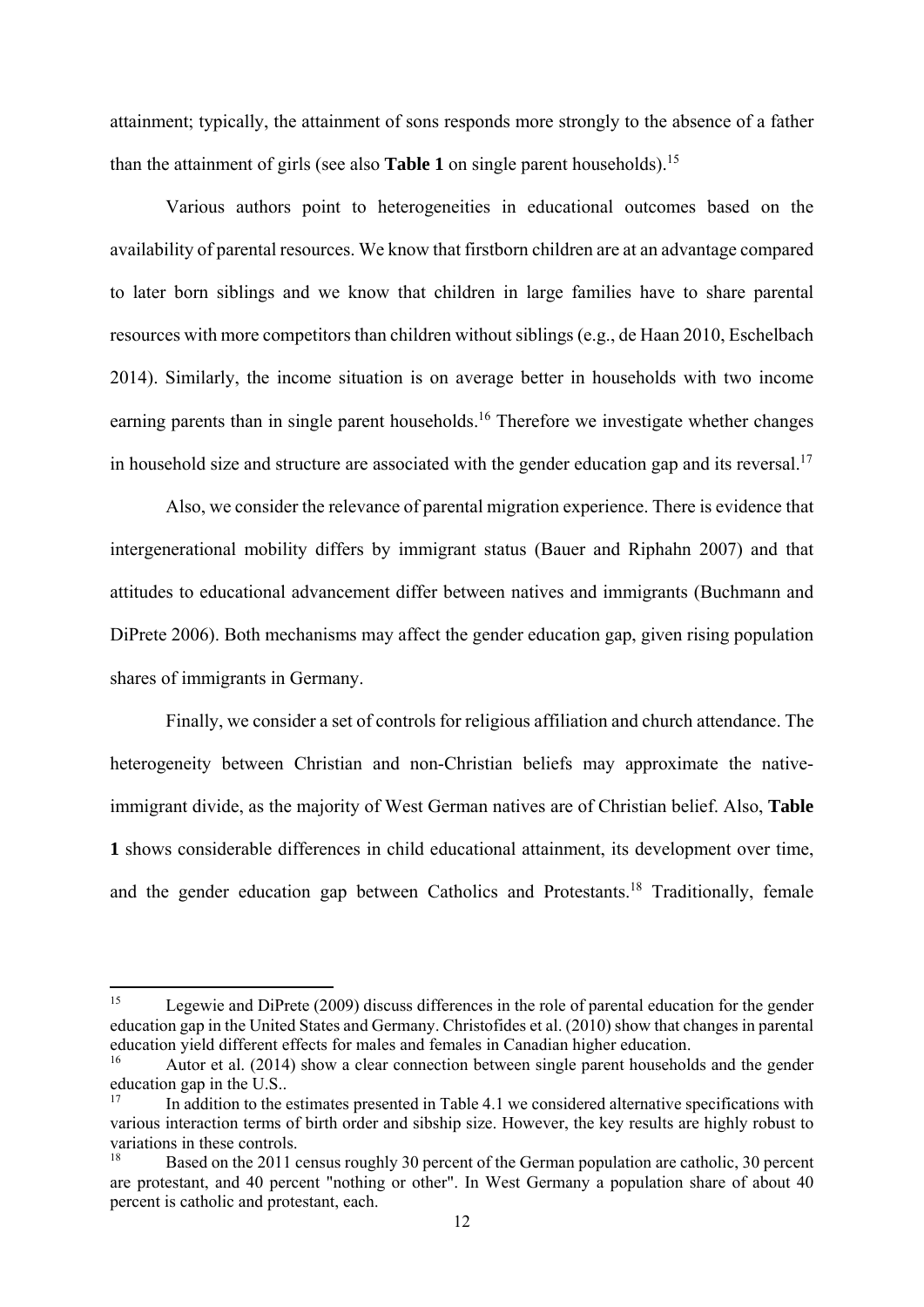education was valued more by Protestants than Catholics (Becker and Wößmann 2008); this suggests that any changes over time, e.g., in social norms, may differ across denominations.

**Table 4.1** shows the estimation results of model (3) when X represents individual and family background characteristics. The three Panels A-C present the results for the three education outcomes, upper secondary degree, any tertiary, and college completion (see Appendix A for details on the control variables). We are interested in factors that are associated with the heterogeneity in female and male time trends in educational attainment, and inspect the response of the estimated parameter β3, i.e., the coefficient of 'female\*cohort' to alternative model specifications.

 Column 1 of **Table 4.1** presents the results as in **Table 3** and columns 2-7 represent the estimation results when including different sets of indicators, separately. Controlling for parental education appears to be highly relevant for the explanation of male educational advancement over time (see row 2 and columns 2 and 3 in all panels); the estimate of  $\beta_2$  declines substantially compared to column 1 as soon as parental education is controlled for. However, the gender difference in changes over time, i.e., the estimate of  $\beta_3$  in row 3 is not affected.

In Panels A and B the estimates of  $\beta_3$  only lose statistical significance when the full set of controls is used in column 8. In Panel C, the female time trend difference appears to be associated with the indicators of religion as  $\beta_3$  declines in magnitude and is insignificant in column 7. Thus, religion might be associated with the gender gap in tertiary attainment. However, overall, we find no mechanism in this first group of indicators that explains the gender education gap and its reversal. Neither parental education, sibship size or being firstborn, living with a single parent, migration background or religion are clearly associated with the development of the gender education gap over time.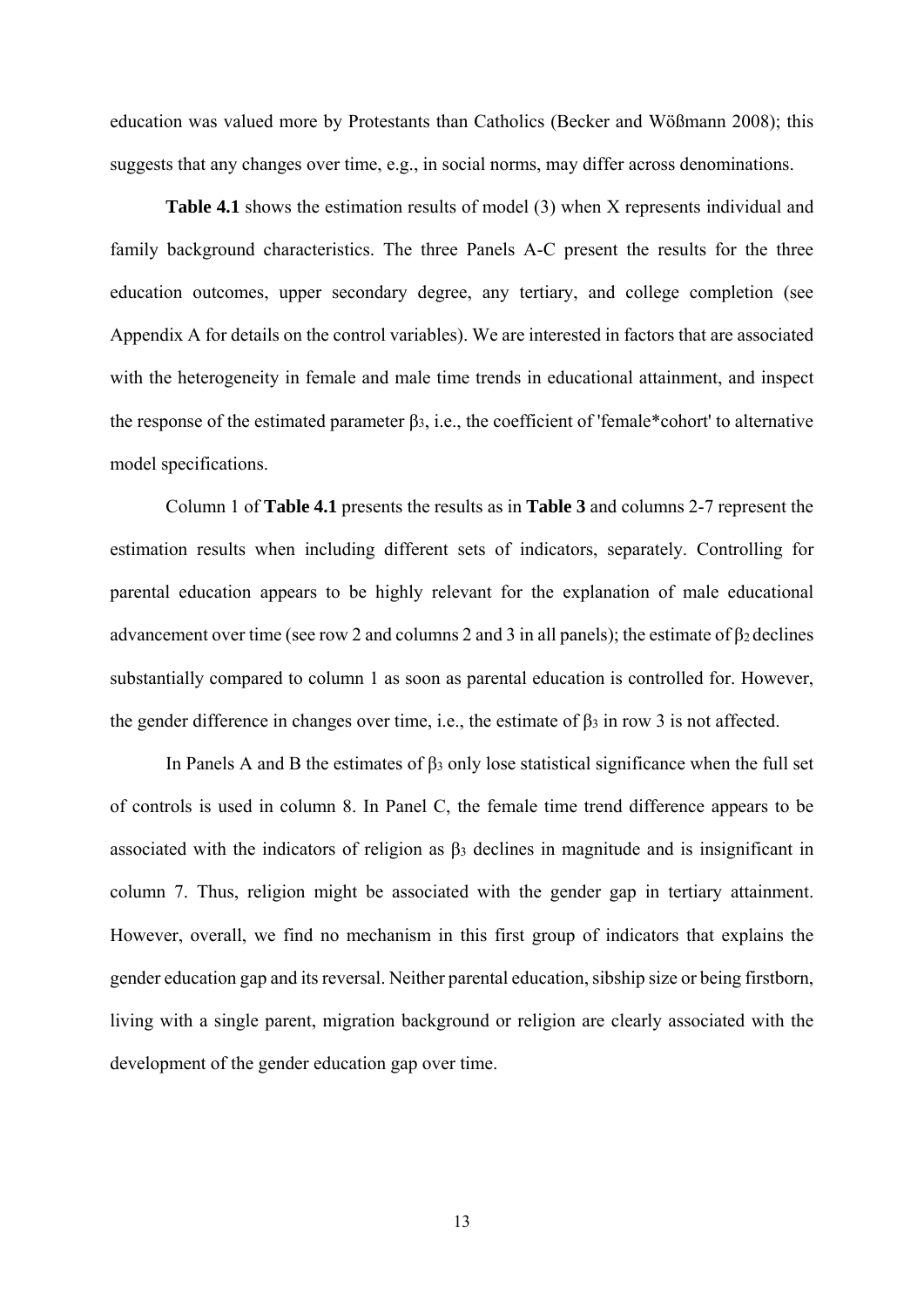#### **5.3 Labor market characteristics**

 Next, we study the association of the gender education gap with labor market characteristics. We focus on six potentially relevant indicators. The wage return to education is generally considered to be a key benefit of higher education and many contributions discuss whether its level and development explain the trend of the gender gap in educational attainment (e.g., Hubbard 2011). We code medium-run fulltime earnings differences with and without upper secondary or tertiary degrees by sex, calendar year, and federal state and match them to the data. Because numerous authors discuss marriage market advantages as an important benefit of higher education (e.g., Bailey and Dynarksi 2011, DiPrete and Buchmann 2006, or Goldin et al. 2006), we additionally consider the returns to education of the opposite sex as an explanatory variable.

Goldin et al. (2006) point out that shifts in female labor market participation expectations affect education choices. Therefore we code as a "full-time employment premium" the mean difference in the number of years in full-time employment (up to age 35) that is connected with upper secondary or tertiary education. We differentiate by sex, birth cohort and federal state and use the indicator in the estimations. Since labor market characteristics such as the state unemployment rate or state female labor force participation may affect human capital investments and females' expectations regarding the relevance of education for their life cycle labor market opportunities, we consider them as well.

 We code our last indicator, occupational requirement, in response to the observation that gender-specific shifts in job tasks over time, in particular the decline in routine tasks for females, contributed to the closing of the gender wage gap (Black and Spitz-Oener 2010, Beaudry and Lewis 2014). In order to measure possible gender-specific shifts in educational requirements for occupations we calculated for men and women the average number of 'occupation-specific years of schooling' among job starters weighted by the gender-specific frequency of occupations: if, e.g., the educational requirements of 'female occupations'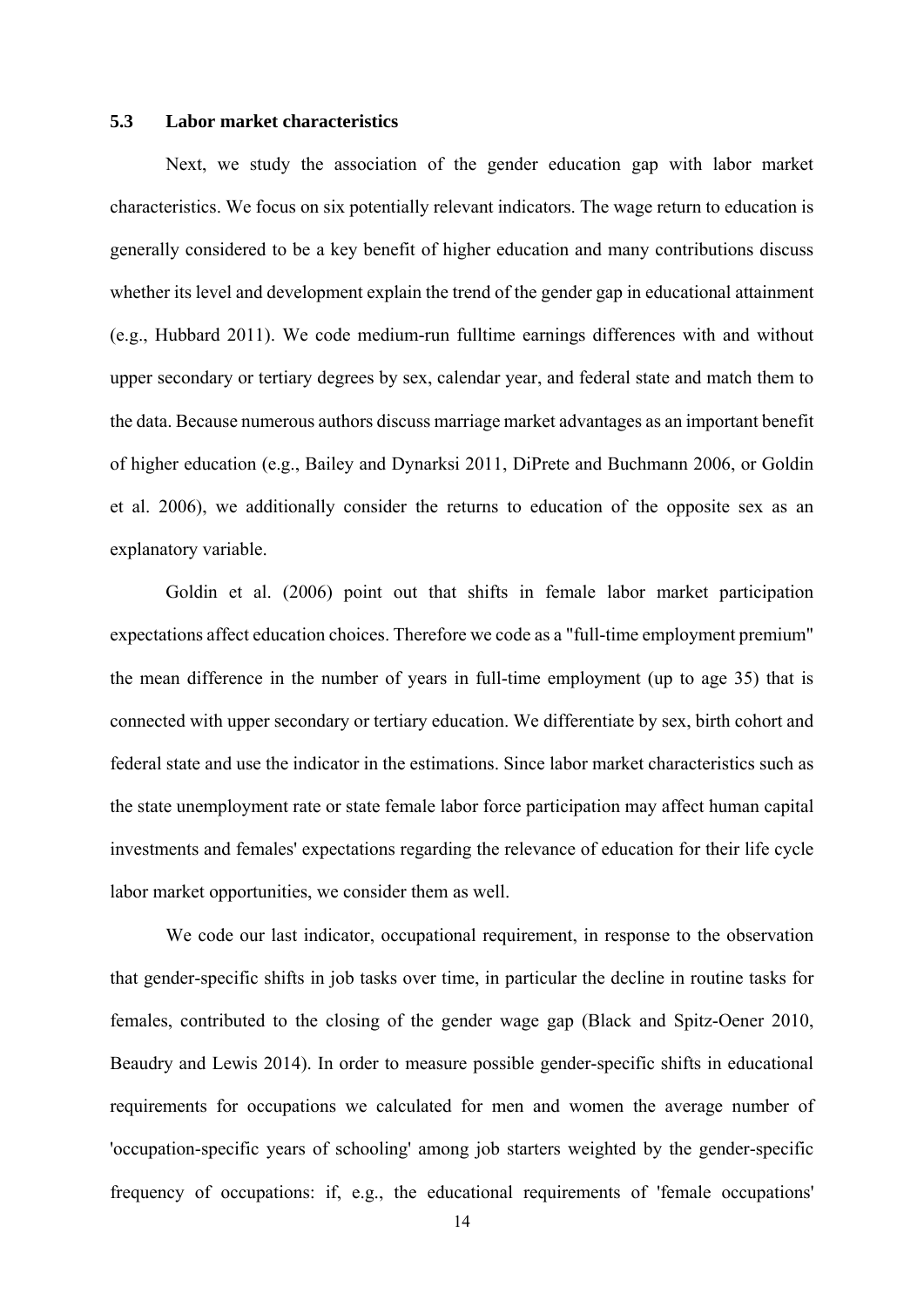increased and those of 'male occupations' did not, this might be associated with the change in the gender education gap. $19$ 

**Table 4.2** presents the estimation results. None of the labor market indicators appears to be associated with the gender education gap in upper secondary school attainment in Panel A and in 'any tertiary' education in Panel B. The estimate of  $\beta_3$  in Panel C responds to controls for 'own fulltime employment premium' and for occupational requirements (see columns 4 and 7). In both cases the coefficient declines in magnitude and loses statistical significance.

 Surprisingly, not even the joint control for all of our labor market characteristics appears to be associated with the gender difference in attainment trends. All estimates of  $β_3$  in column 8 are at least as large as those in the baseline specifications in column 1 or in **Table 3**. Overall, there is no evidence for a clear association between the gender education gap and labor market characteristics.

#### **5.4 Characteristics of the state education system**

 Several authors consider the education system itself as a determinant of gender-specific education outcomes and their developments (e.g., Deming et al. 2014, Jürges and Schneider 2011). Certainly, the increased supply of upper secondary education generated an overall education expansion (see **Figures 1** and **2**). We use two indicators of overall educational attainment. First, we consider the share of 7th graders that attend upper secondary education in a given state when an individual has reached age 12. Second, we compute an individual's own cohort share holding the upper secondary school degree (by state). This measure may be relevant for tertiary education choices at age 19 and is considered for the outcomes in Panels B and C (see bottom rows and column 7). Changing supply conditions could affect males and

<sup>&</sup>lt;sup>19</sup> For every occupation we determined the mean number of years of education among job starters by sex over time. Then we generated the weighted mean of required education years for the average occupation patterns of males and females by entry year. This measure varies over time and by sex and serves as an explanatory variable in our empirical specification.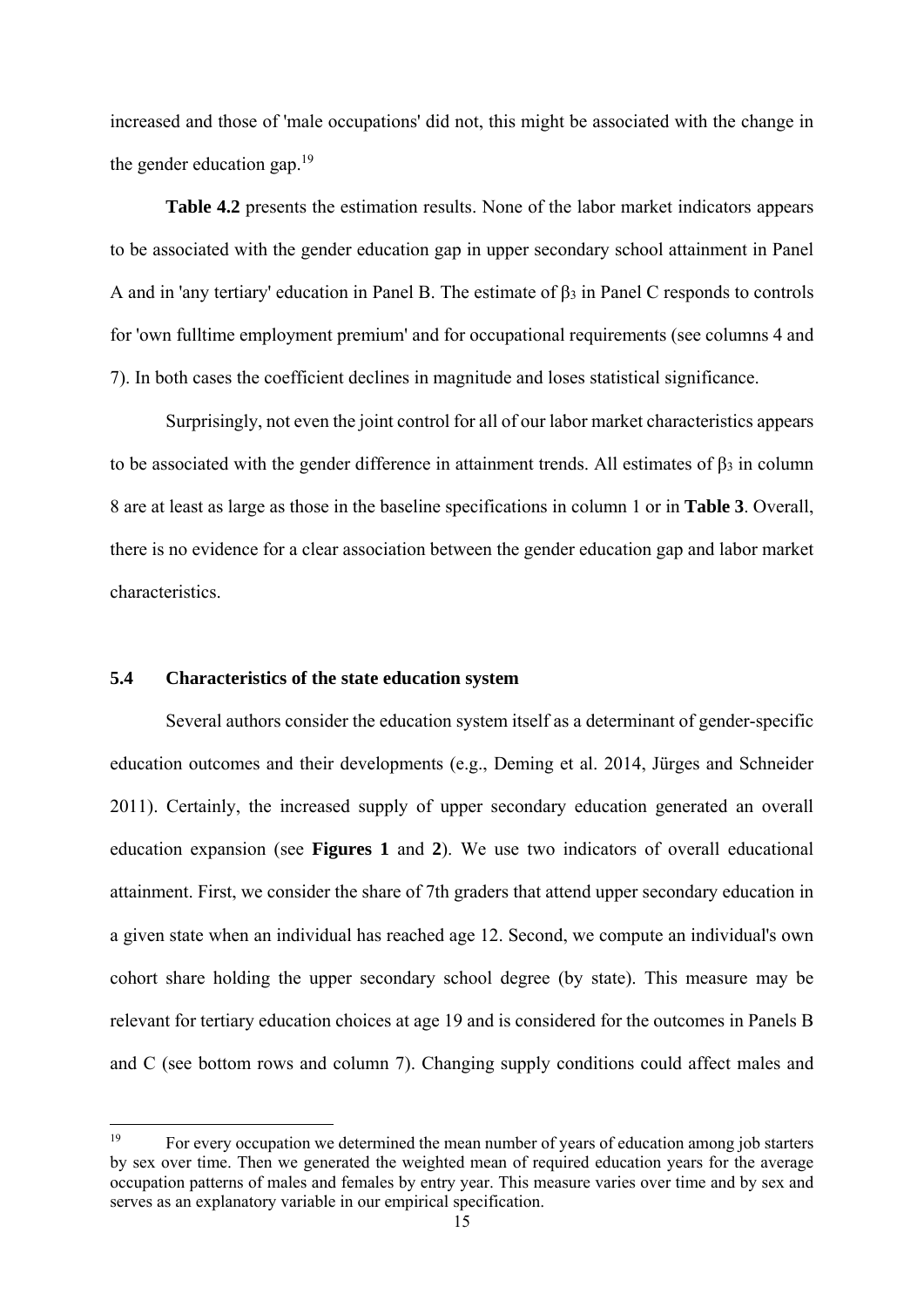females differently if the genders respond differently to changes in the signal value of education. If the signal value of the upper secondary school degree declines when a larger cohort share holds it, more individuals then may move on to tertiary education (Bedard 2001). If the cost of education differs by gender (Becker et al. 2010) females might respond more strongly to this shifting signal value than males. This could explain the change in the gender education gap.

 One mechanism that is broadly discussed as a possible source of gender differences is the share of female teachers (Nixon and Robinson 1999). Bailey and Dynarski (2011) differentiate the effect of having a role model and the effect of gender biases in teacher behaviors that may result in different outcomes for boys and girls in the class room. If the share of female teachers changed over time this may alter gender-specific education outcomes. We consider the share of females among all teachers in elementary/lower secondary schools and in upper secondary schools, by state and year.<sup>20</sup>

Finally, there is a broad literature on the beneficial effect of small class size on educational attainment (e.g., Mueller 2013). De Giorgi et al. (2012) and Dearden et al. (2002) show that the impact of class size on student performance can differ for males and females.<sup>21</sup> Therefore, changes in class sizes over time may affect the gender education gap and its reversal. We use indicators of average class size in elementary school and in grades 7 and 8 at upper secondary schools by state and year to investigate this mechanism.

Table 4.3 shows the estimation results for our three outcomes. None of the education indicators appears to be associated with the gender education gap in upper secondary school attainment in Panel A. The estimate of  $\beta_3$  in Panel B declines in magnitude and turns insignificant in column 6 where we control for class size. The same holds for the results in

<sup>&</sup>lt;sup>20</sup> We also control for the share of female taught hours. The results did not differ from those presented (available upon request).

For additional evidence on differential response to educational quality by gender, see Lavy (2011) or Deming et al. (2014).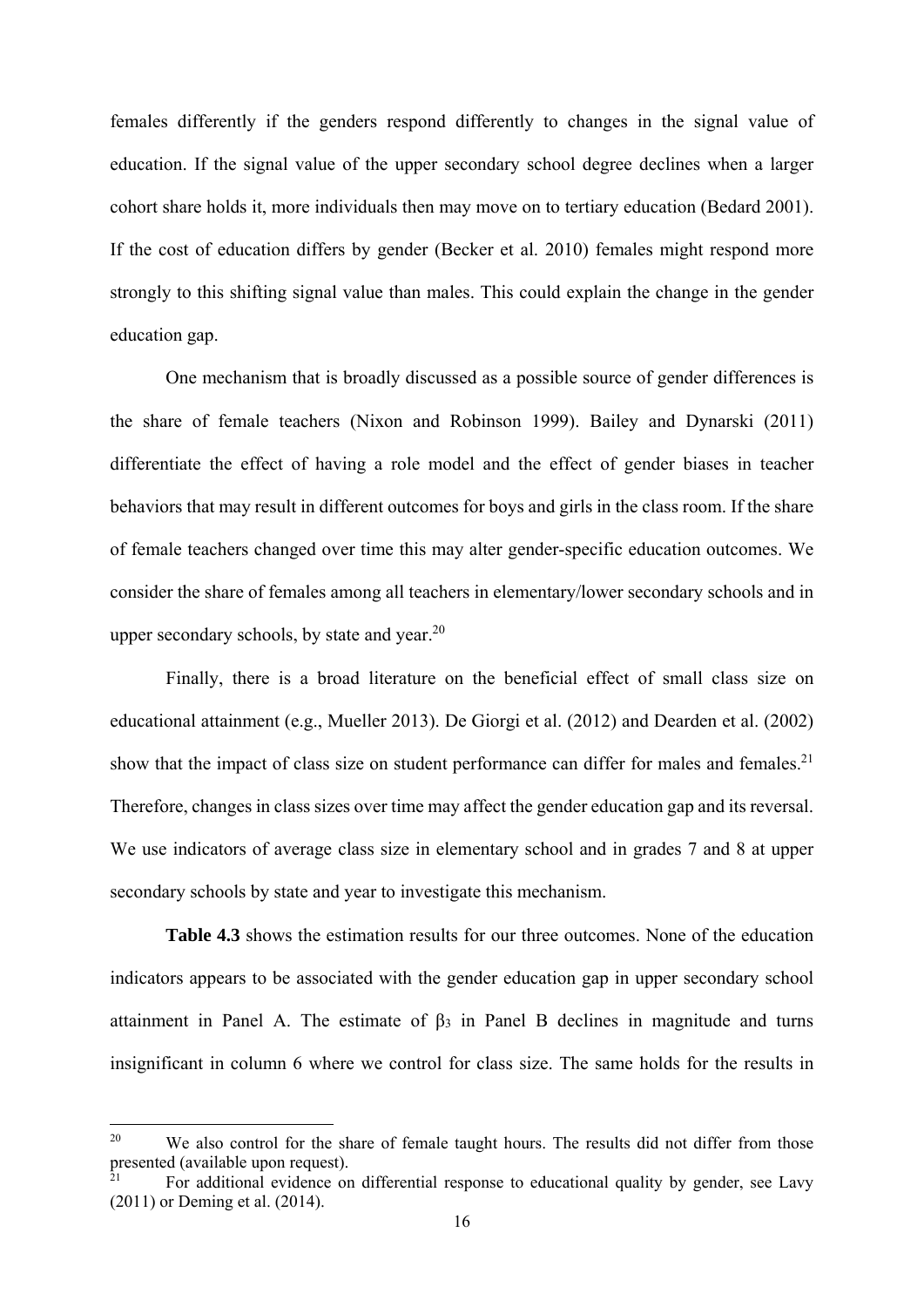columns 5 and 6 in Panel C. These results, which are identified based on the heterogeneity in class sizes within states over time, suggest that the advance of females' academic achievement is associated with the trend to smaller classes in both elementary school and early upper secondary school.<sup>22</sup> Our results are in contrast to those of De Giorgi et al. (2012) who study the effect of tertiary education class sizes on tertiary education outcomes and find larger benefits for men. Our finding of beneficial class size effects for females confirms Deming et al. (2014, p.1010) who conclude "that girls are more responsive than boys to gains in school quality." In addition, the estimates of  $\beta_3$  in Panel C turn insignificant when we control for 'supply effects', i.e., the cohort share in upper secondary education in grade 7 (see column 2).

In **Table 4.3** the joint model in the rightmost column does not affect the estimate of  $\beta_3$ substantially in Panel A; however, it yields a reversal of the gender-specific trends in Panels B and C. Overall, the gender education gap in tertiary education and its reversal appear to be associated most closely with the availability of upper secondary education and with class size.

#### **5.5 Demographics and social norms**

 As our final group of characteristics we consider demographics such as divorce, marriage, and fertility rates, and indicators of social norms, all measured at the state-by-year level. We measure these covariates in the period when individuals make educational choices, i.e., at age 15 for Panel A and at age 19 for Panels B and C.

Numerous authors discuss the relevance of these measures for female education choices (e.g., Goldin et al. 2006, Buchmann and DiPrete 2006, Bronson 2013). The shifts to delayed marriage, reduced fertility, and increased divorce rates may affect females' education choices: if, e.g., marriage rates decline, the probability of being able to rely on the financial support of

<sup>&</sup>lt;sup>22</sup> The mean class sizes in elementary school / grades 7 and 8 in upper secondary school for the samples used in Panel C of Table 4.3 indeed declined over time: for birth cohort 1965 we observe 28.9 / 31.5, for birth cohort 1975 22.2 / 25.1, and for birth cohort 1981 21.5 / 25.8 pupils per class.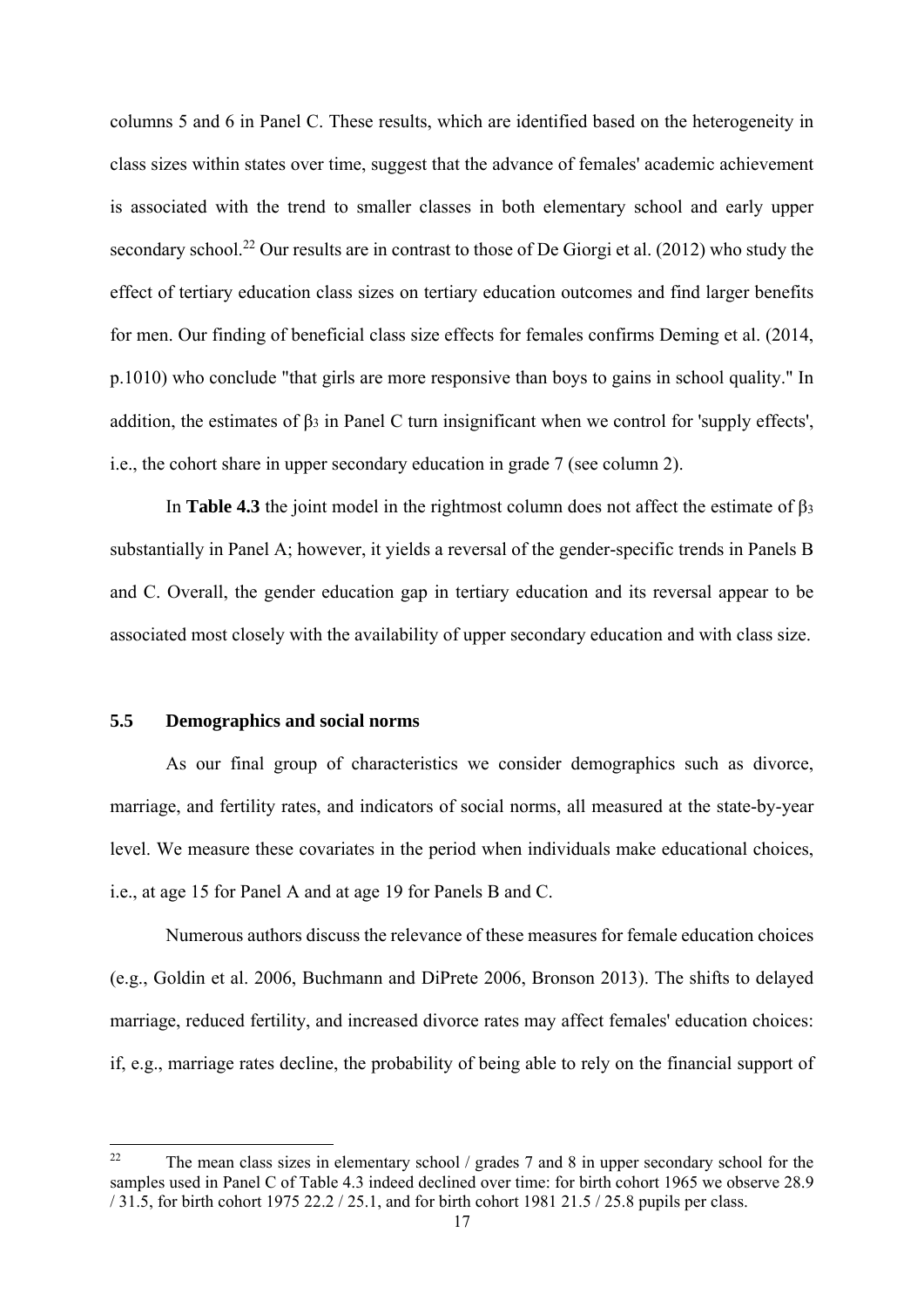a husband declines. Similarly, rising divorce rates increase the relevance of economic independence (e.g., Fernandez and Wong 2014). These developments incentivize investments in human capital.

 In Germany these demographic shifts came along with substantial changes in social norms and attitudes regarding the role of women. We gather information on attitudes from the ALLBUS surveys where respondents were asked regularly whether women should give up their job after getting married and whether women should stay at home and look after their kids (Koch and Wasmer 2004). The share of individuals agreeing with these statements dropped from 57 percent in the 1982 survey to below 30 percent in 2008. We evaluate whether this shift in social norms is associated with the gender education gap and its reversal in Germany. The connection between norms and education choices is asserted in numerous studies (e.g., Parro 2012, Goldin et al. 2006, Bailey and Dynarski 2006, Christofides et al. 2010, Legewie and DiPrete 2009).

**Table 4.4** presents our results. In Panel A the estimate of β3 turns insignificant when controls for state divorce rates (column 2) and social norms (column 5) are considered. However, the latter control renders the coefficient substantially larger in size. In Panel B only the change in norms appears to be associated with the shift in the gender education gap: the estimate of β3 in column 5 turns negative and insignificant. The same holds in Panel C. The shift in social norms is the only mechanism which generates an insignificant estimate of  $\beta_3$  for all three outcomes. In addition, in Panel C the estimate of  $\beta_3$  declines in magnitude and turns insignificant when we control for the state fertility rate measured at the time when young women take tertiary educational choices (see column 4). Overall, state divorce rates, fertility rates, and particularly social attitudes regarding the role of women appear to be associated with the gender education gap and its reversal.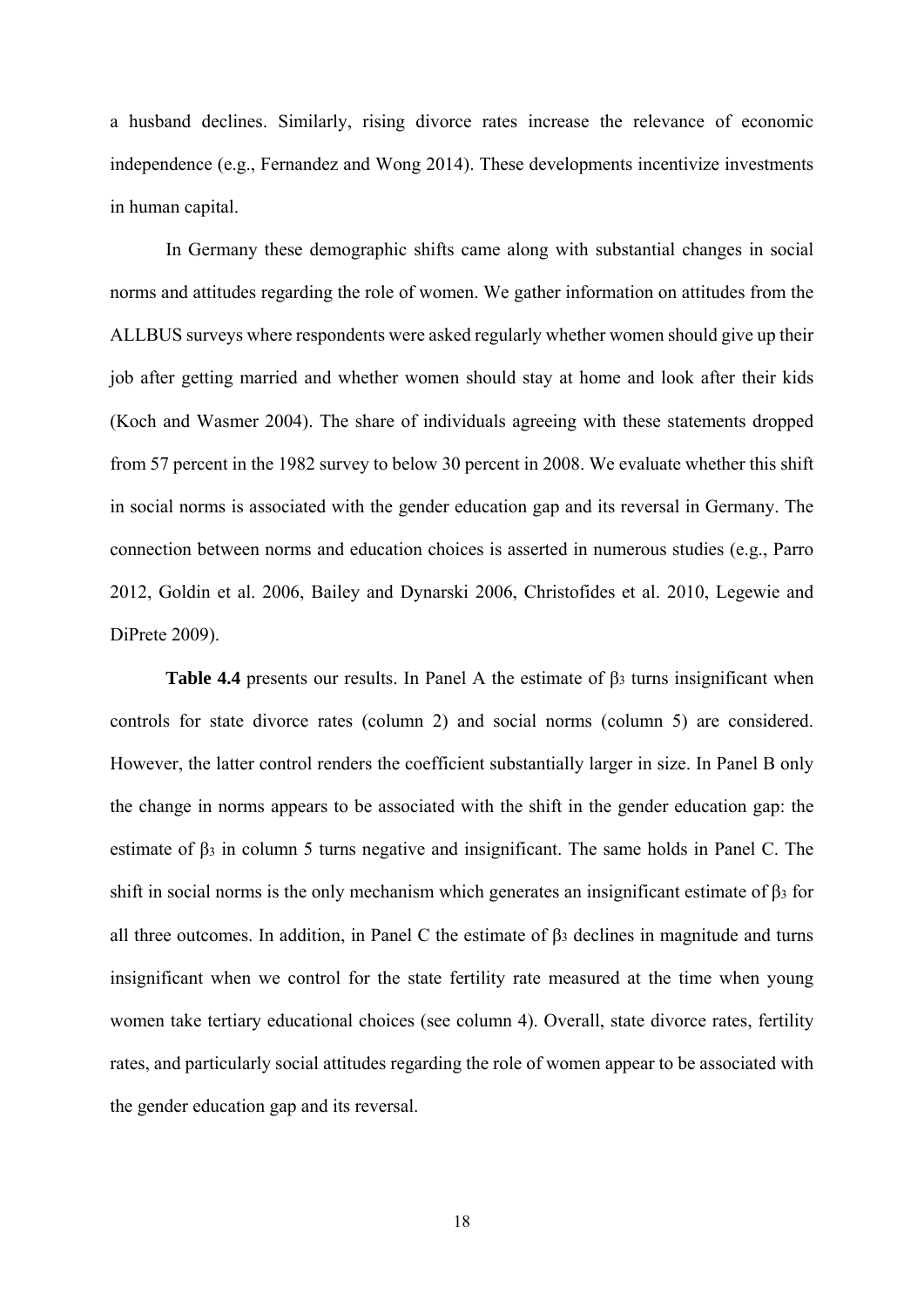#### **6. Robustness Tests**

 To investigate the robustness of our results we follow three pathways: first we apply alternative and more flexible model specifications, second we acknowledge that many covariates vary at the state-by-year level and re-estimate our models on grouped 'state-by-yearby-sex' data. Finally, we address potential measurement problems and consider alternative definitions of our indicators. We discuss the findings in turn.

 As a first set of robustness tests we added further controls to the specification of model (3). Specifically, we considered state-specific cohort trends, interactions of the control variables (X) with cohort trends, and both additions jointly. The results are available upon request. The estimates generally confirm prior findings: religion, the own fulltime employment premium, occupational requirements, class size, fertility rates, and conservative attitudes are associated with the gender-specific trends in attaining a tertiary degree; class size in elementary school and conservative attitudes are correlated with the trends in attending tertiary education, and we continue to find that none of the individual level and state education system characteristics are associated with gender differences in the trends of attaining the upper secondary school degree. Additionally, we find some support for an association of the own fulltime employment premium for all three dependent variables, and we find that the state divorce rate may be associated with upper secondary school trends once the time trend interactions of the indicators  $(X)$  are considered. However, the only controls that render the estimate of β3 not only statistically but also economically insignificant, i.e., reduce it to close to zero or even negative, continue to be class size and conservative attitudes for the tertiary degree outcome. Therefore we consider these two indicators to reflect the mechanisms which are most closely associated with the steep increase in female to male education ratio.

 In a second robustness test we address the fact that several of our indicators are collected at the 'state-by-year' level. To determine whether the findings are connected to the weighting of subgroups of individuals we generated a pooled sample of mean values of all characteristics at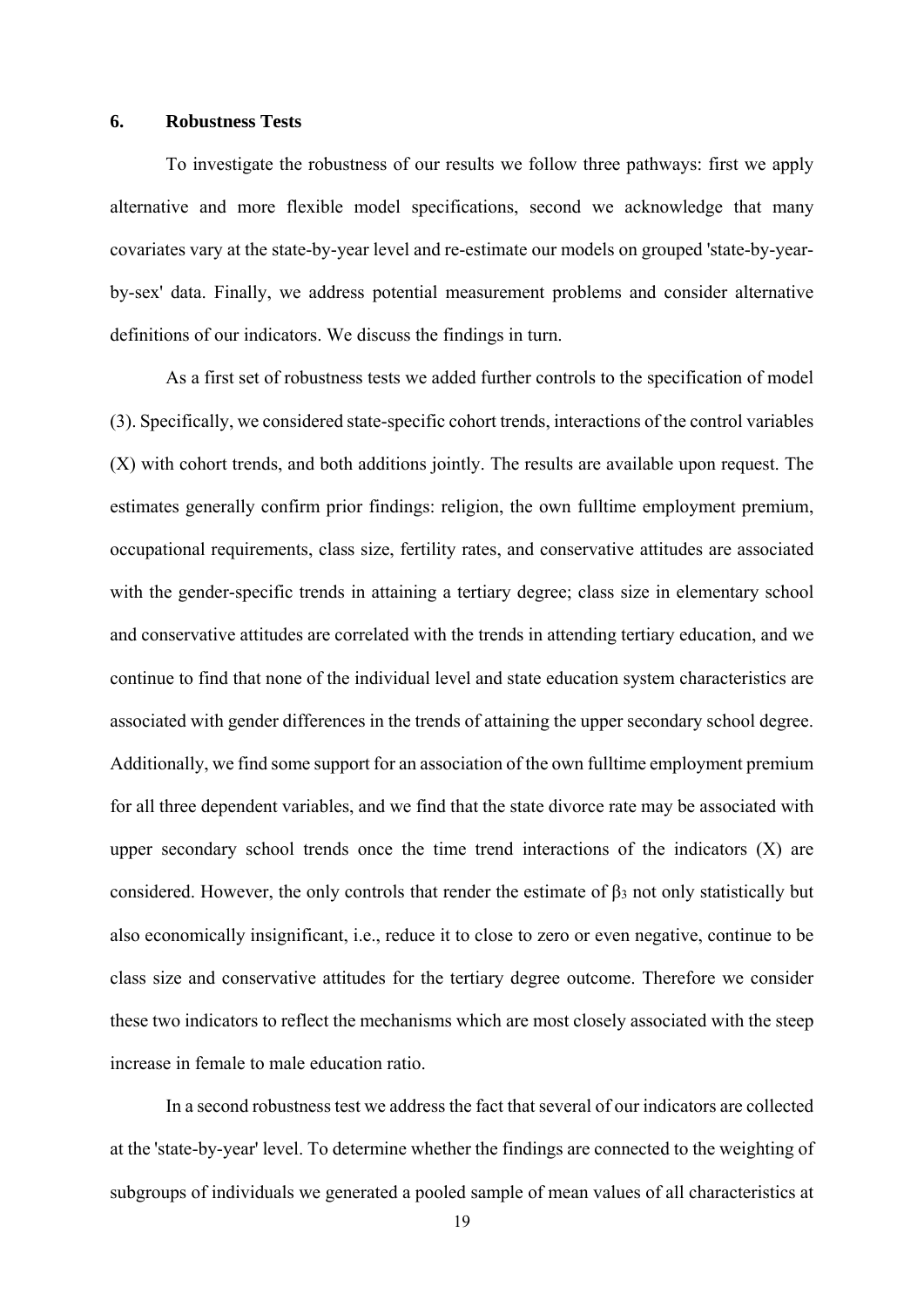the 'state-by-cohort-by-sex' level. The estimation results are provided in Appendix B. Column 1 of **Table B.1** shows that in these smaller samples we still obtain large differences between educational trends for males and females. The difference is statistically significant only for the "any tertiary" outcome (see column 1 of Panel B); however, Panels A and C also yield faster growth for females than for males. Panel C shows no overall growth in tertiary education for males over time. We redo the analysis with the four groups of indicators as in **Tables 4.1-4.4**. Among the individual level characteristics (see **Table B.1**) the single parent indicator now appears to be most able to reduce the estimate of  $\beta_3$  to near zero or negative value.<sup>23</sup> Table **B.2** confirms that the own fulltime employment premium may be (weakly) correlated with the female education cohort trend. In **Table B.3** we find additional evidence supporting the role of class sizes as a driver of relative female educational advancement, particularly at the tertiary level. **Table B.4** shows that the evidence on the role of social norms is robust to the change in the sample. Therefore overall, the additional estimations confirm previous results.

Finally, we redefine a number of variables to ensure that the results are not the outcome of specific measurement choices. We use alternative specifications such as divorce rates per inhabitant vs. per marriage, considered the share of female taught lessons in addition to and instead of the share of female teachers. So far we used wage and employment premiums based on averages of observed values; additionally we applied regression estimates of premiums using various specifications with alternative regional and age controls. We did not find substantial sensitivity of the results to our measurement choices.

<sup>&</sup>lt;sup>23</sup> The coefficient estimates for the model of column 5 of Panel A show a significant negative association between growing up with a single parent and attaining the upper secondary school degree. This association is larger for boys than for girls. This result is identical for the pooled data and the individual level data of Tables B.1 and 4.1. Over time the average time which youths spent in single parent households increased from about 5 months for the birth cohort of 1969 to about 14 months for the birth cohort of 1989.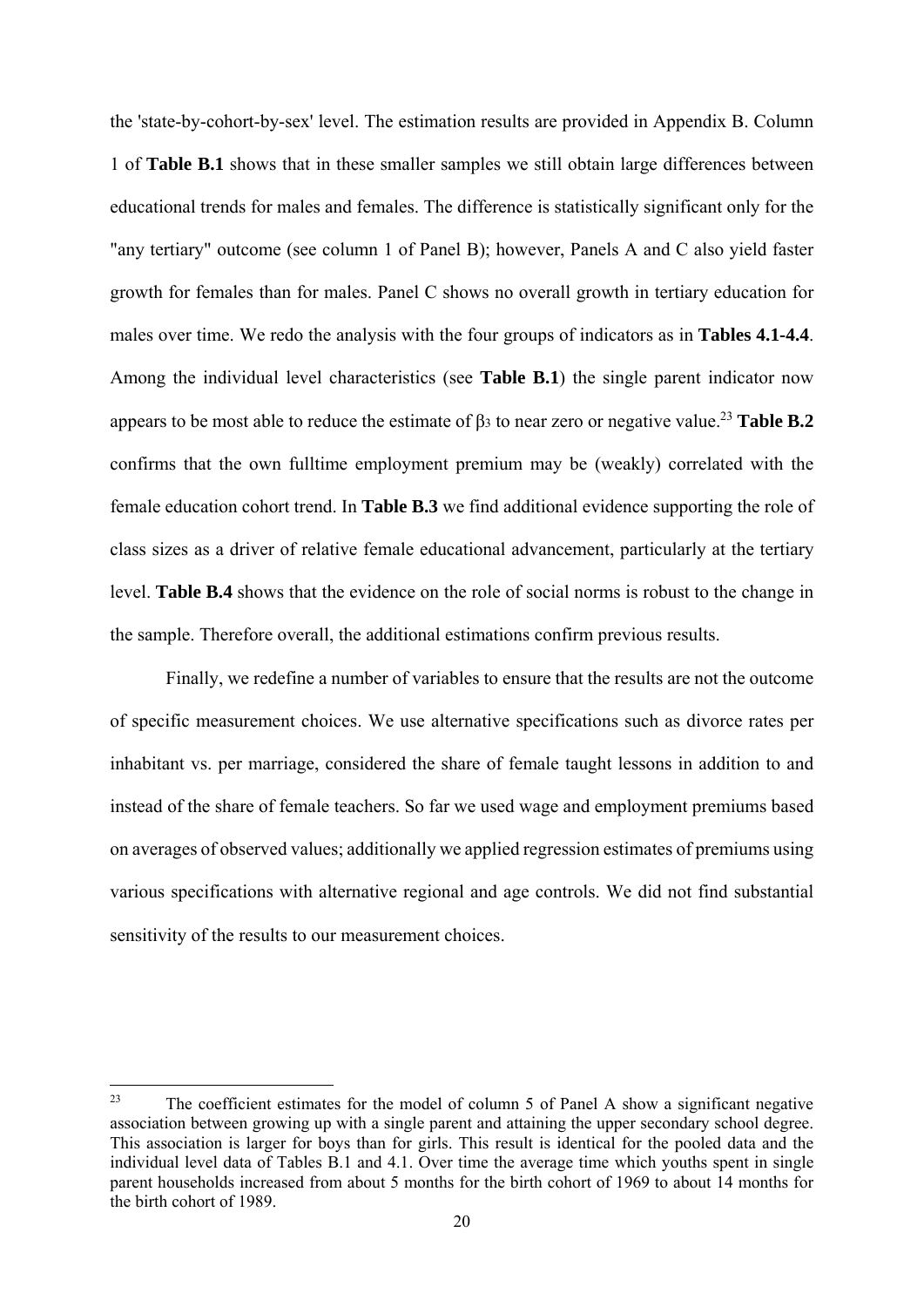#### **7. Conclusions**

 This paper describes the reversal of the gender education gap in Germany and investigates mechanisms that may explain it. Up until the birth cohort of 1979 the educational attainment of males in secondary and tertiary education exceeded that of females. Since then females increasingly outperform males. This phenomenon is observed in almost all advanced economies (Parro 2012) and various studies have investigated the shift in college entry, persistence, and completion for the United States.

The reversal of the gender education gap in Germany appears to be most pronounced in disadvantaged population groups: relative to their male peers, female secondary and tertiary education caught up the most in families with many children, in single parent households, in families with fathers of low occupational status, and in catholic households.

 We investigate the mechanisms behind the the gender education gap and its reversal for three outcomes: attainment of the upper secondary school degree, any tertiary education, and completed tertiary education. We test the association of four groups of characteristics with gender trend differences: individual and family background, labor market indicators, characteristics of the education system, and state demographics and social norms. The results vary somewhat across outcomes. Our major findings on potential determinants of the German gender education gap and its reversal are as follows:

None of the individual and family background variables contributes substantially to an explanation of the reversal of the gender education gap when we use individual level data.<sup>24</sup> In an analysis using grouped data we find that living with a single parent is associated with the gender difference in education trends. Two interpretations may be relevant. First, we know from prior studies that boys' educational attainment suffers more than girls' educational attainment

 $24$  Clearly, changes in unobserved heterogeneities such as the allocation of time and resources between male and female children may have changed over time but cannot be investigated due to the lack of information.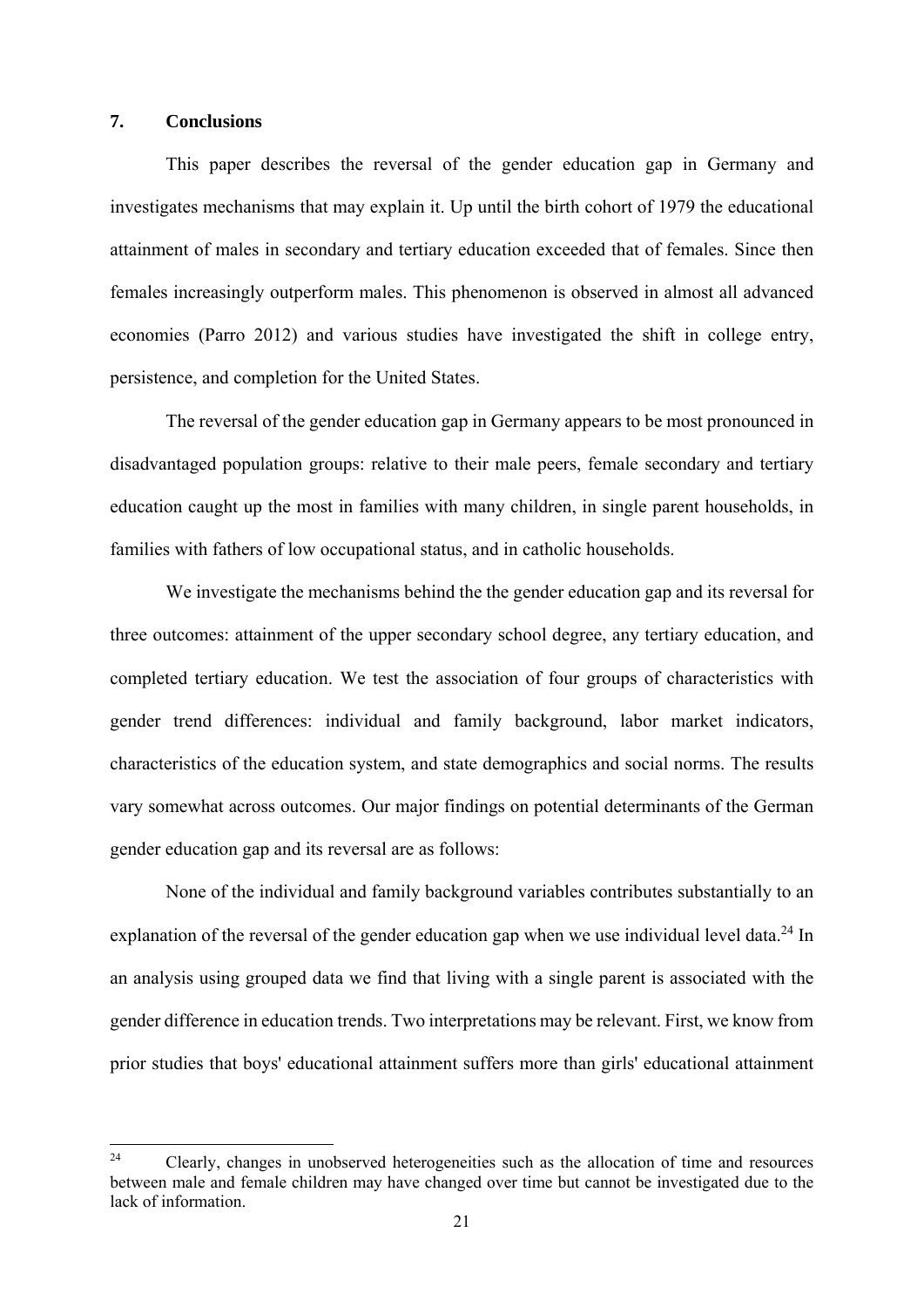from the absence of a father (Bertrand and Pan 2013). A rising share of single parent households thus may hurt boys' attainment. Second, once information on economic risks in life becomes salient, girls may respond more strongly than boys and intensify their investments in human capital. After all, they see the mother as the typical single parent and gender differences in risk aversion may be at work. Numerous studies have discussed the insurance value of education for women (see Bronson 2013 and literature cited there). Through this mechanism the rising share of single parent households may  $-$  at least in principle  $-$  increase girls' (relative) educational attainment.

We find surprisingly little evidence of an association between the gender education gap and the labor market. Wage returns to education, state unemployment, and female labor force participation rates appear to be correlated with the gender education gap. Two indicators seem to be weakly associated with the development of the gender education gap in tertiary degrees over time: the 'own educational employment premium', i.e., the expected increase in fulltime employment following educational achievement, and the occupation-specific educational requirements over time. This suggests that female tertiary education choices respond to the demands of the labor market.

Interestingly, the only characteristic of state education systems that is associated with the gender education gap and its reversal (at the tertiary level) is not the increase in upper secondary school supply but the development of secondary school class sizes over time. This suggests that females benefit more from the decline in class sizes over time confirming Deming et al. (2014). If investments in educational quality affect males and females differently, future studies of the causal effects of educational reforms should add a focus on gender differences.

Finally, demographics such as marriage, divorce, and fertility rates are not central to the gender education gap and its reversal. Pooled data confirm a weak contribution of the drop in fertility to explain the shift in secondary school attainment, and individual data find a slim contribution of divorce rates. These correlations, however, are weak at best. Much stronger is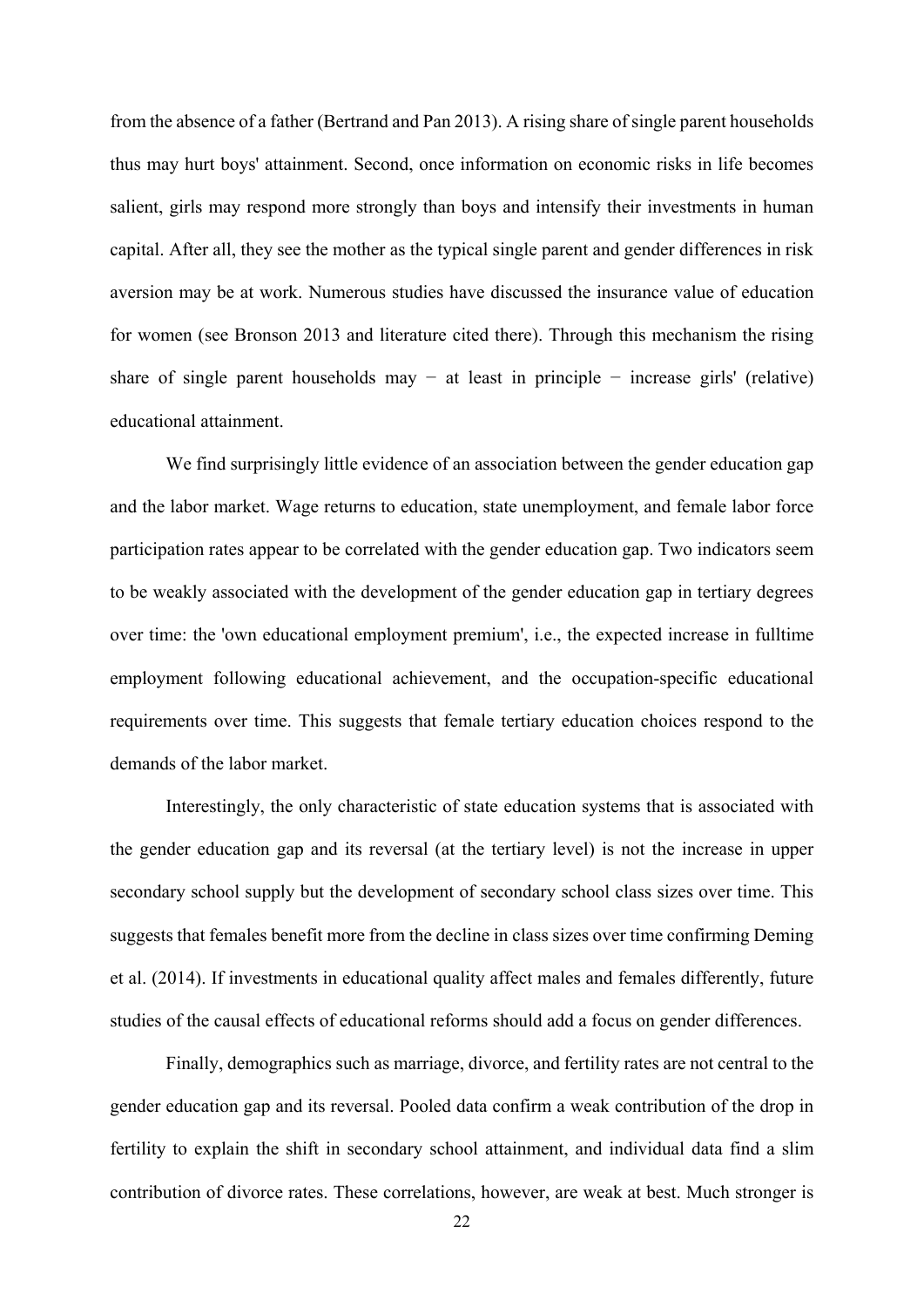the correlation of the gender education gap with our measure of social norms: controlling for social norms that persisted at the time when educational choices are made contributes substantially to explain the shift in tertiary educational attainment. Across all considered mechanisms, the change in social norms (plus the relevance of reduced class sizes) appears to be most closely associated with the reversal of the gender education gap at the level of tertiary education in Germany. Clearly, an economic interpretation of this correlation is challenging for various reasons. However, reverse causality appears unlikely as the attitudes are measured for the entire society and are then related to the educational choice of 15 and 19 years olds.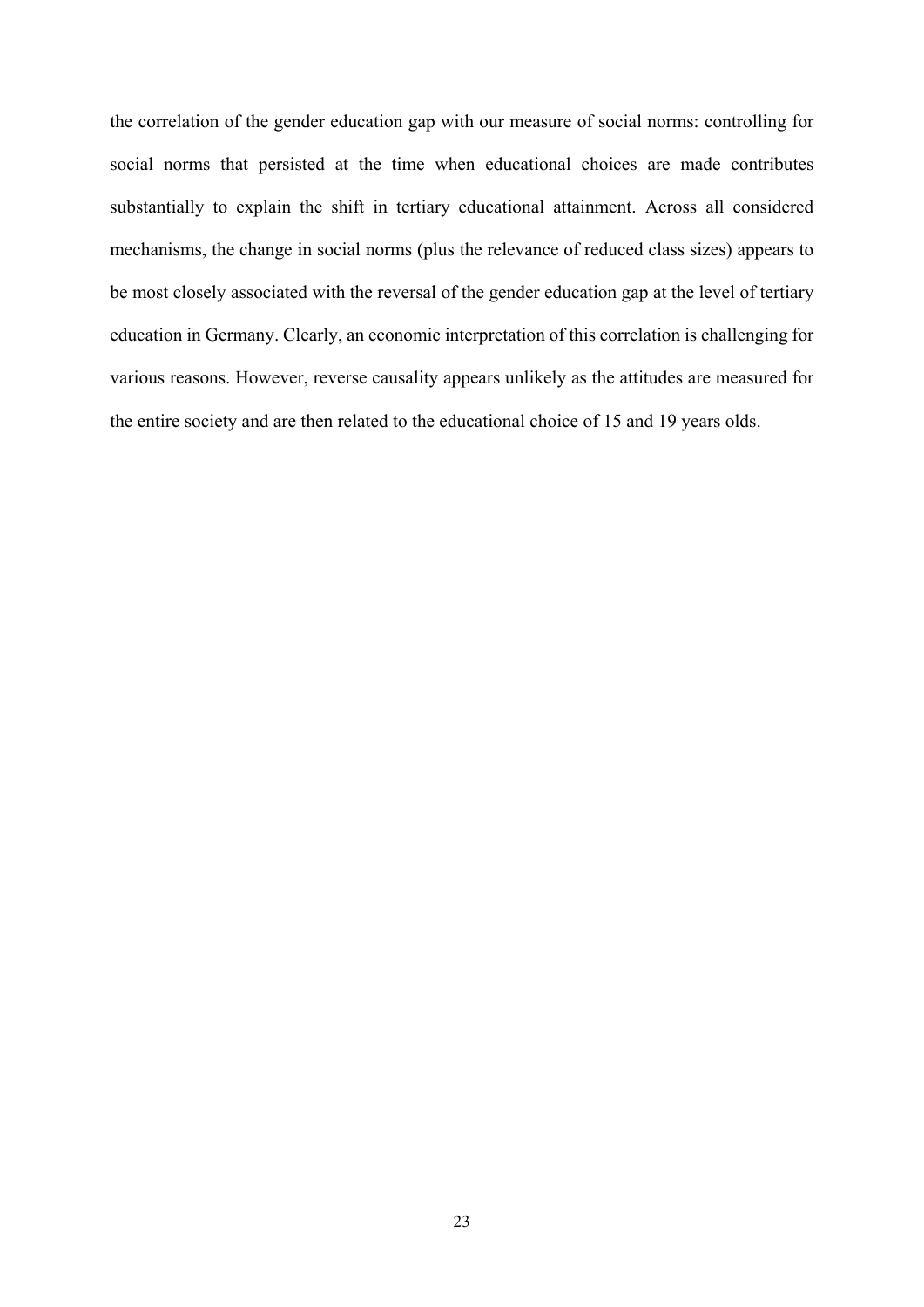#### **Bibliography**

- Ammermüller, Andreas and Andrea Maria Weber, 2005, Educational Attainment and Returns to Education in Germany, *ZEW Discussion Paper* No. 05-17, ZEW Mannheim.
- Autor, David H., David Figlio, Krzysztof Karbownik, Jeffrey Roth, and Melanie Wasserman, 2014, Family Structure and the Gender Gap in Educational and Behavioral Outcomes, *mimeo*, MIT and Northwestern University.
- Bailey, Martha J. and Susan M. Dynarski, 2011, Gains and gaps: changing inequality in U.S. college entry and completion, *NBER Working Paper* No. 17633, Cambridge MA.
- Bauer, Philipp and Regina T. Riphahn, 2007, Heterogeneity in the Intergenerational Transmission of Educational Attainment: Evidence from Switzerland on Natives and Second Generation Immigrants, *Journal of Population Economics* 20(1), 121-148.
- Beaudry, Paul and Ethan Lewis, 2014, Do Male-Female Wage Differentials Reflect Differences in the Return to Skill? Cross-City Evidence from 1980-2000, *American Economic Journal: Applied Economics* 6(2), 178-194.
- Becker, Gary S., William H.J. Hubbard, and Kevin M. Murphy, 2010, Explaining the Worldwide Boom in Higher Education of Women, *Journal of Human Capital* 4(3), 203- 241.
- Becker, Sascha O. and Ludger Wößmann, 2008, Luther and the Girls: Religious Denomination and the Female Education Gap in 19th Century Prussia, *Scandinavian Journal of Economics* 110(4), 777-805.
- Bedard, Kelly, 2001, Human Capital vs. Signaling Models: University Access and High School Dropouts, *Journal of Political Economy* 109(4), 749-775.
- Bertocchi, Graziella and Monica Bozzano, 2014, Family Structure and the Education Gender Gap: Evidence from Italian Provinces, *IZA Discussion Paper* No. 8347, IZA Bonn.
- Bertrand, Marianne and Jessica Pan, 2013, The Trouble with Boys: Social Influences and the Gender Gap in Disruptive Behavior, *American Economic Journal: Applied Economics* 5(1), 32-64.
- Black, Sandra E. and Alexandra Spitz-Oener, 2010, Explaining women's success: technological change and the skill content of women's work, *Review of Economics and Statistics* 92(1), 187-194.
- Boockmann, Bernhard and Viktor Steiner, 2006, Cohort effects and the returns to education in West Germany, *Applied Economics* 38, 1135-1152.
- Bronson, 2013, Degrees are forever: marriage, educational investment, and lifecycle labor decisions of men and women, *mimeo*, UCLA, Los Angeles.
- Buchmann, Claudia and Thomas A. DiPrete, 2006, The Growing Female Advantage in College Completion: The Role of Family Background and Academic Achievement, *American Sociological Review* 71(4), 515-541.
- Charles, Kerwin Kofi and Ming-Ching Luoh, 2003, Gender differences in completed schooling, *Review of Economics and Statistics* 85(3), 559-577.
- Cho, Donghun, 2007, The role of high school performance in explaining women's rising college enrollment, *Economics of Education Review* 26(4), 450-462.
- Christofides, Louis N., Michael Hoy, and Ling Yang, 2010, Participation in Canadian Universities: The gender imbalance (1977-2005), *Economics of Education Review* 29(3), 400-410.
- De Giorgi, Giacomo, Michele Pellizzari, and William Gui Woolston, 2012, Class Size and Class Heterogeneity, *Journal of the European Economic Association* 10(4), 795-830.
- Dearden, Lorraine, Javier Ferri, and Costas Meghir, 2002, The effect of school quality on educational attainment and wages, *Review of Economics and Statistics* 84(1), 1-20.
- De Haan, Monique, 2010, Birth order, family size and educational attainment, *Economics of Education Review* 29(4), 576-588.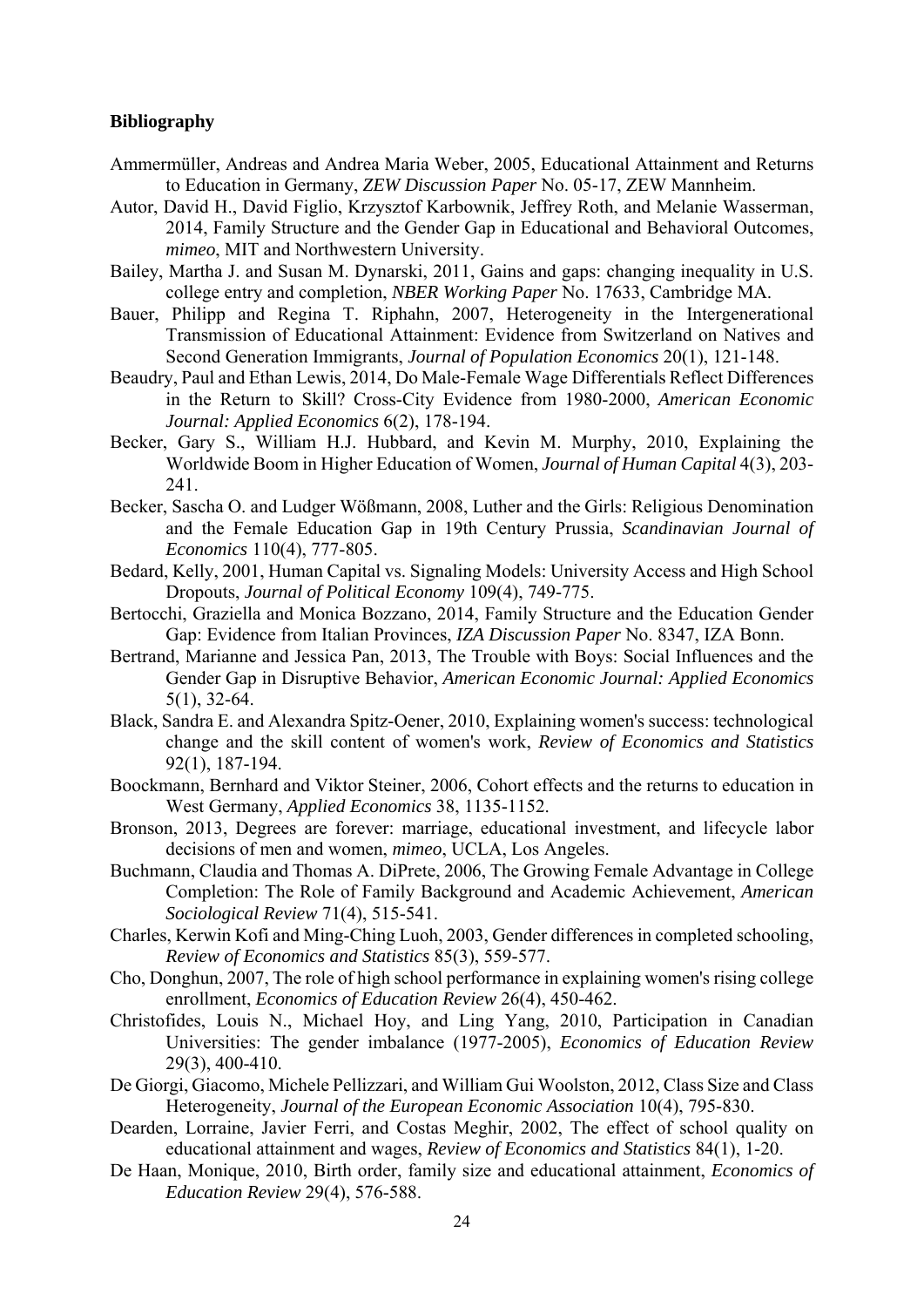- Deming, David J., Justine S. Hastings, Thomas J. Kane, and Douglas O. Staiger, 2014, School Choice, School Quality, and Postsecondary Attainment, *American Economic Review* 104(3), 991-1013.
- DiPrete, Thomas A. and Claudia Buchmann, 2006, Gender-specific trends in the value of education and the emerging gender gap in college completion, *Demography* 43(1), 1- 24.
- Eschelbach, Martina, 2014, Crown Princes and Benjamins: Birth Order and Educational Attainment in East and West Germany, forthcoming*: Journal of Economics and Statitistics (Jahrbücher für Nationalökonomie und Statistik).*
- Fernandez, Raquel and Joyce Wong, 2014, Unilateral Divorce, the Decreasing Gender Gap and Married Women's Labor Force Participation*, American Economic Review* 104(5), 342- 347.
- Fitzenberger, Bernd and Karsten Kohn, 2006, Skill Wage Premia, Employment, and Cohort Effects: Are Workers in Germany All of the Same Type?, *IZA Discussion Paper* No. 2185, IZA, Bonn.
- Gebel, Michael and Friedhelm Pfeiffer, 2010, Educational expansion and its heterogeneous returns for wage workers, *Schmollers Jahrbuch* 130(1), 19-42.
- Goldin, Claudia, Lawrence F. Katz, and Ilyana Kuziemko, 2006, The Homecoming of American College Women: The Reversal of the College Gender Gap, *Journal of Economic Perspectives* 20(4), 133-156.
- Hubbard, William H.J., 2011, The Phantom Gender Difference in the College Wage Premium, *Journal of Human Resources* 46(3), 568-586.
- Jürges, Hendrik and Kerstin Schneider, 2011, Why Young Boys Stumble: Early Tracking, Age and Gender Bias in the German School System, *German Economic Review* 12(4), 371- 394.
- KMK (Kultusministerkonferenz), 2013, The Education System in the Federal Republic of Germany 2011/2012, Secretariat of the Standing Conference of the Ministers of Education and Cultural Affairs of the Länder in the Federal Republic of Germany, Bonn. [www.kmk.org/fileadmin/doc/Dokumentation/Bildungswesen\_en\_pdfs/dossier\_en\_eb ook.pdf - last accessed Sept. 11, 2014]
- Koch, Achim and Martina Wasmer, 2004, Der ALLBUS als Instrument zur Untersuchung sozialen Wandels. In: Schmitt-Beck, R.; Wasmer, M.; Koch, A. (eds.), Sozialer und politischer Wandel in Deutschland. Analysen mit ALLBUS-Daten aus zwei Jahrzehnten. 2004, Wiesbaden: VS Verlag für Sozialwissenschaften, pp. 13-41.
- Lavy, Victor, 2011, What makes an effective teacher? Quasi-experimental evidence, *NBER Working Paper* No. 16885, NBER Cambridge, Massachusetts.
- Legewie, Joscha and Thomas A. DiPrete, 2009, Family Determinants of the Changing Gender Gap in Educational Attainment: A Comparison of the U.S. and Germany, *Schmollers Jahrbuch (Journal of Applied Social Science Studies)* 129(2), 169-180.
- Mueller, Steffen, 2013, Teacher experience and the class size effect Experimental evidence, *Journal of Public Economics* 98(C), 44-52.
- Nixon, Lucia A. and Michael D. Robinson, 1999, The educational attainment of young women: role model effects of female high school faculty, *Demography* 36(2), 185-194.
- Parro, Francisco, 2012, International Evidence on the Gender Gap in Education over the Past Six Decades: A Puzzle and an Answer to It, *Journal of Human Capital* 6(2), 150-185.
- Pekkarinen, Tuomas, 2008, Gender Differences in Educational Attainment: Evidence on the Role of Tracking from a Finnish Quasi-experiment, *Scandinavian Journal of Economics* 110(4), 807-825.
- Riphahn, Regina T., 2011, Effect of secondary school fees on educational attainment, *Scandinavian Journal of Economics* 114(1), 148-176.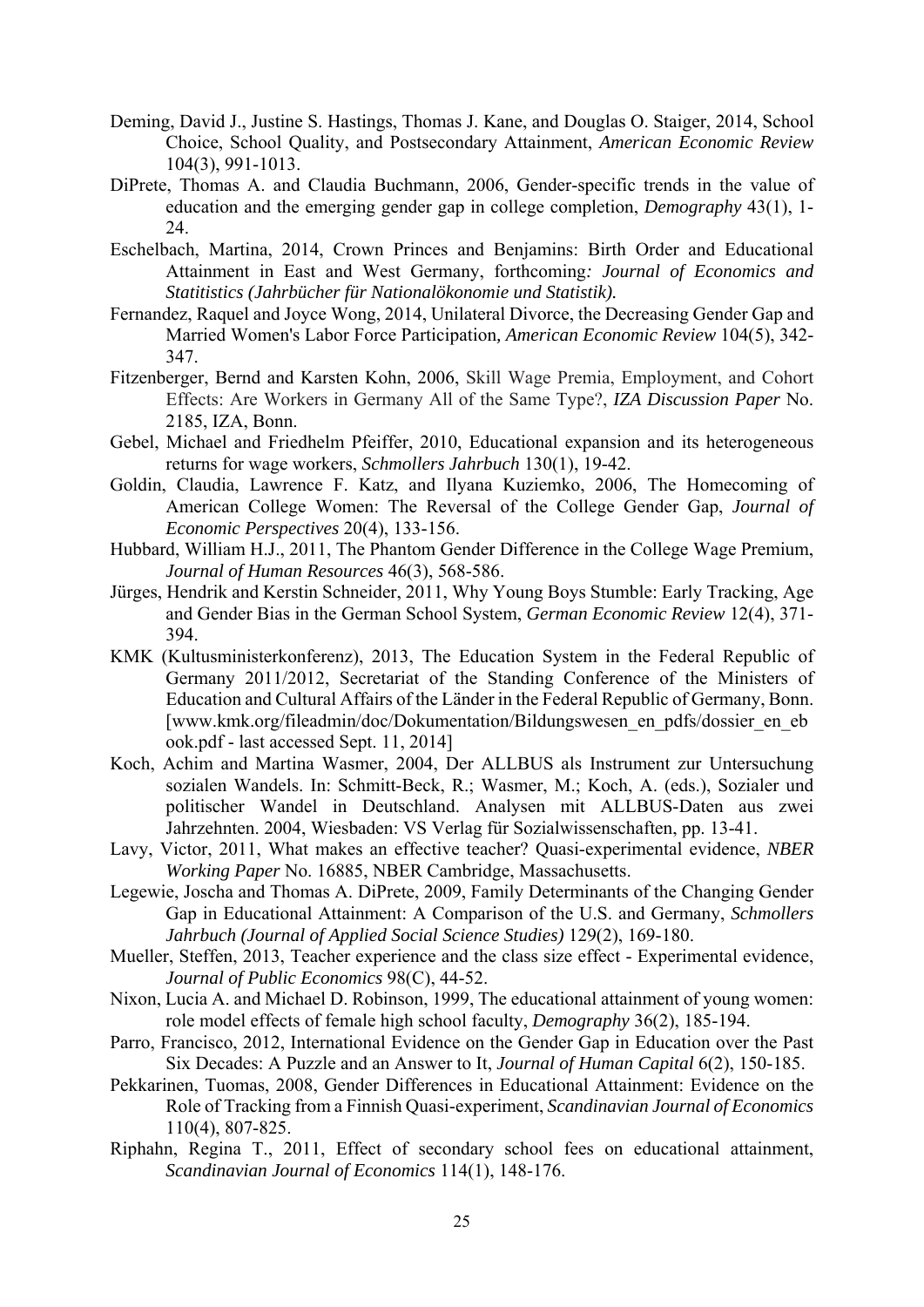- Riphahn, Regina T. and Michael J. Zibrowius, 2015, Apprenticeship, Vocational Training and Early Labor Market Outcomes - Evidence from East and West Germany, forthcoming *Education Economics*.
- Schnabel, Isabel and Reinhold Schnabel, 2002, Family and Gender Still Matter: The Heterogeneity of Returns to Education in Germany, *ZEW Discussion Paper* No. 02-67, ZEW Mannheim.

STBA (Statistisches Bundesamt), 2012, *Statistisches Jahrbuch 2012*, Wiesbaden.

Wagner, Gert G., Joachim. R. Frick, and Jürgen. Schupp, 2007, The German Socio-Economic Panel Study (SOEP) - Scope, Evolution and Enhancemants," *Schmollers Jahrbuch (Journal of Applied Social Science Studies)*, 127, 139–69, 2007.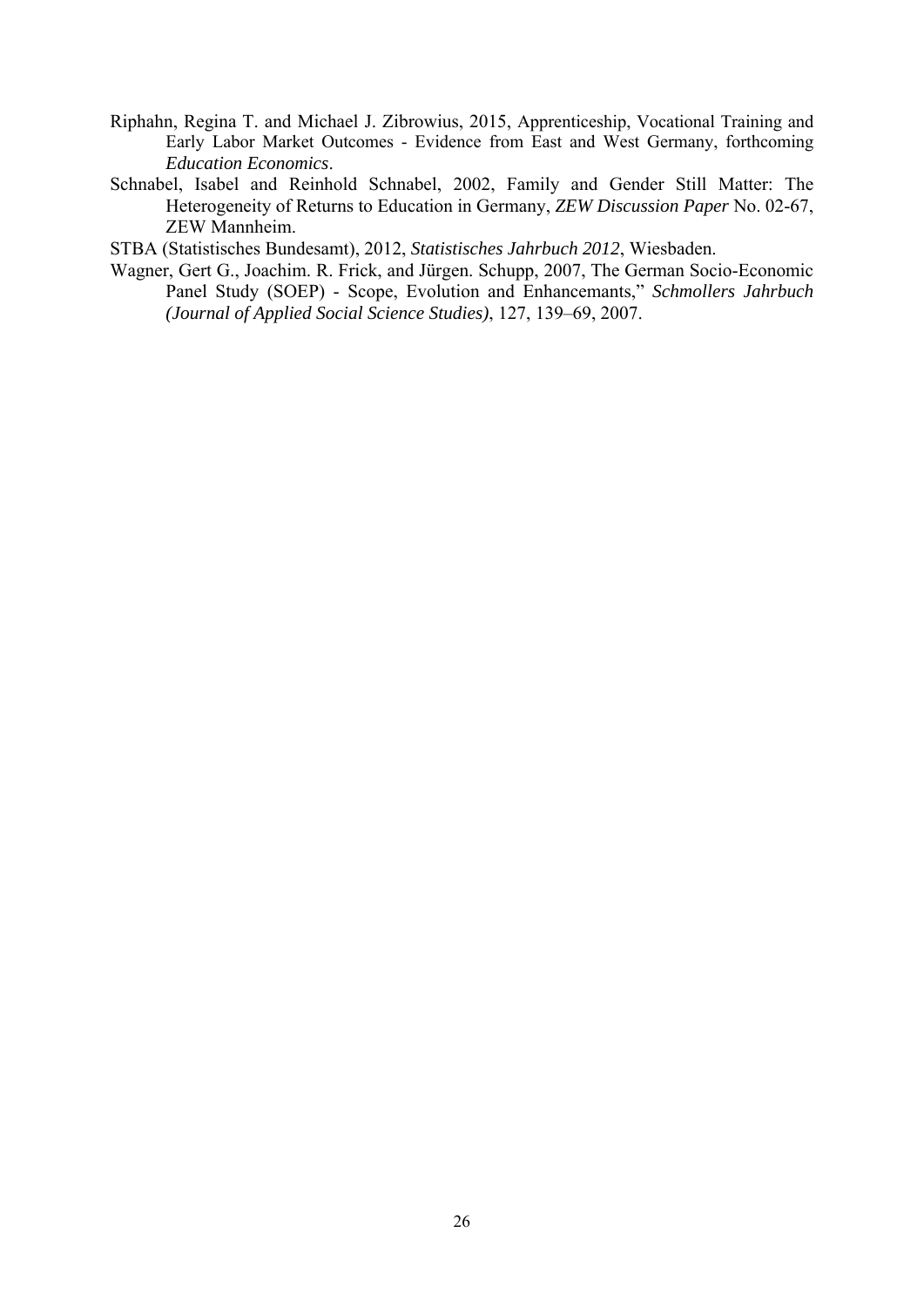

**Figure 1** Secondary school attainment by birth cohort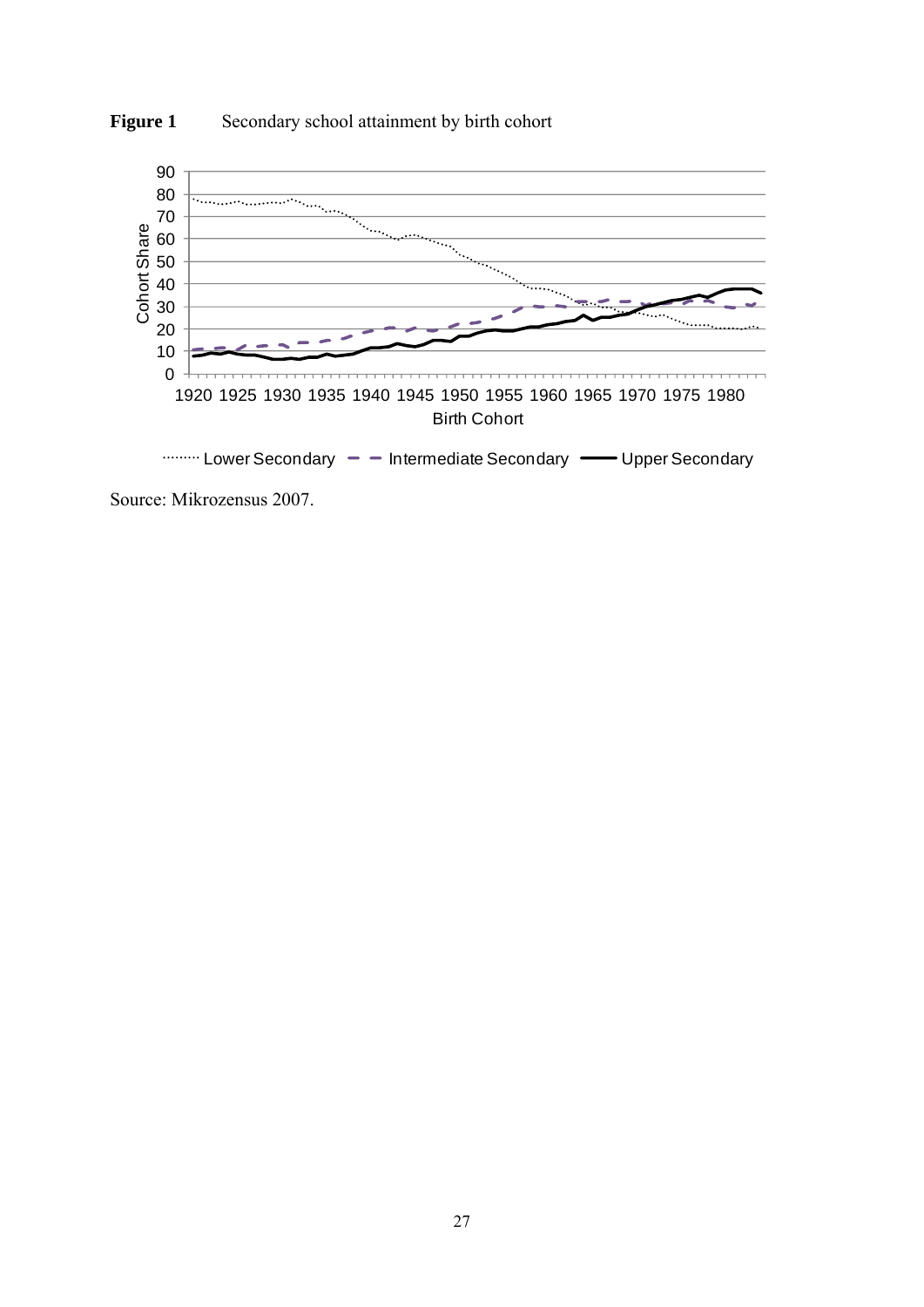**Figure 2** Secondary and tertiary educational attainment by birth cohort and gender **2.1** Cohort share with upper secondary school degree by gender



**2.2** Cohort share with tertiary education degree by gender



**Note**: We code upper secondary school degrees (FH-Reife, Fachabitur, or Abitur) for those aged at least 22 and tertiary education degrees (university, polytechnical, or equivalent degree) for those aged at least 30. The sample includes West German residents in 2011, who were German citizens and without a migration history.

**Source:** Mikrozensus 2011, using 114.630 and 113.371 female and male observations in Figure 2.1 and 85.193 and 88.813 female and male observations in Figure 2.2.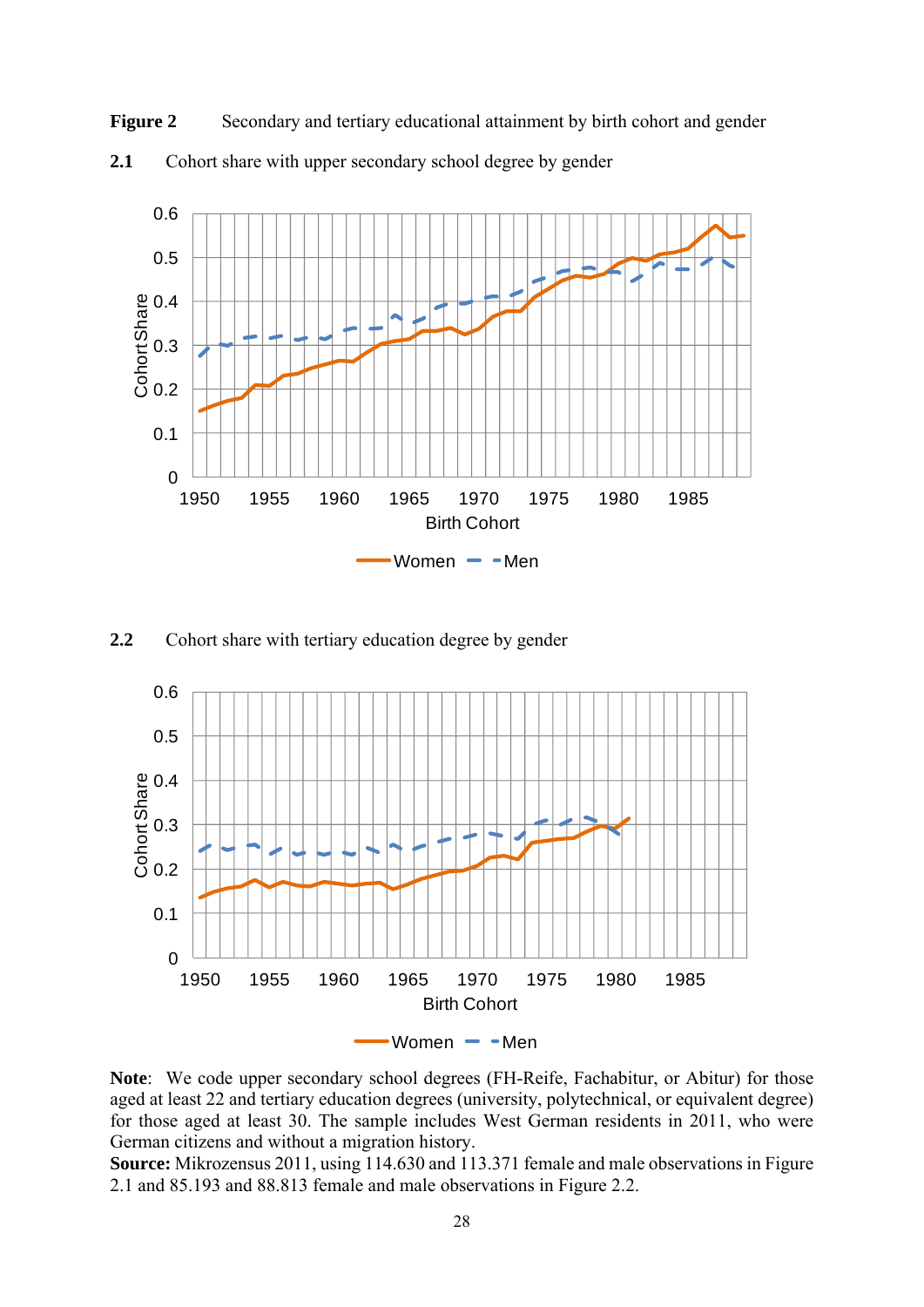

**3.1** Ratio of male-to-female attainment rates by cohort and educational level

**Figure 3** Relative and absolute gender differences in attainment by cohort

**3.2** Difference of male and female attainment rates by cohort and educational level



**Note**: see Figure 2. **Source:** see Figure 2.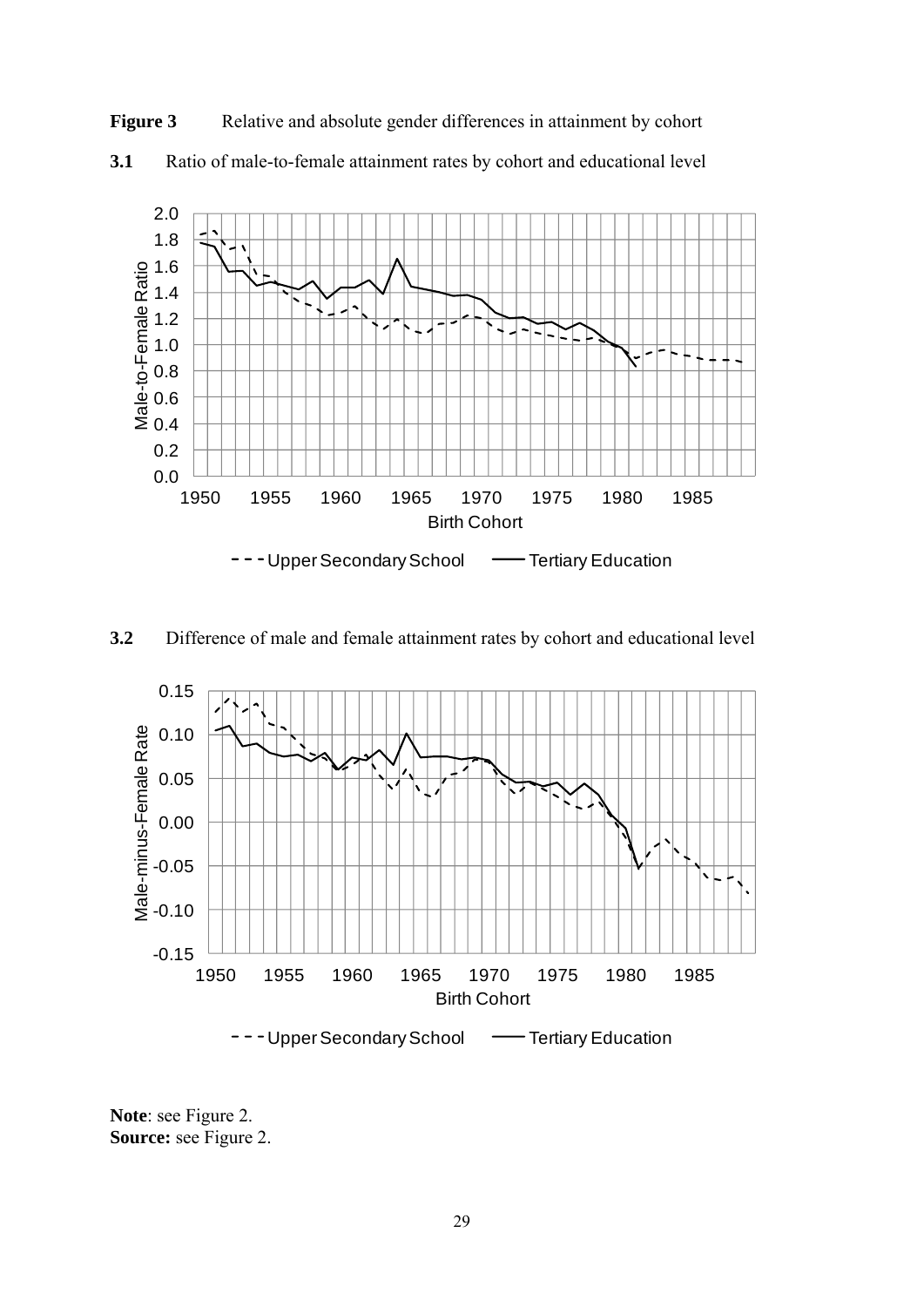|                      |                |                |                              | Cohort share with upper secondary degree at 22 |                |                | Cohort share with tertiary degree at 30     |                |          |
|----------------------|----------------|----------------|------------------------------|------------------------------------------------|----------------|----------------|---------------------------------------------|----------------|----------|
|                      | Α              | в              | С                            | D                                              | Е              | F              | G                                           | н              |          |
| <b>Birth cohorts</b> | 1969-73        | 1974-78        | 1979-83                      | 1984-89                                        | D - A          | 1965-70        | 1971-75                                     | 1976-81        | H - F    |
|                      |                |                | Full sample (N=3365)         |                                                |                |                | Full sample (N=3424)                        |                |          |
| Female               | 0.349          | 0.445          | 0.486                        | 0.589                                          | 0.239          | 0.186          | 0.249                                       | 0.265          | 0.079    |
| Male                 | 0.368          | 0.435          | 0.496                        | 0.466                                          | 0.098          | 0.282          | 0.261                                       | 0.320          | 0.038    |
| Female / Male        | 0.949          | 1.022          | 0.980                        | 1.264                                          | 0.315          | 0.660          | 0.954                                       | 0.827          | 0.168    |
| Female - Male        | $-0.019$       | 0.010          | $-0.010$                     | 0.123                                          | 0.142          | $-0.096$       | $-0.012$                                    | $-0.055$       | 0.041    |
|                      |                |                |                              | Parents with tertiary degree (N=720)           |                |                | Parents with tertiary degree (N=524)        |                |          |
| Female               | 0.697          | 0.819          | 0.786                        | 0.814                                          | 0.117          | 0.500          | 0.571                                       | 0.538          | 0.038    |
| Male                 | 0.764          | 0.726          | 0.798                        | 0.757                                          | $-0.006$       | 0.650          | 0.608                                       | 0.578          | $-0.072$ |
| Female / Male        | 0.913          | 1.129          | 0.985                        | 1.075                                          | 0.163          | 0.769          | 0.940                                       | 0.931          | 0.161    |
| Female - Male        | $-0.067$       | 0.093          | $-0.012$                     | 0.057                                          | 0.124          | $-0.150$       | $-0.036$                                    | $-0.040$       | 0.110    |
|                      |                |                |                              | Parents no upper sec., no tertiary (N=2251)    |                |                | Parents no upper sec., no tertiary (N=2497) |                |          |
| Female               | 0.306          | 0.342          | 0.351                        | 0.472                                          | 0.165          | 0.141          | 0.188                                       | 0.170          | 0.029    |
| Male                 | 0.308          | 0.361          | 0.350                        | 0.317                                          | 0.009          | 0.237          | 0.210                                       | 0.239          | 0.002    |
| Female / Male        | 0.993          | 0.947          | 1.002                        | 1.487                                          | 0.493          | 0.593          | 0.897                                       | 0.712          | 0.118    |
| Female - Male        | $-0.002$       | $-0.019$       | 0.001                        | 0.154                                          | 0.156          | -0.096         | $-0.022$                                    | $-0.069$       | 0.028    |
|                      |                |                | Catholic (N=878)             |                                                |                |                | Catholic (N=919)                            |                |          |
| Female               | 0.353          | 0.416          | 0.500                        | 0.542                                          | 0.189          | 0.209          | 0.262                                       | 0.317          | 0.108    |
| Male                 | 0.375          | 0.514          | 0.465                        | 0.404                                          | 0.029          | 0.319          | 0.294                                       | 0.299          | $-0.020$ |
| Female / Male        | 0.941          | 0.809          | 1.075                        | 1.342                                          | 0.401          | 0.655          | 0.891                                       | 1.062          | 0.406    |
| Female - Male        | $-0.022$       | $-0.098$       | 0.035<br>Protestant (N=912)  | 0.138                                          | 0.160          | $-0.110$       | $-0.032$                                    | 0.018          | 0.128    |
|                      |                |                |                              | 0.607                                          |                |                | Protestant (N=945)                          |                | 0.080    |
| Female<br>Male       | 0.365<br>0.390 | 0.480          | 0.500<br>0.608               | 0.532                                          | 0.242<br>0.142 | 0.160<br>0.215 | 0.297<br>0.254                              | 0.240<br>0.400 | 0.185    |
| Female / Male        | 0.936          | 0.455<br>1.056 | 0.823                        | 1.142                                          | 0.206          | 0.744          | 1.169                                       | 0.600          | $-0.144$ |
| Female - Male        | $-0.025$       | 0.025          | $-0.108$                     | 0.076                                          | 0.100          | $-0.055$       | 0.043                                       | $-0.160$       | $-0.105$ |
|                      |                |                | No siblings (N=373)          |                                                |                |                | No siblings (N=381)                         |                |          |
| Female               | 0.484          | 0.442          | 0.500                        | 0.619                                          | 0.135          | 0.255          | 0.333                                       | 0.254          | $-0.001$ |
| Male                 | 0.396          | 0.500          | 0.628                        | 0.447                                          | 0.051          | 0.373          | 0.275                                       | 0.296          | $-0.077$ |
| Female / Male        | 1.222          | 0.885          | 0.796                        | 1.385                                          | 0.163          | 0.684          | 1.214                                       | 0.858          | 0.174    |
| Female - Male        | 0.088          | $-0.058$       | -0.128                       | 0.172                                          | 0.084          | -0.118         | 0.059                                       | $-0.042$       | 0.076    |
|                      |                |                | 1-2 siblings (N=2337)        |                                                |                |                | 1-2 siblings (N=2279)                       |                |          |
| Female               | 0.372          | 0.489          | 0.506                        | 0.593                                          | 0.221          | 0.203          | 0.275                                       | 0.278          | 0.076    |
| Male                 | 0.401          | 0.452          | 0.510                        | 0.468                                          | 0.068          | 0.303          | 0.310                                       | 0.354          | 0.051    |
| Female / Male        | 0.929          | 1.083          | 0.992                        | 1.265                                          | 0.337          | 0.669          | 0.887                                       | 0.787          | 0.118    |
| Female - Male        | $-0.029$       | 0.038          | $-0.004$                     | 0.124                                          | 0.153          | $-0.100$       | $-0.035$                                    | $-0.075$       | 0.025    |
|                      |                |                | More than 2 siblings (N=653) |                                                |                |                | More than 2 siblings (N=760)                |                |          |
| Female               | 0.211          | 0.282          | 0.395                        | 0.554                                          | 0.343          | 0.113          | 0.127                                       | 0.221          | 0.108    |
| Male                 | 0.270          | 0.321          | 0.354                        | 0.468                                          | 0.197          | 0.195          | 0.127                                       | 0.188          | $-0.007$ |
| Female / Male        | 0.781          | 0.879          | 1.116                        | 1.185                                          | 0.403          | 0.579          | 0.999                                       | 1.179          | 0.600    |
| Female - Male        | $-0.059$       | $-0.039$       | 0.041                        | 0.086                                          | 0.145          | $-0.082$       | 0.000                                       | 0.034          | 0.115    |
|                      |                |                |                              | Never with single parent (N=2221)              |                |                | Never with single parent (N=2044)           |                |          |
| Female               | 0.373          | 0.478          | 0.509                        | 0.595                                          | 0.222          | 0.207          | 0.264                                       | 0.288          | 0.081    |
| Male                 | 0.389          | 0.400          | 0.544                        | 0.480                                          | 0.091          | 0.325          | 0.273                                       | 0.336          | 0.011    |
| Female / Male        | 0.960          | 1.196          | 0.936                        | 1.240                                          | 0.281          | 0.638          | 0.966                                       | 0.858          | 0.220    |
| Female - Male        | $-0.016$       | 0.078          | $-0.035$                     | 0.115                                          | 0.131          | $-0.118$       | $-0.009$                                    | $-0.048$       | 0.070    |
|                      |                |                |                              | At least 1 year with single parent (N=370)     |                |                | At least 1 year with single parent (N=272)  |                |          |
| Female               | 0.314          | 0.512          | 0.383                        | 0.561                                          | 0.247          | 0.246          | 0.267                                       | 0.294          | 0.048    |
| Male                 | 0.333          | 0.464          | 0.333                        | 0.390                                          | 0.056          | 0.234          | 0.200                                       | 0.179          | $-0.055$ |
| Female / Male        | 0.941          | 1.102          | 1.149                        | 1.439                                          | 0.498          | 1.052          | 1.333                                       | 1.639          | 0.587    |
| Female - Male        | -0.020         | 0.047          | 0.050                        | 0.171                                          | 0.191          | 0.012          | 0.067                                       | 0.115          | 0.103    |
|                      |                |                |                              | Father: high occup status (N=1771)             |                |                | Father: high occup. status (N=1667)         |                |          |
| Female               | 0.544          | 0.615          | 0.627                        | 0.678                                          | 0.134          | 0.302          | 0.409                                       | 0.390          | 0.088    |
| Male                 | 0.500          | 0.617          | 0.667                        | 0.611                                          | 0.111          | 0.400          | 0.386                                       | 0.491          | 0.091    |
| Female / Male        | 1.087          | 0.996          | 0.940                        | 1.110                                          | 0.022          | 0.754          | 1.060                                       | 0.794          | 0.040    |
| Female - Male        | 0.044          | $-0.003$       | $-0.040$                     | 0.067                                          | 0.023          | $-0.098$       | 0.023                                       | $-0.101$       | $-0.003$ |
|                      |                |                |                              | Father: blue collar worker or other (N=1359)   |                |                | Father: blue collar worker (N=1281)         |                |          |
| Female               | 0.185          | 0.259          | 0.301                        | 0.427                                          | 0.241          | 0.086          | 0.105                                       | 0.117          | 0.031    |
| Male                 | 0.254          | 0.208          | 0.262                        | 0.241                                          | $-0.014$       | 0.158          | 0.135                                       | 0.104          | $-0.055$ |
| Female / Male        | 0.729          | 1.243          | 1.149                        | 1.771                                          | 1.042          | 0.543          | 0.776                                       | 1.128          | 0.586    |
| Female - Male        | $-0.069$       | 0.051          | 0.039                        | 0.186                                          | 0.255          | $-0.072$       | $-0.030$                                    | 0.013          | 0.086    |

## **Table 1** Development of cohort educational attainment by gender and characteristics

**Source:** German Socio-Economic Panel (Wave 2011).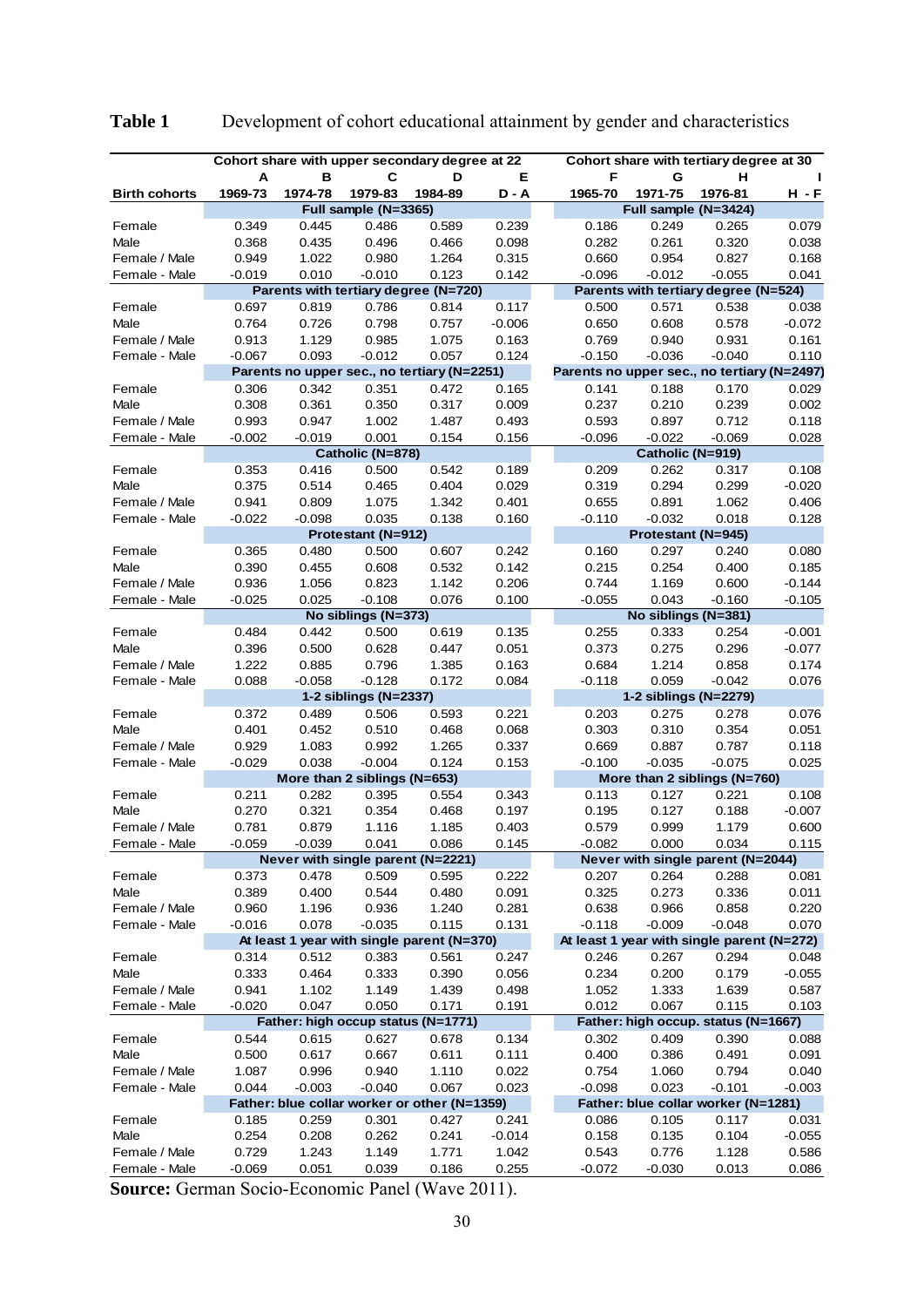| <b>Table 2</b> | Description of dependent variables |
|----------------|------------------------------------|
|----------------|------------------------------------|

| <b>Outcome</b>    | Minimum<br>age | <b>Birth</b><br>cohorts | <b>Covariates</b><br>matched | N     | Mean<br>all | Mean<br>male | Mean<br>female | Mean<br>early | Mean<br>late    |
|-------------------|----------------|-------------------------|------------------------------|-------|-------------|--------------|----------------|---------------|-----------------|
|                   |                |                         |                              |       |             |              |                |               | cohorts cohorts |
| Upper sec. degree | 22             | 1969-1989               | age 15                       | 3.365 | 0.446       | 0.435        | 0.459          | 0.329         | 0.490           |
| Any tertiary      | 25             | 1965-1986               | age 19                       | 4.220 | 0.322       | 0.353        | 0.296          | 0.234         | 0.420           |
| Tertiary degree   | 30             | 1965-1981               | age 19                       | 3.424 | 0.253       | 0.287        | 0.225          | 0.208         | 0.321           |

**Note:** The "early" and "late" cohorts in the last columns refer to the first and last birth cohort for each outcome as listed in column 3.

**Source:** German Socio-Economic Panel (Wave 2011).

|               | Upper sec. degree |                  | Any tertiary       |                  | <b>Tertiary degree</b> |                  |
|---------------|-------------------|------------------|--------------------|------------------|------------------------|------------------|
|               |                   | 2                | 3                  | 4                | 5                      | 6                |
| Female        | $-15.972$         | -14.856          | -13.569            | $-14.018$        | $-10.892$              | -11.487          |
|               | ***<br>(5.346)    | $***$<br>(5.290) | $***$<br>(4.360)   | $***$<br>(4.334) | $(5.986)$ *            | $(5.964)$ *      |
|               | $***$<br>[6.192]  | $***$<br>[6.190] | $[2.822]$ ***      | $***$<br>[2.515] | $***$<br>$[3.537]$     | $***$<br>[3.430] |
| Cohort        | 6.561             | 6.947            | 6.853              | 6.624            | 2.519                  | 2.066            |
|               | $***$<br>(1.987)  | $(1.964)$ ***    | $(1.667)$ ***      | $(1.660)$ ***    | (2.354)                | (2.343)          |
|               | $[2.916]$ *       | $[2.822]$ **     | $***$<br>$[1.660]$ | ***<br>[1.082]   | [2.429]                | [2.302]          |
| Female*Cohort | 8.087             | 7.525            | 6.844              | 7.072            | 5.492                  | 5.794            |
|               | ***<br>(2.703)    | ***<br>(2.675)   | $***$<br>(2.209)   | (2.196)<br>***   | $(3.036)$ *            | $(3.025)$ *      |
|               | $***$<br>[3.127]  | $***$<br>[3.127] | $***$<br>$[2.196]$ | ***<br>[1.274]   | $***$<br>[1.796]       | ***<br>[1.742]   |
| State-FE      | no                | yes***           | no                 | yes***           | no                     | yes***           |
| N             | 3.365             | 3.365            | 4.220              | 4.220            | 3.424                  | 3.424            |
| R-sq          | 0.022             | 0.048            | 0.028              | 0.045            | 0.010                  | 0.026            |
| adj. R-sq     | 0.021             | 0.045            | 0.027              | 0.042            | 0.009                  | 0.023            |

#### **Table 3** Baseline estimation results

**Note:** Cohort is defined as birth year / 1000; standard errors in parentheses are heteroscedasticity-robust, standard errors in brackets are clustered at the state level; \*\*\*: p < 1%; \*\*:  $p < 5$ %; \*:  $p < 10$ %.

**Source:** German Socio-Economic Panel (Wave 2011).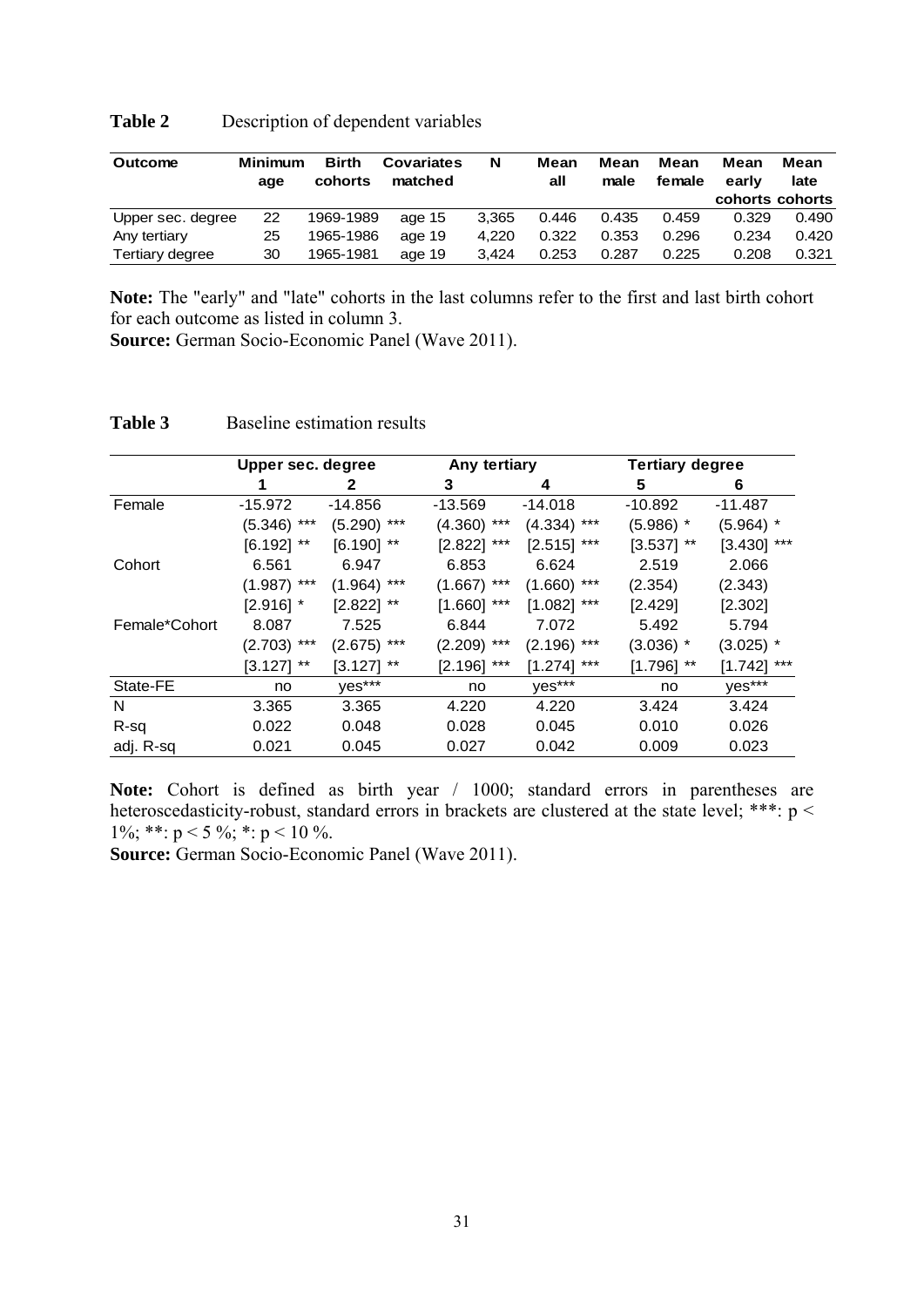## Table 4.1 Individual characteristics

| A: Upper sec. degree              |              | 2         | З                     | 4            | 5         | 6                     |            | 8         |
|-----------------------------------|--------------|-----------|-----------------------|--------------|-----------|-----------------------|------------|-----------|
| Female                            | $-14.856***$ |           | $-13.045**$ -11.761** | $-14.859***$ |           | -12.297** - 14.065*** | -14.578*** | $-10.287$ |
| Cohort                            | $6.947***$   | $-1.197$  | 1.84                  | $5.370**$    | 7.238***  | $6.182***$            | 7.819***   | $-2.79$   |
| Female*Cohort                     | 7.525***     | $6.603**$ | 5.956**               | 7.537***     | $6.235**$ | $7.124***$            | $7.241***$ | 5.086     |
| State-FE                          | yes          | yes       | yes                   | yes          | yes       | yes                   | yes        | yes       |
| Sec. degree father&mother (16)    |              | yes       |                       |              |           |                       |            | yes       |
| Tert. degree father&mother (12)   |              |           | yes                   |              |           |                       |            | yes       |
| Number siblings (6)&firstborn (4) |              |           |                       | yes          |           |                       |            | yes       |
| Single parent (4)                 |              |           |                       |              | yes       |                       |            | yes       |
| Immigrant background (4)          |              |           |                       |              |           | yes                   |            | yes       |
| Religion (18)                     |              |           |                       |              |           |                       | yes        | yes       |
| N                                 | 3365         | 3365      | 3365                  | 3365         | 3365      | 3365                  | 3365       | 3365      |
| R-sq                              | 0.05         | 0.19      | 0.17                  | 0.06         | 0.05      | 0.06                  | 0.06       | 0.22      |
| adj. R-sg                         | 0.04         | 0.19      | 0.17                  | 0.06         | 0.05      | 0.05                  | 0.05       | 0.2       |

| <b>B: Any tertiary</b>            |                                          | $\overline{2}$ | 3        | 4         | 5          | 6          |                                | 8        |
|-----------------------------------|------------------------------------------|----------------|----------|-----------|------------|------------|--------------------------------|----------|
| Female                            | -14.018**1-12.445**1-13.697***-13.273**1 |                |          |           |            |            | -12.456***-13.887***-11.549*** | $-7.422$ |
| Cohort                            | 6.624***                                 | $-0.19$        | 1.021    | $3.997**$ | $7.157***$ | $6.050***$ | 8.494***                       | $-1.911$ |
| Female*Cohort                     | 7.072***                                 | $6.283***$     | 6.906*** | 6.701***  | $6.281***$ | $7.003***$ | $5.710**$                      | 3.647    |
| State-FE                          | yes                                      | yes            | yes      | yes       | yes        | yes        | yes                            | yes      |
| Sec. degree father&mother (16)    |                                          | ves            |          |           |            |            |                                | yes      |
| Tert. degree father&mother (12)   |                                          |                | yes      |           |            |            |                                | yes      |
| Number siblings (6)&firstborn (4) |                                          |                |          | yes       |            |            |                                | yes      |
| Single parent (4)                 |                                          |                |          |           | yes        |            |                                | yes      |
| Immigrant background (4)          |                                          |                |          |           |            | yes        |                                | yes      |
| Religion (18)                     |                                          |                |          |           |            |            | yes                            | yes      |
| N                                 | 4220                                     | 4220           | 4220     | 4220      | 4220       | 4220       | 4220                           | 4220     |
| R-sq                              | 0.04                                     | 0.18           | 0.17     | 0.06      | 0.05       | 0.05       | 0.06                           | 0.22     |
| adj. R-sg                         | 0.04                                     | 0.17           | 0.17     | 0.06      | 0.04       | 0.05       | 0.05                           | 0.2      |

| C: Tertiary degree                |            | $\overline{2}$ | 3         | 4                     | 5          | 6          |          | 8          |
|-----------------------------------|------------|----------------|-----------|-----------------------|------------|------------|----------|------------|
| Female                            | $-11.487*$ | $-13.423**$    |           | $-14.729**$ -11.934** | $-11.740*$ | $-10.871*$ | $-8.307$ | $-11.367*$ |
| Cohort                            | 2.066      | $-4.189*$      | $-4.089*$ | 0.558                 | 1.814      | 1.526      | 4.087*   | $-6.061**$ |
| Female*Cohort                     | 5.794*     | $6.777**$      | 7.433**   | $6.038**$             | $5.922*$   | 5.482*     | 4.059    | $5.639*$   |
| State-FE                          | <b>ves</b> | yes            | yes       | yes                   | yes        | yes        | yes      | yes        |
| Sec. degree father&mother (16)    |            | yes            |           |                       |            |            |          | yes        |
| Tert. degree father&mother (12)   |            |                | yes       |                       |            |            |          | yes        |
| Number siblings (6)&firstborn (4) |            |                |           | yes                   |            |            |          | yes        |
| Single parent (4)                 |            |                |           |                       | yes        |            |          | yes        |
| Immigrant background (4)          |            |                |           |                       |            | yes        |          | yes        |
| Religion (18)                     |            |                |           |                       |            |            | yes      | yes        |
| N                                 | 3424       | 3424           | 3424      | 3424                  | 3424       | 3424       | 3424     | 3424       |
| R-sq                              | 0.03       | 0.15           | 0.14      | 0.04                  | 0.03       | 0.03       | 0.04     | 0.19       |
| adj. R-sg                         | 0.02       | 0.15           | 0.13      | 0.04                  | 0.03       | 0.03       | 0.03     | 0.17       |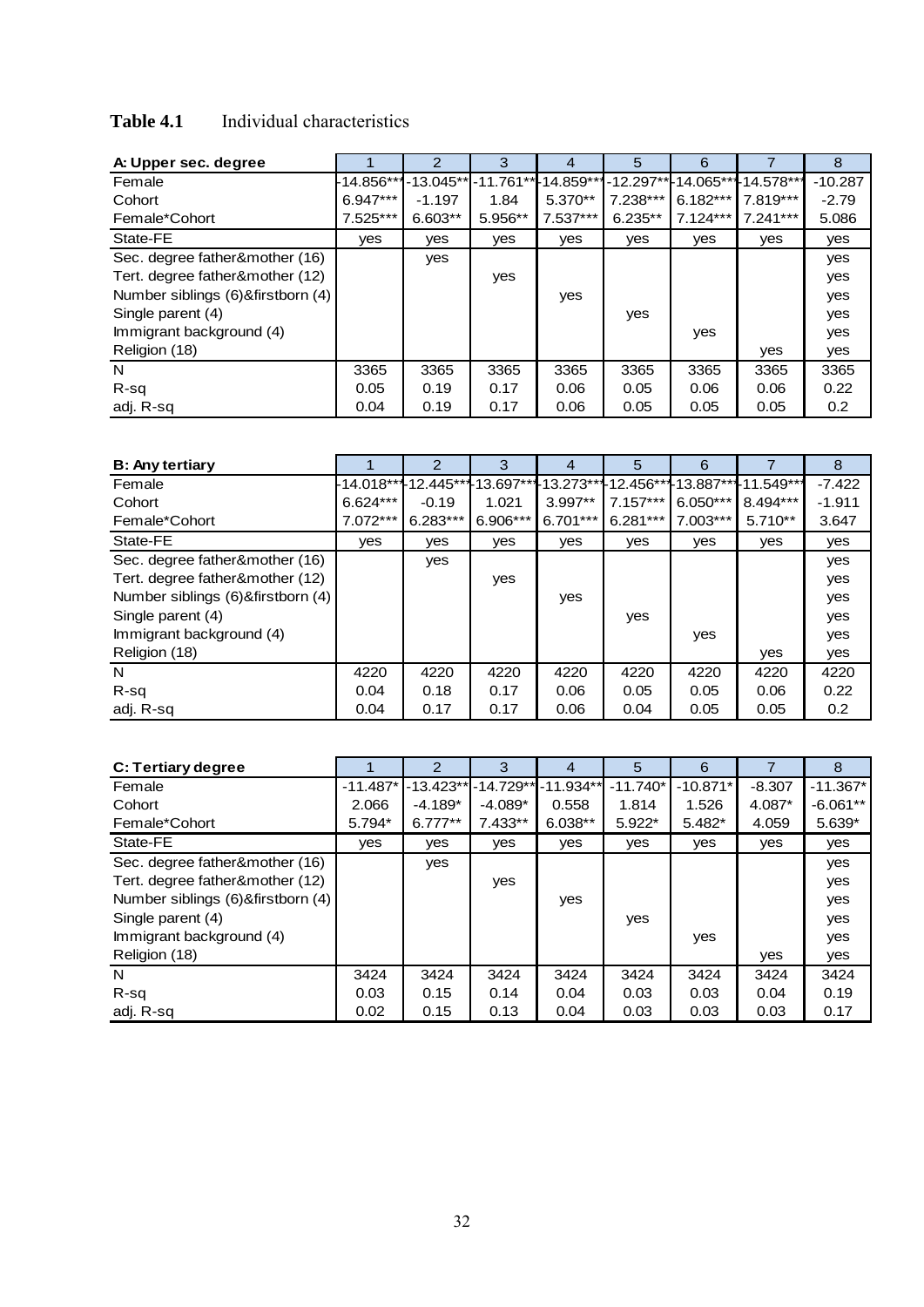## **Table 4.2** Labor market characteristics

| A: Upper sec. degree            |              | $\overline{2}$ | 3                 | 4                    | 5          | 6         |                       | 8          |
|---------------------------------|--------------|----------------|-------------------|----------------------|------------|-----------|-----------------------|------------|
| Female                          | $-14.856***$ |                | 14.656**14.947*** | -15.123** - 15.130** |            |           | -13.667** - 15.541*** | $-15.240*$ |
| Cohort                          | $6.947***$   | $7.046***$     | $7.003***$        | $6.704***$           | $6.930***$ | 5.376     | $6.907***$            | 5.307      |
| Female*Cohort                   | 7.525***     | 7.426***       | $7.573***$        | 7.656**              | 7.682***   | $6.884**$ | $7.722***$            | $7.550*$   |
| State-FE                        | yes          | yes            | yes               | yes                  | yes        | yes       | yes                   | yes        |
| Own sex wage-premium (2)        |              | yes            |                   |                      |            |           |                       | yes        |
| Own&other sex wage-prem. (4)    |              |                | yes               |                      |            |           |                       | yes        |
| Own fullt. employm. premium (2) |              |                |                   | yes                  |            |           |                       | yes        |
| State unemployment rate (2)     |              |                |                   |                      | yes        |           |                       | yes        |
| State female LFP (2)            |              |                |                   |                      |            | yes       |                       | yes        |
| Occupational requirement (2)    |              |                |                   |                      |            |           | yes                   | yes        |
| N                               | 3365         | 3365           | 3365              | 3365                 | 3365       | 3365      | 3365                  | 3365       |
| R-sq                            | 0.05         | 0.05           | 0.05              | 0.05                 | 0.05       | 0.05      | 0.05                  | 0.05       |
| adj. R-sg                       | 0.04         | 0.04           | 0.04              | 0.04                 | 0.04       | 0.04      | 0.04                  | 0.04       |

| <b>B: Any tertiary</b>          |            | $\overline{2}$      | 3                    | 4          | 5          | 6          |                                | 8            |
|---------------------------------|------------|---------------------|----------------------|------------|------------|------------|--------------------------------|--------------|
| Female                          |            | -14.018**115.023*** | -14.165***-12.783*** |            |            |            | -15.209**1-14.145**1-14.762*** | $-25.599***$ |
| Cohort                          | $6.624***$ | $6.229***$          | 6.611***             | $7.231***$ | $6.353***$ | $8.170**$  | $6.433***$                     | 4.014        |
| Female*Cohort                   | $7.072***$ | 7.566***            | $7.141***$           | $6.440***$ | $7.728***$ | $7.140***$ | 7.812***                       | 13.643***    |
| State-FE                        | yes        | yes                 | yes                  | yes        | yes        | yes        | yes                            | yes          |
| Own sex wage-premium (2)        |            | yes                 |                      |            |            |            |                                | yes          |
| Own&other sex wage-prem. (4)    |            |                     | yes                  |            |            |            |                                | yes          |
| Own fullt. employm. premium (2) |            |                     |                      | yes        |            |            |                                | yes          |
| State unemployment rate (2)     |            |                     |                      |            | yes        |            |                                | yes          |
| State female LFP (2)            |            |                     |                      |            |            | yes        |                                | yes          |
| Occupational requirement (2)    |            |                     |                      |            |            |            | yes                            | yes          |
| N                               | 4220       | 4220                | 4220                 | 4220       | 4220       | 4220       | 4220                           | 4220         |
| $R-sq$                          | 0.04       | 0.05                | 0.05                 | 0.04       | 0.05       | 0.04       | 0.05                           | 0.05         |
| adj. R-sq                       | 0.04       | 0.04                | 0.04                 | 0.04       | 0.04       | 0.04       | 0.04                           | 0.04         |

| C: Tertiary degree              |            | $\overline{2}$ | 3          | 4        | 5           | 6          | 7        | 8         |
|---------------------------------|------------|----------------|------------|----------|-------------|------------|----------|-----------|
| Female                          | $-11.487*$ | $-10.524*$     | $-10.195*$ | $-7.668$ | $-12.218**$ | $-12.524*$ | $-6.678$ | $-14.972$ |
| Cohort                          | 2.066      | 2.474          | 2.756      | 4.026    | 1.818       | 3.075      | 3.077    | 3.252     |
| Female*Cohort                   | 5.794*     | $5.294*$       | $5.133*$   | 3.833    | $6.202**$   | $6.352*$   | 3.932    | 8.387     |
| State-FE                        | yes        | yes            | yes        | yes      | yes         | yes        | yes      | yes       |
| Own sex wage-premium (2)        |            | yes            |            |          |             |            |          | yes       |
| Own&other sex wage-prem. (4)    |            |                | yes        |          |             |            |          | yes       |
| Own fullt. employm. premium (2) |            |                |            | yes      |             |            |          | yes       |
| State unemployment rate (2)     |            |                |            |          | yes         |            |          | yes       |
| State female LFP (2)            |            |                |            |          |             | yes        |          | yes       |
| Occupational requirement (2)    |            |                |            |          |             |            | yes      | yes       |
| N                               | 3424       | 3424           | 3424       | 3424     | 3424        | 3424       | 3424     | 3424      |
| R-sq                            | 0.03       | 0.03           | 0.03       | 0.03     | 0.03        | 0.03       | 0.03     | 0.03      |
| adj. R-sq                       | 0.02       | 0.02           | 0.02       | 0.02     | 0.02        | 0.02       | 0.02     | 0.02      |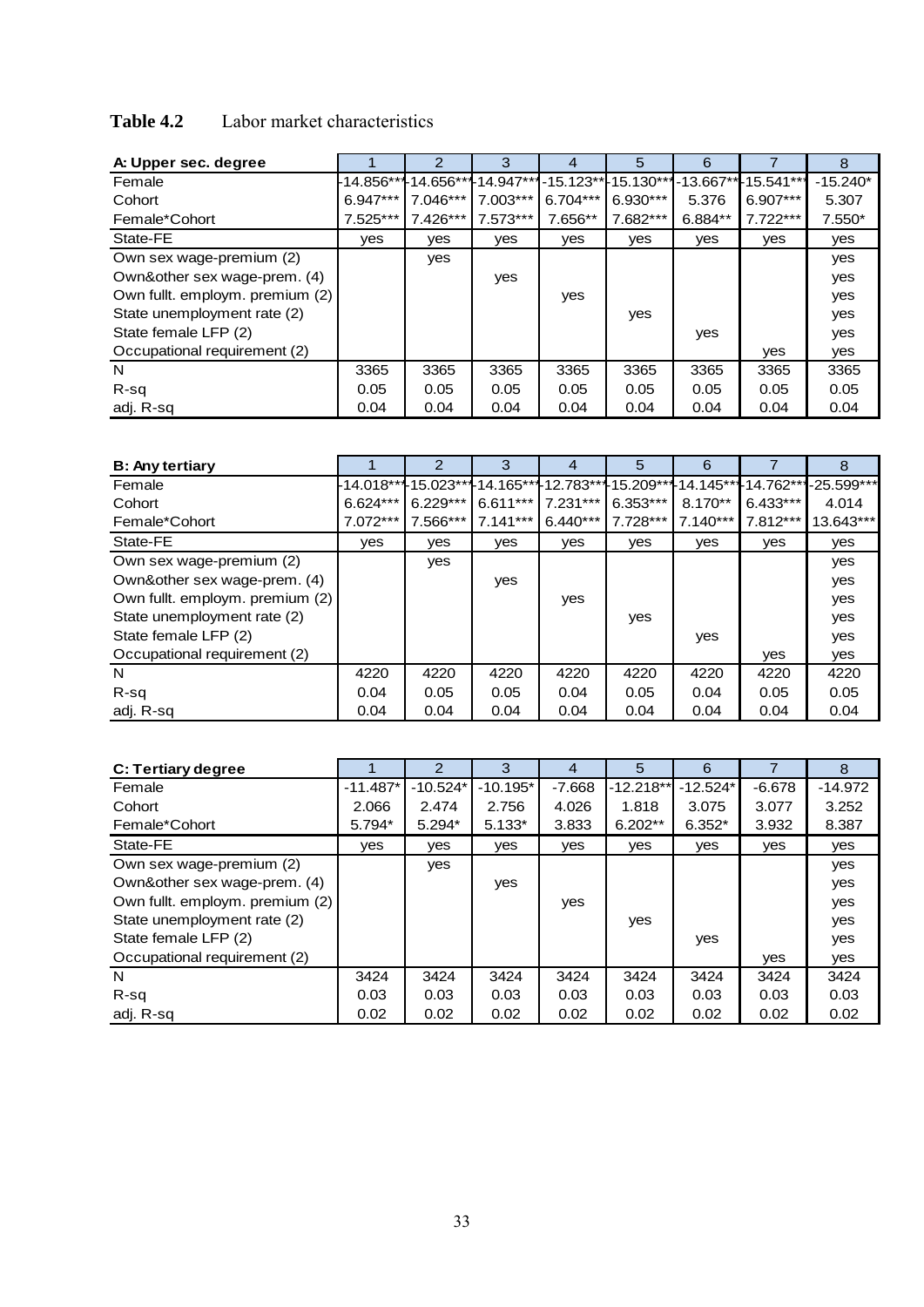### **Table 4.3** Characteristics of the state education system

| A: Upper sec. degree            |            | 2                    | 3           | 4           | 5           | 6           |             |
|---------------------------------|------------|----------------------|-------------|-------------|-------------|-------------|-------------|
| Female                          |            | -14.856***-16.676*** | $-14.788**$ | $-13.786**$ | $-13.846**$ | $-15.864**$ | $-16.382**$ |
| Cohort                          | $6.947***$ | $5.303**$            | $9.251***$  | $7.238**$   | $6.124***$  | $5.100**$   | 3.561       |
| Female*Cohort                   | 7.525***   | $8.511***$           | 7.488**     | $6.934**$   | 7.064**     | $8.002**$   | 8.376**     |
| State-FE                        | <b>ves</b> | yes                  | yes         | yes         | yes         | yes         | yes         |
| %in upper sec. in grade 7 (2)   |            | yes                  |             |             |             |             | yes         |
| % fem. upper sec. teachers (2)  |            |                      | yes         |             |             |             | yes         |
| %fem. elem./low.sec.teachs (2)  |            |                      |             | yes         |             |             | yes         |
| class size grade 7&8 up.sec.(2) |            |                      |             |             | yes         |             | yes         |
| class size elem. school (2)     |            |                      |             |             |             | yes         | yes         |
| N                               | 3365       | 3365                 | 3365        | 3365        | 3365        | 3365        | 3365        |
| R-sq                            | 0.05       | 0.05                 | 0.05        | 0.05        | 0.05        | 0.05        | 0.05        |
| adj. R-sq                       | 0.04       | 0.04                 | 0.04        | 0.04        | 0,04        | 0.04        | 0.04        |

| <b>B:</b> Any tertiary          |            | 2          | 3          | 4                                        | 5          | 6         |             | 8        |
|---------------------------------|------------|------------|------------|------------------------------------------|------------|-----------|-------------|----------|
| Female                          |            |            |            | -14.018***-16.356***-14.695***-16.454*** | $-12.661*$ | $-11,197$ | $-17.141**$ | 10,224   |
| Cohort                          | $6.624***$ | 7.866***   | $5.530***$ | 3,38                                     | 8.566***   | 10.491*** | 5.435       | 15.603*  |
| Female*Cohort                   | 7.072***   | $8.314***$ | $7.449***$ | 8.467***                                 | $6.415*$   | 5,686     | 8.670**     | $-4,906$ |
| State-FE                        | ves        | yes        | ves        | yes                                      | yes        | yes       | ves         | yes      |
| %in upper sec. in grade 7 (2)   |            | yes        |            |                                          |            |           |             | yes      |
| % fem. upper sec. teachers (2)  |            |            | yes        |                                          |            |           |             | yes      |
| %fem. elem./low.sec.teachs (2)  |            |            |            | yes                                      |            |           |             | yes      |
| class size grade 7&8 up.sec.(2) |            |            |            |                                          | yes        |           |             | yes      |
| class size elem. school (2)     |            |            |            |                                          |            | yes       |             | yes      |
| %upper sec.degree at 19 (2)     |            |            |            |                                          |            |           | yes         | yes      |
| N                               | 4220       | 4220       | 4220       | 4220                                     | 4220       | 4220      | 3440        | 3440     |
| R-sq                            | 0.04       | 0,04       | 0,04       | 0.05                                     | 0,04       | 0.05      | 0,03        | 0,03     |
| adj. R-sq                       | 0.04       | 0,04       | 0,04       | 0,04                                     | 0,04       | 0,04      | 0,03        | 0,03     |

| C: Tertiary degree                   |            | 2        | 3          | 4           | 5        | 6        |            | 8        |
|--------------------------------------|------------|----------|------------|-------------|----------|----------|------------|----------|
| Female                               | $-11.487*$ | $-10.14$ | $-11.271*$ | $-12.150**$ | $-0.778$ | 1.733    | $-14.412*$ | 14,656   |
| Cohort                               | 2,066      | 2,398    | 1.379      | 1,825       | 5,14     | 8,731    | 4,617      | 16.365*  |
| Female*Cohort                        | $5.794*$   | 5,086    | $5.680*$   | $6.190**$   | 0,521    | $-0,768$ | $7.261*$   | $-7,142$ |
| State-FE                             | yes        | yes      | yes        | yes         | yes      | yes      | yes        | yes      |
| %in upper sec. in grade 7 (2)        |            | yes      |            |             |          |          |            | yes      |
| % fem. upper sec. teachers (2)       |            |          | yes        |             |          |          |            | yes      |
| %fem. elem./low.sec.teachs (2)       |            |          |            | yes         |          |          |            | yes      |
| class size grade $7&8$ up.sec. $(2)$ |            |          |            |             | yes      |          |            | yes      |
| class size elem. school (2)          |            |          |            |             |          | yes      |            | yes      |
| %upper sec.degree at 19 (2)          |            |          |            |             |          |          | yes        | yes      |
| N                                    | 3424       | 3424     | 3424       | 3424        | 3424     | 3424     | 3424       | 3424     |
| R-sq                                 | 0,03       | 0,03     | 0,03       | 0,03        | 0,03     | 0,03     | 0,03       | 0,03     |
| adj. R-sq                            | 0,02       | 0,02     | 0,02       | 0,02        | 0,02     | 0,02     | 0,02       | 0,02     |

**Note:** Column 8 is missing in Panel A because the covariate is only defined for tertiary outcomes. The sample size in columns 7 and 8 of Panel B is smaller because the covariate was missing for some cohorts.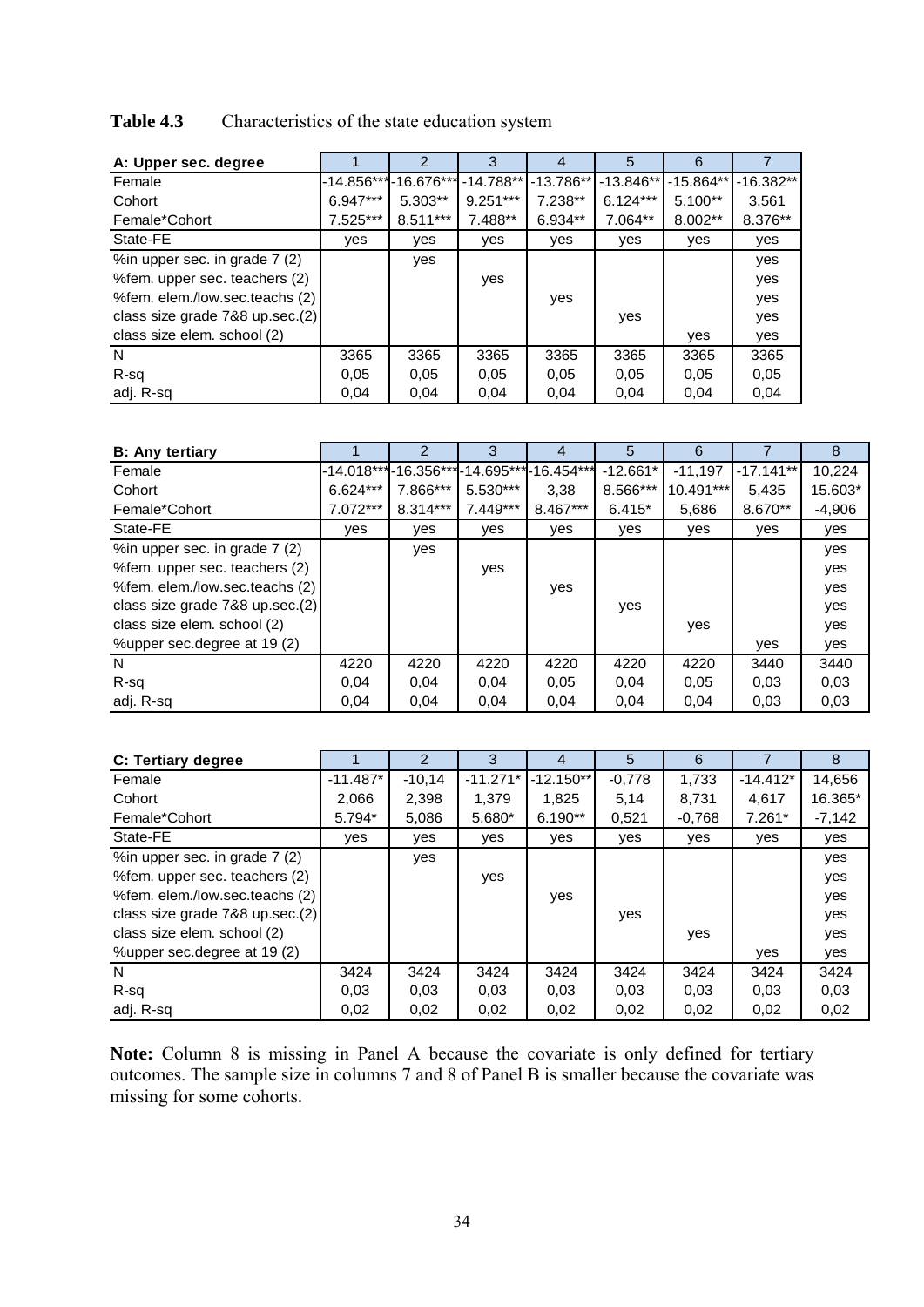| A: Upper sec. degree      |            | 2          | 3           | 4           | 5         | 6          |
|---------------------------|------------|------------|-------------|-------------|-----------|------------|
| Female                    | -14.856*** | $-12.096*$ | $-20.009**$ | $-13.893**$ | $-47.45$  | $-91.094*$ |
| Cohort                    | $6.947***$ | 8.607***   | $5.777*$    | $7.723***$  | $-15.417$ | $-27.493$  |
| Female*Cohort             | 7.525***   | 6.091      | 10.015***   | $7.113***$  | 23.747    | 45.274*    |
| State-FE                  | yes        | <b>ves</b> | yes         | yes         | yes       | yes        |
| Divorce rate (2)          |            | yes        |             |             |           | yes        |
| Marriage rate (2)         |            |            | yes         |             |           | yes        |
| Fertility rate (2)        |            |            |             | yes         |           | yes        |
| Conservative attitude (4) |            |            |             |             | yes       | yes        |
| N                         | 3365       | 3365       | 3365        | 3365        | 3365      | 3365       |
| R-sq                      | 0.05       | 0.05       | 0.05        | 0.05        | 0.05      | 0.05       |
| adj. R-sg                 | 0.04       | 0.04       | 0.04        | 0.04        | 0.05      | 0.05       |

### **Table 4.4** Demographics and social norms

| <b>B: Any tertiary</b>    |            | $\overline{2}$                              | 3         | 4        | 5        | 6        |
|---------------------------|------------|---------------------------------------------|-----------|----------|----------|----------|
| Female                    |            | -14.018*** -22.755*** -21.668*** -16.290*** |           |          | 9.348    | $-5.026$ |
| Cohort                    | $6.624***$ | 2.503                                       | 3.318     | 5.825*** | 20.155** | 22.278   |
| Female*Cohort             | 7.072***   | 11.623***                                   | 10.782*** | 8.070*** | $-4.519$ | 2.926    |
| State-FE                  | yes        | <b>ves</b>                                  | yes       | yes      | yes      | yes      |
| Divorce rate (2)          |            | yes                                         |           |          |          | yes      |
| Marriage rate (2)         |            |                                             | yes       |          |          | yes      |
| Fertility rate (2)        |            |                                             |           | yes      |          | yes      |
| Conservative attitude (4) |            |                                             |           |          | yes      | yes      |
| N                         | 4220       | 4220                                        | 4220      | 4220     | 4220     | 4220     |
| R-sq                      | 0.04       | 0.05                                        | 0.05      | 0.05     | 0.05     | 0.05     |
| adj. R-sq                 | 0.04       | 0.04                                        | 0.04      | 0.04     | 0.04     | 0.04     |

| C: Tertiary degree        |            | 2         | 3                       | 4        | 5         | 6         |
|---------------------------|------------|-----------|-------------------------|----------|-----------|-----------|
| Female                    | $-11.487*$ |           | $-17.425**$ - 17.787*** | $-9.761$ | 77.301    | 58.266    |
| Cohort                    | 2.066      | $-0.08$   | 0.604                   | 2.246    | 32.872    | 30.369    |
| Female*Cohort             | $5.794*$   | $8.907**$ | 8.780***                | 4.734    | $-38.575$ | $-28.675$ |
| State-FE                  | yes        | yes       | yes                     | yes      | yes       | yes       |
| Divorce rate (2)          |            | yes       |                         |          |           | yes       |
| Marriage rate (2)         |            |           | yes                     |          |           | yes       |
| Fertility rate (2)        |            |           |                         | yes      |           | yes       |
| Conservative attitude (4) |            |           |                         |          | yes       | yes       |
| N                         | 3424       | 3424      | 3424                    | 3424     | 3424      | 3424      |
| R-sq                      | 0.03       | 0.03      | 0.03                    | 0.03     | 0.03      | 0.03      |
| adj. R-sg                 | 0.02       | 0.02      | 0.02                    | 0.02     | 0.02      | 0.02      |

**Note:** The number in parentheses behind each covariate group gives the number of estimated parameters; note that this includes the interaction terms with the female indicator. Cohort is defined as birth year/1000; for details on the covariates, see Appendix A. Standard errors are heteroscedasticity-robust.

**Source:** German Socio-Economic Panel (Wave 2011).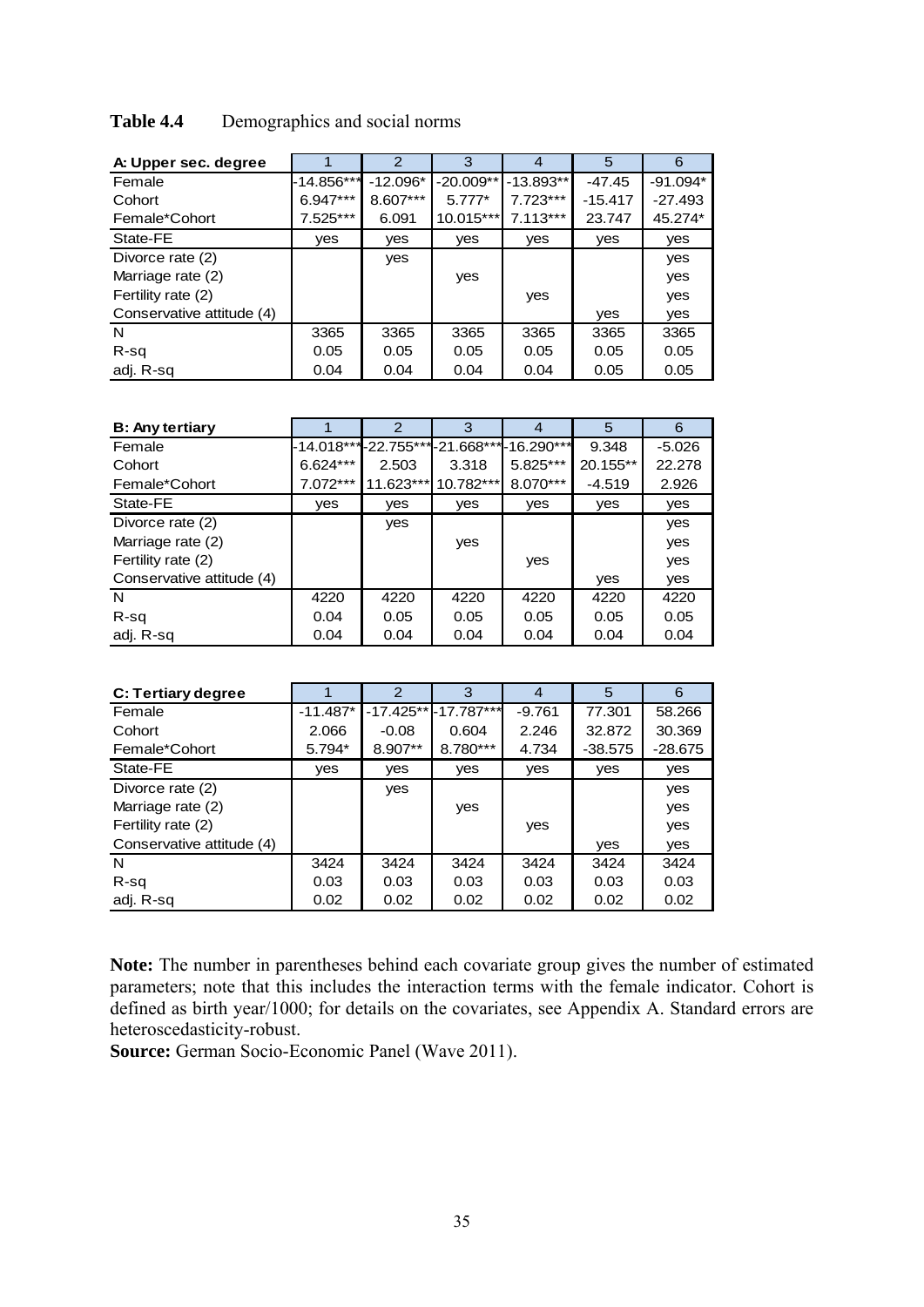#### **Appendix A: List of control variables and definitions**

#### **(a) Individual characteristics (SOEP)**

| Secondary degree father $\&$ mother - five 0/1 indicators each for          |
|-----------------------------------------------------------------------------|
| Upper secondary degree (reference)                                          |
| Intermediate secondary school degree                                        |
| Lower secondary school degree                                               |
| Other degree or no degree or no schooling                                   |
| Information missing                                                         |
| Tertiary degree father $\&$ mother - four $0/1$ indicators each for         |
| Polytechnical or university degree (reference)                              |
| Vocational training degree                                                  |
| No vocational or tertiary education degree                                  |
| Information missing                                                         |
| Number siblings - four 0/1 indicators for                                   |
| No siblings (reference)                                                     |
| 1-2 siblings                                                                |
| 3-20 siblings                                                               |
| Information missing                                                         |
| Firstborn - three 0/1 indicators for                                        |
| Born first in the sibling row                                               |
| Not born first in the sibling row (reference)                               |
| Information missing                                                         |
| Single parent -                                                             |
| number of years spend with a single parent up to age $15(0-15)$             |
| $0/1$ indicator for information missing                                     |
| Immigrant background father $\&$ mother - three $0/1$ indicators each for   |
| a. At least one parent is 1rst or 2nd generation immigrant or of non-German |
| b. Not a. (reference)                                                       |
| Information missing                                                         |
| Religion - six 0/1 indicators for church affiliation                        |
| Catholic (reference)                                                        |
| Protestant                                                                  |
| Other christian                                                             |
| Other non-christian affiliation                                             |
| No religious affiliation                                                    |
| Information missing                                                         |
| Religion - five 0/1 indicators for frequency of church attendance           |
| Every day or every week (reference)                                         |
| Once a month                                                                |
| Not often                                                                   |
| Never                                                                       |
| Information missing                                                         |

#### **(b) Labor market characteristics**

- Own sex wage premium: difference in average monthly gross fulltime earnings for age group 20-35 (for secondary school outcome) and 25-35 (for tertiary outcomes) with vs. without secondary / tertiary degree by sex, state, birth cohort. Forward looking perspective merged for the calendar year in which the observed individual was age 15 / 19. (SOEP)
- Other sex wage premium: as above, just use male wage premium in regressions for females and vice versa. (SOEP)
- Own fulltime employment premium: difference in average number of years of fulltime employment for age group 20-35 (for secondary school outcome) and 25-35 (for tertiary outcomes) with vs.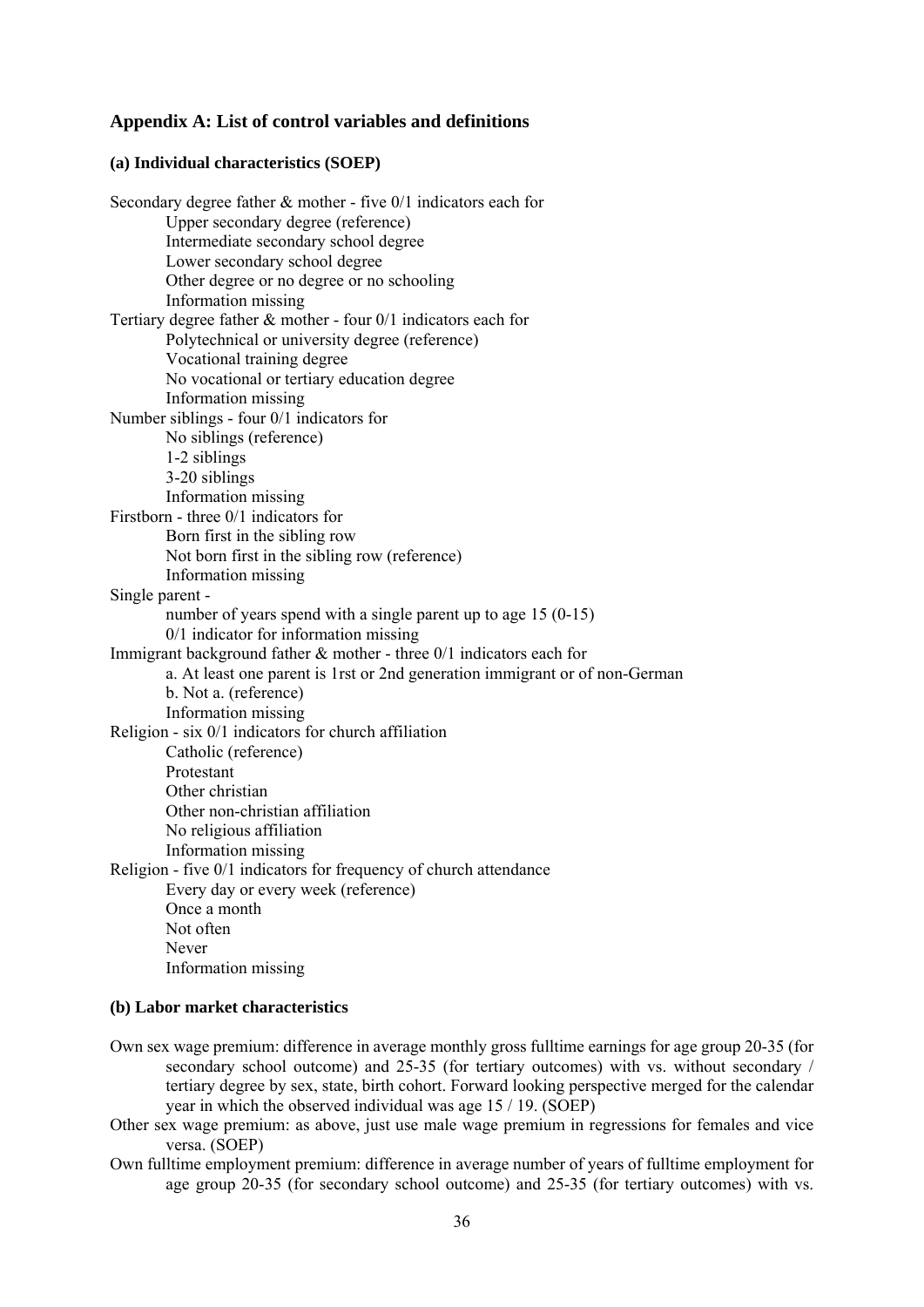without secondary / tertiary degree by sex, state, birth cohort. Forward looking perspective merged for the calendar year in which the observed individual was age 15 / 19. (SOEP)

- State unemployment rate: state unemployment rate (age 15-64) merged for the calendar year in which the observed individual was age 15 / 19. (Official statistics)
- State female LFP: state female share in the labor force (age 15-74) merged for the calendar year in which the observed individual was age 15 / 19. (Official statistics)
- Occupational requirement: weighted average of the number of years of education required for occupations in newly started jobs of individuals aged 20-29 in a given calendar year. The average number of years of education by occupation is calculated identically for males and females by calendar year. The weights for the weighted average derive from the relevance of each occupation for the two genders. Variation exists at the sex and year level (not by state). Merged for the calendar year in which the observed individual was age 15 / 19. (SOEP)

#### **(c) Characteristics of the state education system** (Official statistics unless stated otherwise)

% in upper sec. in grade 7 -

share of pupils in upper secondary education in 7. grade at age 12, by state and year % female upper sec. teachers -

share of females in all upper secondary education teachers at age 12, by state and year % fem. element. teachers -

share of females in all grades 1-4 teachers at age 8, by state and year class size grade 7 upper sec -

 Average class size grades 7 at upper secondary school at age 12, by state and year class size elementary school -

 Average class size in grades 1-4 (elementary school) at age 8, by state and year % upper sec. degree at 19 -

share of birth cohort with upper secondary degree at age 19 (three year moving average), by state and year (only for tertiary outcomes in panels B and C) Source: Mikrozensus 2008

#### **(d) Demographics (official statistics) and social norms (Allbus Survey)**

State FE - ten 0/1 indicators for residence in federal state: Schleswig-Holstein / Hamburg / Niedersachsen / Bremen / NRW / Hessen / Rheinland-Pfalz / Baden-Württemberg / Bavaria (reference)

Divorce rate - divorces / 10,000 marriages, matched at age 15/19, by state and year

Marriage rate - marriages / 10,000 inhabitants, matched at age 15/19, by state and year

Fertility rate - births / female population age 18-45, matched 15/19, by state and year

Conservative attitude - two measures of

- share of "reference group respondents" (age 18-50, West German residents) who agree or completely agree with the statement "women should stay home and take care of the children" matched at age 15/19, by year

- share of "reference group respondents" (age 18-50, West German residents) who agree or completely agree with the statement "after getting married women should leave their job" matched at age 15/19, by year

Source: Allbus of 1982, 91, 92, 96, 2000, 04, 08. Missing years were interpolated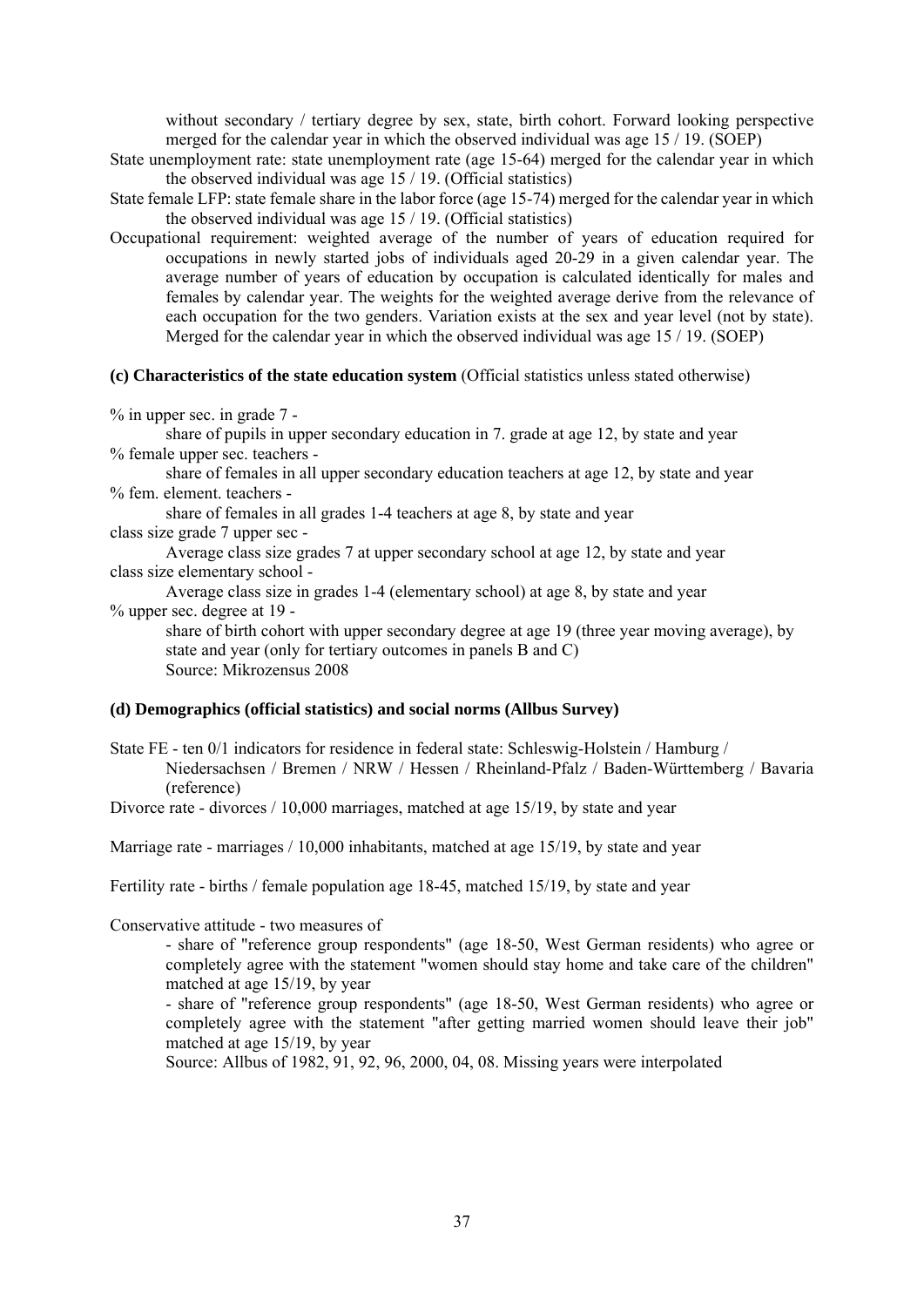## **Appendix B: Results for pooled data**

### Table B.1 Individual Characteristics

| A: Upper sec. degree              |            | 2        | 3        | 4         | 5         | 6        |           | 8         |
|-----------------------------------|------------|----------|----------|-----------|-----------|----------|-----------|-----------|
| Female                            | $-4.363$   | $-5.431$ | $-6.408$ | -29.584** | 10.24     | $-7.628$ | $-4.437$  | $-27.372$ |
| Cohort                            | $9.628***$ | 3.007    | 4.149    | 2.114     | 13.293*** | 7.395**  | 11.061*** | -4.855    |
| Female*Cohort                     | 2.236      | 2.779    | 3.202    | 15.140**  | $-5.13$   | 3.868    | 1.823     | 13.162    |
| State-FE                          | ves        | yes      | yes      | yes       | yes       | yes      | yes       | yes       |
| Sec. degree father&mother (16)    |            | yes      |          |           |           |          |           | yes       |
| Tert. degree father&mother (12)   |            |          | yes      |           |           |          |           | yes       |
| Number siblings (6)&firstborn (4) |            |          |          | yes       |           |          |           | yes       |
| Single parent (4)                 |            |          |          |           | yes       |          |           | yes       |
| Immigrant background (4)          |            |          |          |           |           | yes      |           | yes       |
| Religion (18)                     |            |          |          |           |           |          | yes       | yes       |
| N                                 | 373        | 373      | 373      | 373       | 373       | 373      | 373       | 373       |
| $R-sq$                            | 0.25       | 0.33     | 0.34     | 0.31      | 0.28      | 0.26     | 0.34      | 0.52      |
| adj. R-sq                         | 0.23       | 0.27     | 0.29     | 0.26      | 0.25      | 0.23     | 0.28      | 0.4       |

| <b>B: Any tertiary</b>            |            | $\mathcal{P}$ | 3        | 4         | 5        | 6        |           | 8        |
|-----------------------------------|------------|---------------|----------|-----------|----------|----------|-----------|----------|
| Female                            | $-12.481*$ | $-5.917$      | $-7.264$ | -25.005** | $-1.649$ | $-10.19$ | $-12.246$ | $-19.14$ |
| Cohort                            | $5.997**$  | 2.031         | 0.862    | 0.723     | 8.674*** | 2.807    | 8.007**   | $-1.419$ |
| Female*Cohort                     | $6.292*$   | 3.071         | 3.76     | 12.684**  | 0.841    | 5.139    | 5.954     | 9.25     |
| State-FE                          | yes        | yes           | yes      | yes       | yes      | yes      | yes       | yes      |
| Sec. degree father&mother (16)    |            | yes           |          |           |          |          |           | yes      |
| Tert. degree father&mother (12)   |            |               | yes      |           |          |          |           | yes      |
| Number siblings (6)&firstborn (4) |            |               |          | yes       |          |          |           | yes      |
| Single parent (4)                 |            |               |          |           | yes      |          |           | yes      |
| Immigrant background (4)          |            |               |          |           |          | yes      |           | yes      |
| Religion (18)                     |            |               |          |           |          |          | yes       | yes      |
| N                                 | 399        | 399           | 399      | 399       | 399      | 399      | 399       | 399      |
| R-sq                              | 0.22       | 0.37          | 0.4      | 0.27      | 0.24     | 0.26     | 0.29      | 0.56     |
| adj. R-sq                         | 0.19       | 0.32          | 0.37     | 0.23      | 0.21     | 0.23     | 0.24      | 0.45     |

| C: Tertiary degree                |           | 2        | 3         | 4          | 5        | 6         |           | 8          |
|-----------------------------------|-----------|----------|-----------|------------|----------|-----------|-----------|------------|
| Female                            | $-16.433$ | $-9.69$  | $-17.863$ | $-24.545*$ | $-9.938$ | $-14.471$ | $-15.058$ | $-24.116$  |
| Cohort                            | 0.624     | $-2.333$ | $-7.241*$ | $-4.193$   | 2.532    | $-2.478$  | 2.909     | $-11.824*$ |
| Female*Cohort                     | 8.304     | 4.931    | 9.05      | 12.567*    | 5.044    | 7.321     | 7.428     | 11.807     |
| State-FE                          | yes       | yes      | yes       | yes        | yes      | yes       | yes       | yes        |
| Sec. degree father&mother (16)    |           | yes      |           |            |          |           |           | yes        |
| Tert. degree father&mother (12)   |           |          | yes       |            |          |           |           | yes        |
| Number siblings (6)&firstborn (4) |           |          |           | yes        |          |           |           | yes        |
| Single parent (4)                 |           |          |           |            | yes      |           |           | yes        |
| Immigrant background (4)          |           |          |           |            |          | yes       |           | yes        |
| Religion (18)                     |           |          |           |            |          |           | yes       | yes        |
| N                                 | 308       | 308      | 308       | 308        | 308      | 308       | 308       | 308        |
| R-sq                              | 0.17      | 0.32     | 0.37      | 0.23       | 0.2      | 0.22      | 0.26      | 0.54       |
| adj. R-sq                         | 0.14      | 0.25     | 0.31      | 0.17       | 0.16     | 0.18      | 0.18      | 0.39       |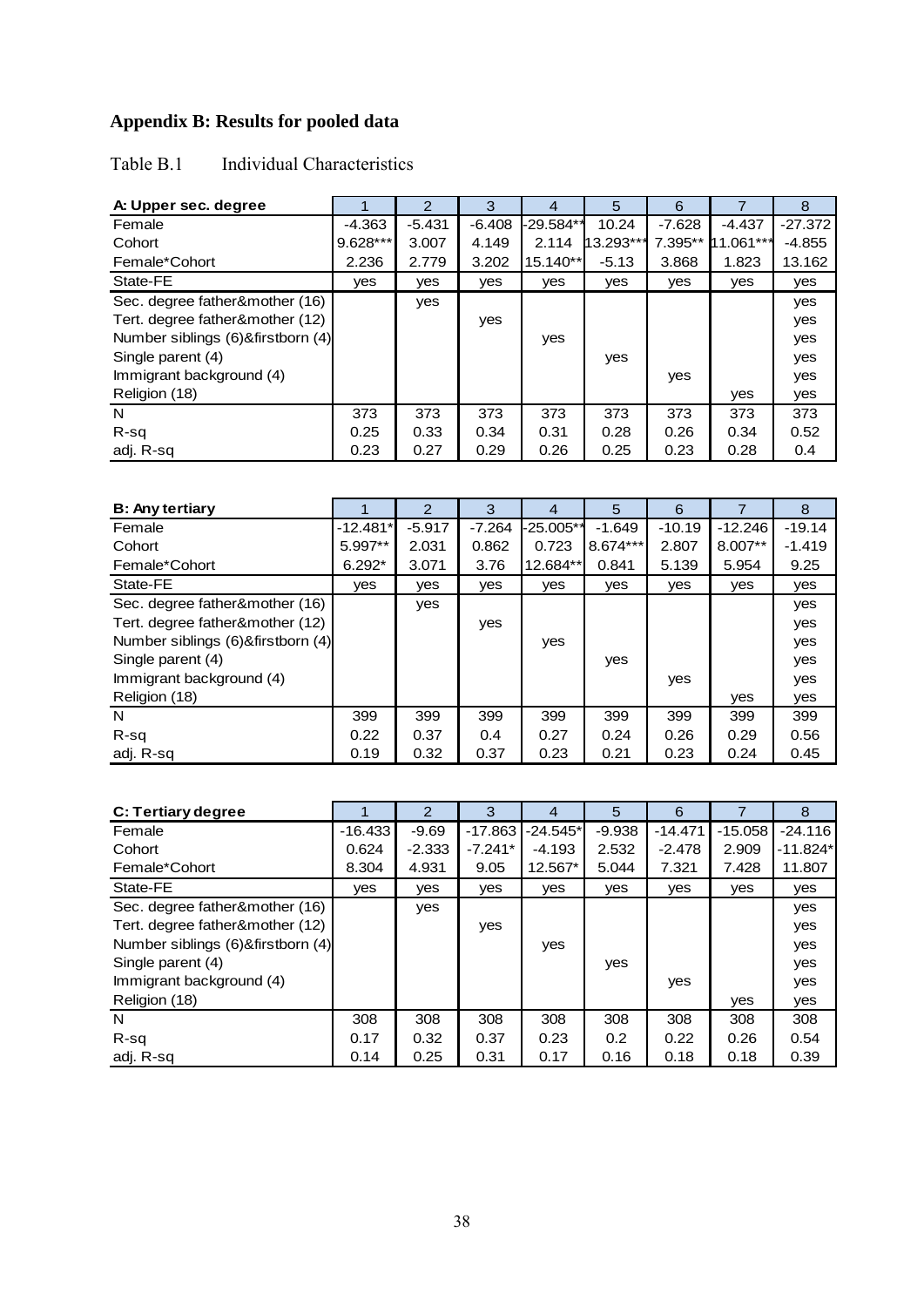### Table B.2 Labor market characteristics

| A: Upper sec. degree            |          | $\mathcal{P}$ | 3          | 4          | 5        | 6        |           | 8        |
|---------------------------------|----------|---------------|------------|------------|----------|----------|-----------|----------|
| Female                          | $-4.363$ | $-5.73$       | $-5.923$   | $-2.52$    | $-4.357$ | $-4.622$ | $-4.226$  | $-3.165$ |
| Cohort                          | 9.628*** | 8.993***      | $9.236***$ | $9.477***$ | 9.376*** | 8.12     | 10.089*** | 7.733    |
| Female*Cohort                   | 2.236    | 2.919         | 3.012      | 1.325      | 2.235    | 2.378    | 1.931     | 1.387    |
| State-FE                        | yes      | yes           | yes        | yes        | yes      | yes      | yes       | yes      |
| Own sex wage-premium (2)        |          | yes           |            |            |          |          |           | yes      |
| Own&other sex wage-prem. (4)    |          |               | yes        |            |          |          |           | yes      |
| Own fullt. employm. premium (2) |          |               |            | yes        |          |          |           | yes      |
| State unemployment rate (2)     |          |               |            |            | yes      |          |           | yes      |
| State female LFP (2)            |          |               |            |            |          | yes      |           | yes      |
| Occupational requirement (2)    |          |               |            |            |          |          | yes       | yes      |
| N                               | 373      | 373           | 373        | 373        | 373      | 373      | 373       | 373      |
| $R-sq$                          | 0.25     | 0.25          | 0.25       | 0.25       | 0.25     | 0.25     | 0.25      | 0.26     |
| adj. R-sg                       | 0.23     | 0.22          | 0.22       | 0.22       | 0.22     | 0.22     | 0.23      | 0.21     |

| <b>B: Any tertiary</b>          |          | $\overline{2}$               | 3        | $\overline{4}$ | 5        | 6                 |           | 8           |
|---------------------------------|----------|------------------------------|----------|----------------|----------|-------------------|-----------|-------------|
| Female                          |          | -12.481*l-15.635**l-15.073** |          | $-10.397$      |          | -13.900*-18.519** | $-12.954$ | $-32.512**$ |
| Cohort                          | 5.997**  | 4.869*                       | $5.204*$ | $7.277**$      | $5.214*$ | 12.057**          | $5.304*$  | 6.595       |
| Female*Cohort                   | $6.292*$ | 7.869**                      | 7.587**  | 5.195          | 7.089*   | $9.533**$         | 6.758     | 16.987**    |
| State-FE                        | yes      | yes                          | yes      | yes            | yes      | yes               | yes       | yes         |
| Own sex wage-premium (2)        |          | yes                          |          |                |          |                   |           | yes         |
| Own&other sex wage-prem. (4)    |          |                              | yes      |                |          |                   |           | yes         |
| Own fullt. employm. premium (2) |          |                              |          | yes            |          |                   |           | yes         |
| State unemployment rate (2)     |          |                              |          |                | yes      |                   |           | yes         |
| State female LFP (2)            |          |                              |          |                |          | yes               |           | yes         |
| Occupational requirement (2)    |          |                              |          |                |          |                   | yes       | yes         |
| N                               | 399      | 399                          | 399      | 399            | 399      | 399               | 399       | 399         |
| $R-sq$                          | 0.22     | 0.22                         | 0.22     | 0.22           | 0.22     | 0.23              | 0.22      | 0.25        |
| adj. R-sq                       | 0.19     | 0.2                          | 0.19     | 0.19           | 0.2      | 0.2               | 0.19      | 0.2         |

| C: Tertiary degree              |            | 2         | 3         | 4         | 5     | 6                 |           | 8          |
|---------------------------------|------------|-----------|-----------|-----------|-------|-------------------|-----------|------------|
| Female                          | $-16.433$  | $-16.903$ | $-16.717$ | $-10.558$ |       | -16.889 -25.714** | $-13.059$ | $-32.770*$ |
| Cohort                          | 0.624      | 0.651     | 0.797     | 3.666     | 0.398 | 1.647             | 2.003     | $-0.824$   |
| Female*Cohort                   | 8.304      | 8.539     | 8.444     | 5.288     | 8.568 | 13.289**          | 6.927     | 17.464*    |
| State-FE                        | <b>ves</b> | yes       | yes       | yes       | yes   | yes               | yes       | yes        |
| Own sex wage-premium (2)        |            | yes       |           |           |       |                   |           | yes        |
| Own&other sex wage-prem. (4)    |            |           | yes       |           |       |                   |           | yes        |
| Own fullt. employm. premium (2) |            |           |           | yes       |       |                   |           | yes        |
| State unemployment rate (2)     |            |           |           |           | yes   |                   |           | yes        |
| State female LFP (2)            |            |           |           |           |       | yes               |           | yes        |
| Occupational requirement (2)    |            |           |           |           |       |                   | yes       | yes        |
| N                               | 308        | 308       | 308       | 308       | 308   | 308               | 308       | 308        |
| R-sq                            | 0.17       | 0.17      | 0.17      | 0.17      | 0.17  | 0.18              | 0.18      | 0.19       |
| adj. R-sg                       | 0.14       | 0.13      | 0.13      | 0.13      | 0.13  | 0.14              | 0.14      | 0.13       |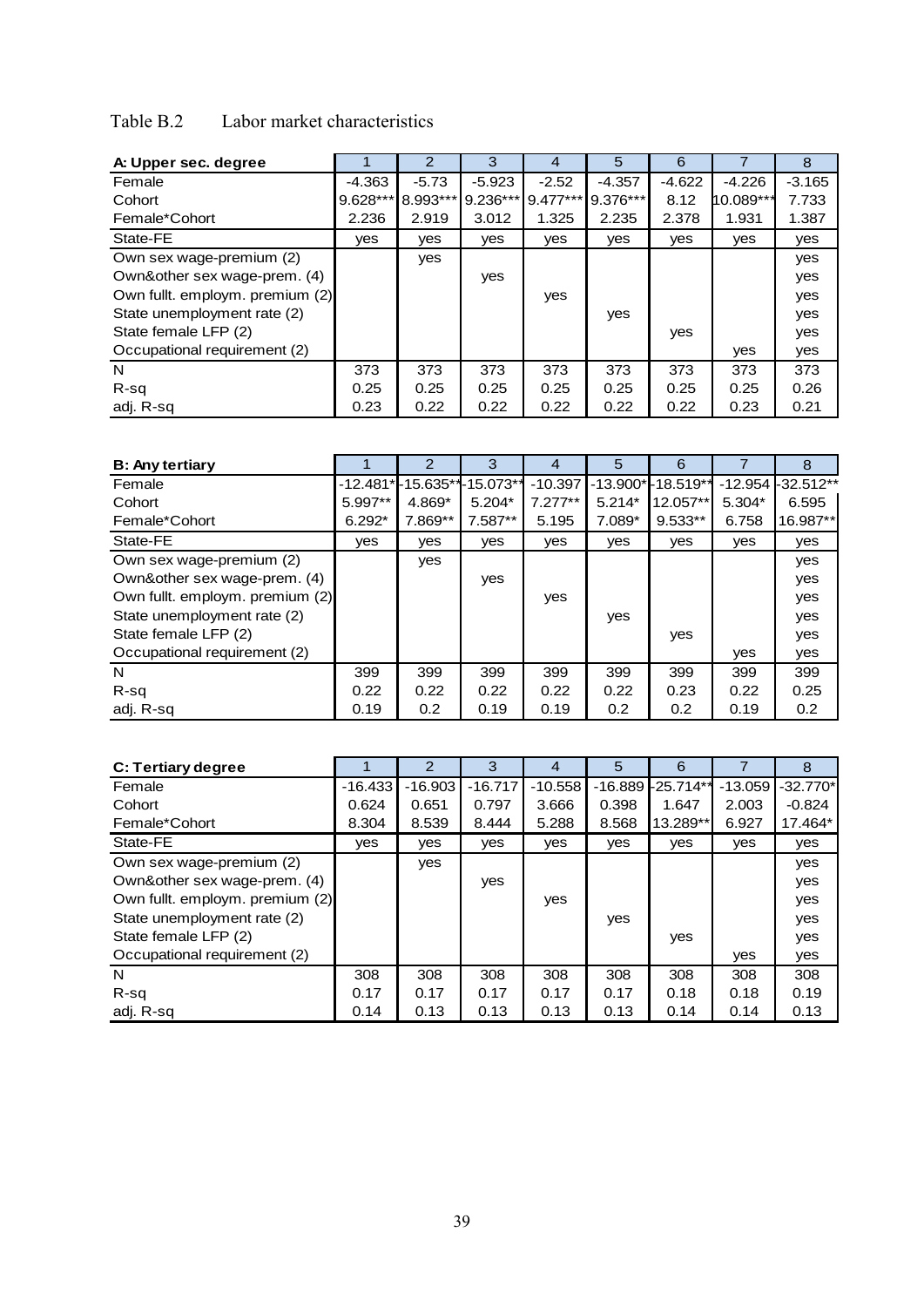## Table B.3 Characteristics of the state education system

| A: Upper sec. degree            |          | $\mathcal{P}$ | 3        | 4        | 5          | 6       |           |
|---------------------------------|----------|---------------|----------|----------|------------|---------|-----------|
| Female                          | $-4.363$ | $-6.521$      | $-8.147$ | $-3,189$ | $-2,867$   | -4.599  | $-13,459$ |
| Cohort                          | 9.628*** | 8.130**       | 11.739** | 10.244** | $9.280***$ | 8.716** | 9,17      |
| Female*Cohort                   | 2,236    | 3,421         | 4.254    | 1,591    | 1,593      | 2,347   | 6,976     |
| State-FE                        | yes      | yes           | yes      | yes      | yes        | yes     | yes       |
| %in upper sec. in grade 7 (2)   |          | yes           |          |          |            |         | yes       |
| %fem. upper sec. teachers (2)   |          |               | yes      |          |            |         | yes       |
| %fem. elem./low.sec.teachs (2)  |          |               |          | yes      |            |         | yes       |
| class size grade 7&8 up.sec.(2) |          |               |          |          | yes        |         | yes       |
| class size elem. school (2)     |          |               |          |          |            | yes     | yes       |
| N                               | 373      | 373           | 373      | 373      | 373        | 373     | 373       |
| R-sq                            | 0,25     | 0,25          | 0.25     | 0.25     | 0.25       | 0.25    | 0,26      |
| adj. R-sq                       | 0.23     | 0,22          | 0,23     | 0,22     | 0,23       | 0,22    | 0,21      |

| <b>B:</b> Any tertiary          |           | 2                     | 3        | 4                  | 5        | 6        |           | 8        |
|---------------------------------|-----------|-----------------------|----------|--------------------|----------|----------|-----------|----------|
| Female                          |           | $-12.481*$ - 18.508** |          | -15.989*I-17.715** | $-5.676$ | 2,865    | $-21.665$ | 4,131    |
| Cohort                          | $5.997**$ | 6.072                 | 5.938    | 3.421              | $7.268*$ | 12.552** | $-2,204$  | 10,999   |
| Female*Cohort                   | $6.292*$  | $9.538**$             | $8.218*$ | $9.230**$          | 3,012    | $-1,248$ | 11,086    | $-1,608$ |
| State-FE                        | ves       | yes                   | yes      | yes                | yes      | yes      | yes       | yes      |
| %in upper sec. in grade 7 (2)   |           | yes                   |          |                    |          |          |           | yes      |
| %fem. upper sec. teachers (2)   |           |                       | yes      |                    |          |          |           | yes      |
| %fem. elem./low.sec.teachs (2)  |           |                       |          | yes                |          |          |           | yes      |
| class size grade 7&8 up.sec.(2) |           |                       |          |                    | yes      |          |           | yes      |
| class size elem. school (2)     |           |                       |          |                    |          | yes      |           | yes      |
| %upper sec.degree at 19 (2)     |           |                       |          |                    |          |          | yes       | yes      |
| N                               | 399       | 399                   | 399      | 399                | 399      | 399      | 308       | 308      |
| R-sq                            | 0,22      | 0,23                  | 0,22     | 0,23               | 0,22     | 0,22     | 0,2       | 0,21     |
| adj. R-sq                       | 0,19      | 0,2                   | 0,19     | 0,2                | 0,19     | 0,2      | 0,16      | 0,15     |

| C: Tertiary degree              |           | $\mathcal{P}$ | 3          | 4          | 5       | 6       |           | 8        |
|---------------------------------|-----------|---------------|------------|------------|---------|---------|-----------|----------|
| Female                          | $-16,433$ | $-23.875*$    | $-19.484*$ | $-20.214*$ | $-0.43$ | 12,112  | $-19,056$ | 9,222    |
| Cohort                          | 0.624     | $-2,569$      | $-0.429$   | 1.984      | 1.391   | 6,706   | $-2.841$  | 3,561    |
| Female*Cohort                   | 8.304     | $12.237*$     | 10.067*    | $10.501*$  | 0.434   | $-5,87$ | 9,735     | $-4,034$ |
| State-FE                        | ves       | yes           | yes        | yes        | yes     | yes     | ves       | yes      |
| %in upper sec. in grade 7 (2)   |           | yes           |            |            |         |         |           | yes      |
| % fem. upper sec. teachers (2)  |           |               | yes        |            |         |         |           | yes      |
| %fem. elem./low.sec.teachs (2)  |           |               |            | yes        |         |         |           | yes      |
| class size grade 7&8 up.sec.(2) |           |               |            |            | yes     |         |           | yes      |
| class size elem. school (2)     |           |               |            |            |         | yes     |           | yes      |
| %upper sec.degree at 19 (2)     |           |               |            |            |         |         | yes       | yes      |
| N                               | 308       | 308           | 308        | 308        | 308     | 308     | 308       | 308      |
| R-sq                            | 0.17      | 0,18          | 0,18       | 0,18       | 0,18    | 0,18    | 0,18      | 0,19     |
| adj. R-sq                       | 0,14      | 0,14          | 0,14       | 0,15       | 0,14    | 0,14    | 0,14      | 0,13     |